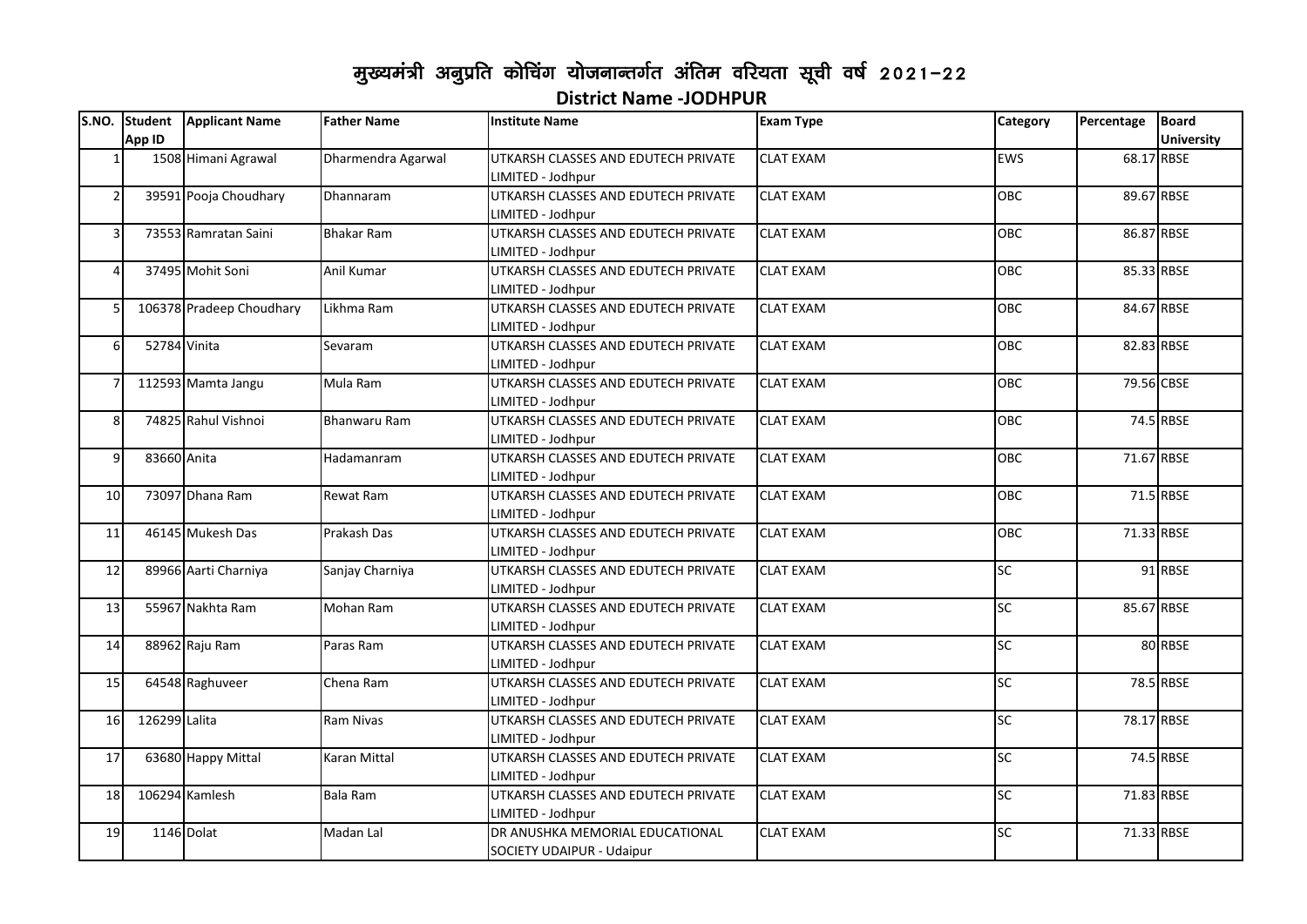| 20              | 14599 Sunil |                            | Pappu Ram                 | AJAB'S ACADEMY PVT. LTD. - Jaipur   | <b>CLAT EXAM</b>      | SC <sub>1</sub>          |            | 64.4 OTHER |
|-----------------|-------------|----------------------------|---------------------------|-------------------------------------|-----------------------|--------------------------|------------|------------|
| $\overline{21}$ |             | 17360 Dilip Kumar          | Kana Ram                  | AJAB'S ACADEMY PVT. LTD. - Jaipur   | <b>CLAT EXAM</b>      | $\overline{\mathsf{SC}}$ | 58.33 RBSE |            |
| 22              |             | 135641 Kiran Narwal        | Prem Kumar                | UTKARSH CLASSES AND EDUTECH PRIVATE | <b>CLAT EXAM</b>      | SC                       | 50.17 RBSE |            |
|                 |             |                            |                           | LIMITED - Jodhpur                   |                       |                          |            |            |
| 23              |             | 32713 Laxman Ram           | Joga Ram                  | UTKARSH CLASSES AND EDUTECH PRIVATE | <b>CLAT EXAM</b>      | <b>SC</b>                |            | 50 RBSE    |
|                 |             |                            |                           | LIMITED - Jodhpur                   |                       |                          |            |            |
| 24              |             | 126382 Surendra Singh Inda | <b>Ummed Singh</b>        | UTKARSH CLASSES AND EDUTECH PRIVATE | CONSTABLE EXAM        | EWS                      | 91.17 RBSE |            |
|                 |             |                            |                           | LIMITED - Jodhpur                   |                       |                          |            |            |
| 25              |             | 116393 Pintu Sharma        | Hanuman Prasad            | UTKARSH CLASSES AND EDUTECH PRIVATE | CONSTABLE EXAM        | <b>EWS</b>               | 88.67 RBSE |            |
|                 |             |                            |                           | LIMITED - Jodhpur                   |                       |                          |            |            |
| 26              |             | 49557 Hukam Singh          | Amb Singh                 | UTKARSH CLASSES AND EDUTECH PRIVATE | CONSTABLE EXAM        | <b>EWS</b>               | 82.67 RBSE |            |
|                 |             |                            |                           | LIMITED - Jodhpur                   |                       |                          |            |            |
| 27              |             | 35811 Arjun Purohit        | <b>Asulal Purohit</b>     | UTKARSH CLASSES AND EDUTECH PRIVATE | <b>CONSTABLE EXAM</b> | EWS                      |            | 81.5 RBSE  |
|                 |             |                            |                           | LIMITED - Jodhpur                   |                       |                          |            |            |
| 28              |             | 42576 Bhanu Pratap Singh   | Devi Singh                | UTKARSH CLASSES AND EDUTECH PRIVATE | <b>CONSTABLE EXAM</b> | <b>EWS</b>               | 79.17 RBSE |            |
|                 |             |                            |                           | LIMITED - Jodhpur                   |                       |                          |            |            |
| 29              |             | 36864 Madan Lal            | Deva Ram                  | UTKARSH CLASSES AND EDUTECH PRIVATE | <b>CONSTABLE EXAM</b> | <b>MBC</b>               | 91.17 RBSE |            |
|                 |             |                            |                           | LIMITED - Jodhpur                   |                       |                          |            |            |
| 30              |             | 38846 Mahendra Kumar       | <b>Bhoora Ram Suthar</b>  | UTKARSH CLASSES AND EDUTECH PRIVATE | CONSTABLE EXAM        | <b>MBC</b>               |            | 86 RBSE    |
|                 |             |                            |                           | LIMITED - Jodhpur                   |                       |                          |            |            |
| 31              |             | 34331 Kushal Prajapat      | Ghamandaram               | UTKARSH CLASSES AND EDUTECH PRIVATE | <b>CONSTABLE EXAM</b> | OBC                      | 96.17 RBSE |            |
|                 |             |                            |                           | LIMITED - Jodhpur                   |                       |                          |            |            |
| 32              |             | 3416 Narsinga Ram          | Mohan Ram                 | Siddharth Academy - Banswara        | <b>CONSTABLE EXAM</b> | OBC                      | 94.17 RBSE |            |
| 33              |             | 32472 Dinesh               | Shankar Lal               | UTKARSH CLASSES AND EDUTECH PRIVATE | <b>CONSTABLE EXAM</b> | OBC                      | 93.67 RBSE |            |
|                 |             |                            |                           | LIMITED - Jodhpur                   |                       |                          |            |            |
| 34              |             | 5803 Ramu Ram              | Chuna Ram                 | SWAMI VIVEKANAND COMPETITION CENTER | <b>CONSTABLE EXAM</b> | OBC                      | 92.83 RBSE |            |
|                 |             |                            |                           | SAMITI - Jhunjhunu                  |                       |                          |            |            |
| 35              |             | 55491 Jaswant Suthar       | Purkha Ram                | UTKARSH CLASSES AND EDUTECH PRIVATE | <b>CONSTABLE EXAM</b> | <b>OBC</b>               |            | 92.5 RBSE  |
|                 |             |                            |                           | LIMITED - Jodhpur                   |                       |                          |            |            |
| 36              |             | 1139 Bharat Bishnoi        | Babu Lal                  | DR ANUSHKA MEMORIAL EDUCATIONAL     | CONSTABLE EXAM        | OBC                      | 91.67 RBSE |            |
|                 |             |                            |                           | SOCIETY UDAIPUR - Udaipur           |                       |                          |            |            |
| 37              |             | 101632 Pintu Deora         | Beerma Ram                | UTKARSH CLASSES AND EDUTECH PRIVATE | <b>CONSTABLE EXAM</b> | OBC                      | 91.67 RBSE |            |
|                 |             |                            |                           | LIMITED - Jodhpur                   |                       |                          |            |            |
| 38              |             | 56433 Ravi Prajapat        | Prem Kumar Prajapat       | UTKARSH CLASSES AND EDUTECH PRIVATE | <b>CONSTABLE EXAM</b> | OBC                      |            | 91.5 RBSE  |
|                 |             |                            |                           | LIMITED - Jodhpur                   |                       |                          |            |            |
| 39              |             | 24783 Govind Goyal         | Jai Prakash Narayan Goyal | UTKARSH CLASSES AND EDUTECH PRIVATE | <b>CONSTABLE EXAM</b> | <b>OBC</b>               | 91.33 RBSE |            |
|                 |             |                            |                           | LIMITED - Jodhpur                   |                       |                          |            |            |
| 40              |             | 102392 Bhanwar Lal         | Kana Ram                  | UTKARSH CLASSES AND EDUTECH PRIVATE | <b>CONSTABLE EXAM</b> | OBC                      | 90.83 RBSE |            |
|                 |             |                            |                           | IMITED - Jodhpur                    |                       |                          |            |            |
| 41              |             | 105093 Tansukh             | Bhiyaram                  | UTKARSH CLASSES AND EDUTECH PRIVATE | <b>CONSTABLE EXAM</b> | OBC                      | 90.17 RBSE |            |
|                 |             |                            |                           | LIMITED - Jodhpur                   |                       |                          |            |            |
| 42              |             | 48208 Kelash               | Bhawaralal                | UTKARSH CLASSES AND EDUTECH PRIVATE | <b>CONSTABLE EXAM</b> | <b>SC</b>                | 94.67 RBSE |            |
|                 |             |                            |                           | LIMITED - Jodhpur                   |                       |                          |            |            |
|                 |             |                            |                           |                                     |                       |                          |            |            |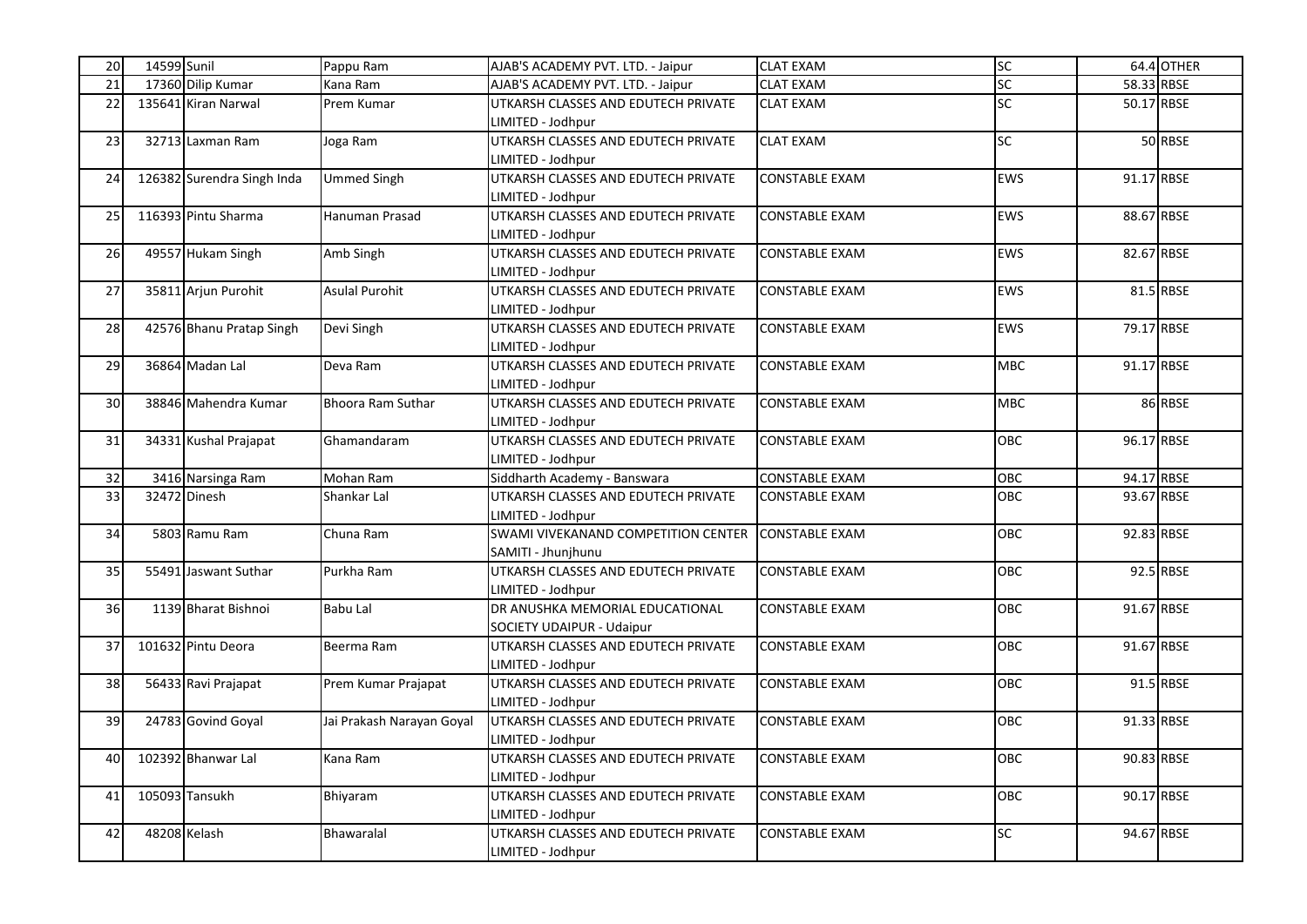| 43 |             | 82212 Jhumar Ram        | Mangla Ram             | UTKARSH CLASSES AND EDUTECH PRIVATE<br>IMITED - Jodhpur | <b>CONSTABLE EXAM</b>        | <b>SC</b>       | 93.17 RBSE |           |
|----|-------------|-------------------------|------------------------|---------------------------------------------------------|------------------------------|-----------------|------------|-----------|
|    |             | 130344 Hanumana Ram     | Narsingha Ram          | UTKARSH CLASSES AND EDUTECH PRIVATE                     | <b>CONSTABLE EXAM</b>        | SC              |            | 90.5 RBSE |
| 44 |             |                         |                        | LIMITED - Jodhpur                                       |                              |                 |            |           |
| 45 |             | 122643 Moti Katariya    | Gangaram               | UTKARSH CLASSES AND EDUTECH PRIVATE                     | <b>CONSTABLE EXAM</b>        | $\overline{SC}$ | 89.83 RBSE |           |
|    |             |                         |                        | LIMITED - Jodhpur                                       |                              |                 |            |           |
| 46 |             | 41081 Surendra Meghwal  | <b>Badrilal</b>        | UTKARSH CLASSES AND EDUTECH PRIVATE                     | <b>CONSTABLE EXAM</b>        | SC              | 89.33 RBSE |           |
|    |             |                         |                        | LIMITED - Jodhpur                                       |                              |                 |            |           |
| 47 |             | 134866 Jitendra Kumar   | Sugna Ram              | UTKARSH CLASSES AND EDUTECH PRIVATE                     | <b>CONSTABLE EXAM</b>        | <b>SC</b>       | 88.17 RBSE |           |
|    |             | Maruwan                 |                        | LIMITED - Jodhpur                                       |                              |                 |            |           |
| 48 |             | 93205 Rohit Hansalia    | Shrawan Ram Hansalia   | UTKARSH CLASSES AND EDUTECH PRIVATE                     | <b>CONSTABLE EXAM</b>        | <b>SC</b>       |            | 88 RBSE   |
|    |             |                         |                        | LIMITED - Jaipur                                        |                              |                 |            |           |
| 49 |             | 31679 Hira Ram          | Nakhta Ram             | UTKARSH CLASSES AND EDUTECH PRIVATE                     | <b>CONSTABLE EXAM</b>        | $\overline{SC}$ |            | 86.5 RBSE |
|    |             |                         |                        | LIMITED - Jodhpur                                       |                              |                 |            |           |
| 50 |             | 9430 Yashwant Banjara   | Ashok                  | SWAMI VIVEKANAND COMPETITION CENTER                     | <b>CONSTABLE EXAM</b>        | <b>SC</b>       |            | 85.5 RBSE |
|    |             |                         |                        | SAMITI - Jhunjhunu                                      |                              |                 |            |           |
| 51 |             | 132691 Vijay Kumar      | Pura Ram               | UTKARSH CLASSES AND EDUTECH PRIVATE                     | <b>CONSTABLE EXAM</b>        | <b>SC</b>       |            | 85 RBSE   |
|    |             |                         |                        | LIMITED - Jodhpur                                       |                              |                 |            |           |
| 52 |             | 56123 Dharmendra        | Shesa Ram              | UTKARSH CLASSES AND EDUTECH PRIVATE                     | CONSTABLE EXAM               | $\overline{SC}$ |            | 84.5 RBSE |
|    |             |                         |                        | LIMITED - Jodhpur                                       |                              |                 |            |           |
| 53 |             | 18431 Bhagirath Ram     | Dhonkal Ram            | SWAMI VIVEKANAND COMPETITION CENTER                     | <b>CONSTABLE EXAM</b>        | SPECIAL         | 54.33 RBSE |           |
|    |             | Meghwal                 |                        | SAMITI - Jhunjhunu                                      |                              | <b>ABLED</b>    |            |           |
| 54 |             | 79606 Karna Ram         | Kisna Ram              | UTKARSH CLASSES AND EDUTECH PRIVATE                     | <b>CONSTABLE EXAM</b>        | SPECIAL         | 51.17 RBSE |           |
|    |             |                         |                        | LIMITED - Jodhpur                                       |                              | ABLED           |            |           |
| 55 |             | 7826 Pooja Sankhla      | Mahendra Singh Solanki | UTKARSH CLASSES AND EDUTECH PRIVATE                     | <b>CONSTABLE EXAM</b>        | SPECIAL         | 50.83 RBSE |           |
|    |             |                         |                        | LIMITED - Jodhpur                                       |                              | ABLED           |            |           |
| 56 | 93254 Arjun |                         | <b>Bhoma Ram</b>       | UTKARSH CLASSES AND EDUTECH PRIVATE                     | <b>CONSTABLE EXAM</b>        | <b>ST</b>       |            | 93 RBSE   |
|    |             |                         |                        | LIMITED - Jodhpur                                       |                              |                 |            |           |
| 57 |             | 63124 Tila Ram          | Peera Ram              | UTKARSH CLASSES AND EDUTECH PRIVATE                     | <b>CONSTABLE EXAM</b>        | ST              | 73.17 RBSE |           |
|    |             |                         |                        | LIMITED - Jodhpur                                       |                              |                 |            |           |
| 58 |             | 18515 Prakash Bheel     | Mohan Ram              | UTKARSH CLASSES AND EDUTECH PRIVATE                     | <b>CONSTABLE EXAM</b>        | <b>ST</b>       |            | 68 RBSE   |
|    |             |                         |                        | LIMITED - Jodhpur                                       |                              |                 |            |           |
| 59 |             | 24968 Gungun Gurjar     | Premnarayan Gurjar     | CLG INSTITUTE - Pali                                    | ENGINEERING/MEDICAL ENTRANCE | <b>EWS</b>      | 91.67 RBSE |           |
|    |             |                         |                        |                                                         | <b>EXAMS</b>                 |                 |            |           |
| 60 |             | 108646 Arvind Paliwal   | Poonam Chand           | ALLEN CAREER INSTITUTE - Kota                           | ENGINEERING/MEDICAL ENTRANCE | <b>EWS</b>      | 91.67 RBSE |           |
|    |             |                         |                        |                                                         | <b>EXAMS</b>                 |                 |            |           |
| 61 |             | 59470 Ravina Rajpurohit | Gaje Singh Rajpurohit  | UTKARSH CLASSES AND EDUTECH PRIVATE                     | ENGINEERING/MEDICAL ENTRANCE | <b>EWS</b>      | 91.17 RBSE |           |
|    |             |                         |                        | IMITED - Jodhpur                                        | <b>EXAMS</b>                 |                 |            |           |
| 62 |             | 43058 Ashish Dadhich    | Om Prakash             | UTKARSH CLASSES AND EDUTECH PRIVATE                     | ENGINEERING/MEDICAL ENTRANCE | <b>EWS</b>      |            | 91 RBSE   |
|    |             |                         |                        | LIMITED - Jodhpur                                       | <b>EXAMS</b>                 |                 |            |           |
| 63 |             | 104542 Manisha Paliwal  | Man Sukh Paliwal       | ALLEN CAREER INSTITUTE - Kota                           | ENGINEERING/MEDICAL ENTRANCE | <b>EWS</b>      | 90.83 RBSE |           |
|    |             |                         |                        |                                                         | <b>EXAMS</b>                 |                 |            |           |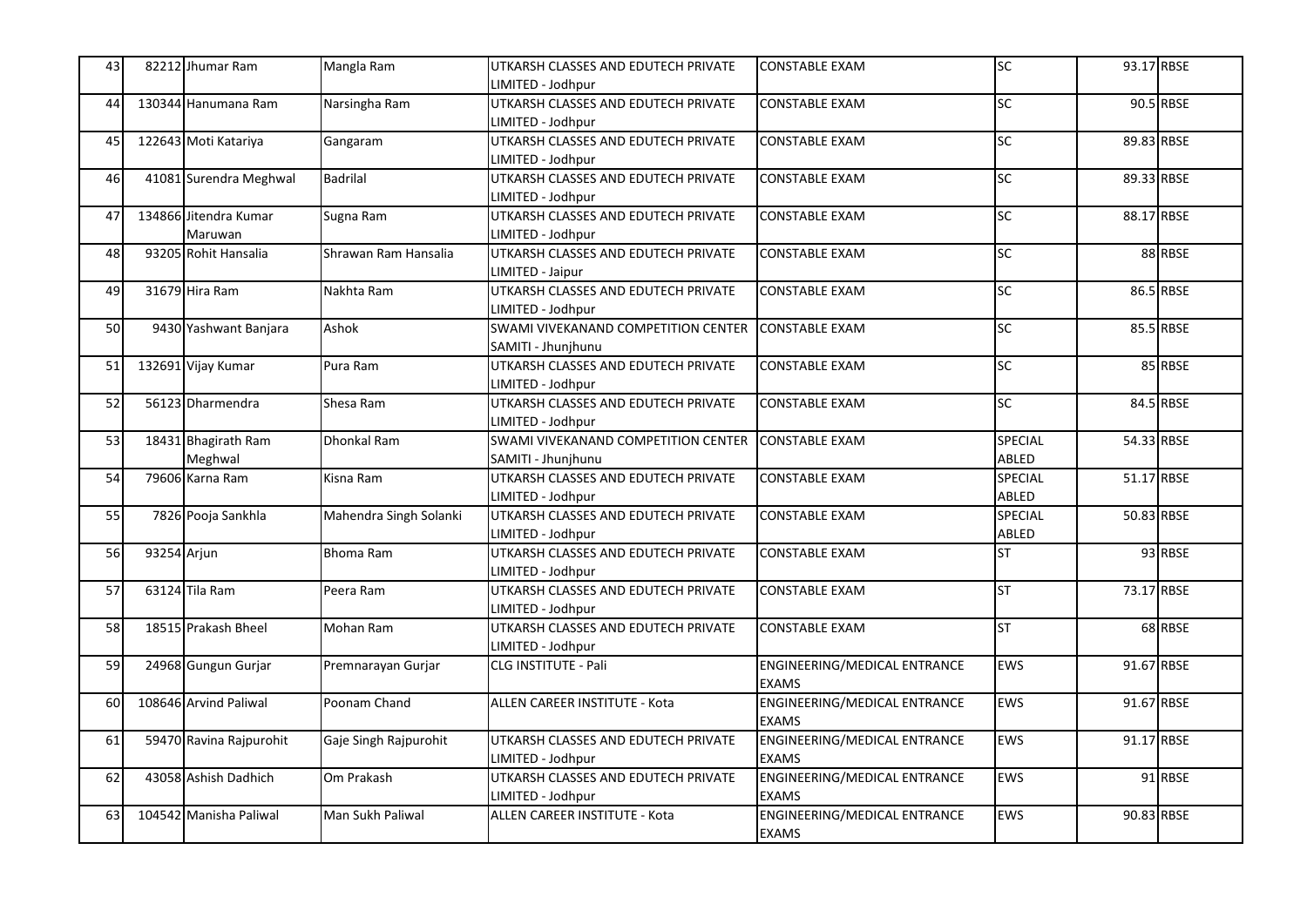| 64 |               | 112924 Shivraj Singh             | Kishan Singh            | UTKARSH CLASSES AND EDUTECH PRIVATE<br>IMITED - Jodhpur       | ENGINEERING/MEDICAL ENTRANCE<br><b>EXAMS</b> | <b>EWS</b> | 88.33 RBSE |           |
|----|---------------|----------------------------------|-------------------------|---------------------------------------------------------------|----------------------------------------------|------------|------------|-----------|
| 65 |               | 9425 Gunjan Dadhich              | Mukesh Dadhich          | DEEKSHA CLASSES PRIVATE LIMITED -<br>Jodhpur                  | ENGINEERING/MEDICAL ENTRANCE<br><b>EXAMS</b> | <b>EWS</b> |            | 87 RBSE   |
| 66 | 104457 Nikita |                                  | Rajendra Sharma         | CLG INSTITUTE - Jodhpur                                       | ENGINEERING/MEDICAL ENTRANCE<br><b>EXAMS</b> | <b>EWS</b> | 84.33 RBSE |           |
| 67 |               | 82628 Ravindr Singh<br>Shekhawat | <b>Gopal Singh</b>      | UTKARSH CLASSES AND EDUTECH PRIVATE<br>LIMITED - Jodhpur      | ENGINEERING/MEDICAL ENTRANCE<br><b>EXAMS</b> | <b>EWS</b> |            | 83 RBSE   |
| 68 |               | 71402 Bhuvan Kunwar Jodha        | Sharvan Singh Jodha     | DEEKSHA CLASSES PRIVATE LIMITED -<br>Jodhpur                  | ENGINEERING/MEDICAL ENTRANCE<br><b>EXAMS</b> | <b>EWS</b> | 80.83 RBSE |           |
| 69 |               | 114059 Laxman Singh              | Uttam Singh             | Career Line Coaching - Sikar                                  | ENGINEERING/MEDICAL ENTRANCE<br><b>EXAMS</b> | <b>EWS</b> | 80.67 RBSE |           |
| 70 |               | 81785 Suhani Dadhich             | Dhirendra Dadhich       | DEEKSHA CLASSES PRIVATE LIMITED -<br>Jodhpur                  | ENGINEERING/MEDICAL ENTRANCE<br><b>EXAMS</b> | <b>EWS</b> |            | 80 RBSE   |
| 71 |               | 69120 Sandeep                    | Girdhari Ram            | <b>GURU KRIPA CAREER INSTITUTE PRIVATE</b><br>LIMITED - Sikar | ENGINEERING/MEDICAL ENTRANCE<br><b>EXAMS</b> | <b>EWS</b> | 78.17 RBSE |           |
| 72 |               | 49083 Dhanendri Sharma           | Girdhar Gopal Sharma    | ALLEN CAREER INSTITUTE - Kota                                 | ENGINEERING/MEDICAL ENTRANCE<br><b>EXAMS</b> | EWS        | 76.33 RBSE |           |
| 73 |               | 119374 Jashoda Rajpurohit        | Poonam Singh Rajpurohit | ALLEN CAREER INSTITUTE - Jaipur                               | ENGINEERING/MEDICAL ENTRANCE<br><b>EXAMS</b> | <b>EWS</b> | 75.96 CBSE |           |
| 74 |               | 93164 Nandni Tiwari              | Prdeep Kumar Tiwari     | UTKARSH CLASSES AND EDUTECH PRIVATE<br>LIMITED - Jodhpur      | ENGINEERING/MEDICAL ENTRANCE<br><b>EXAMS</b> | <b>EWS</b> | 74.83 RBSE |           |
| 75 |               | 112143 Kiran Kanwar              | Jaswant Singh           | UTKARSH CLASSES AND EDUTECH PRIVATE<br>LIMITED - Jodhpur      | ENGINEERING/MEDICAL ENTRANCE<br><b>EXAMS</b> | <b>EWS</b> | 72.83 RBSE |           |
| 76 |               | 117201 Swaroop Rajpurohit        | Poonam Singh Rajpurohit | ALLEN CAREER INSTITUTE - Jaipur                               | ENGINEERING/MEDICAL ENTRANCE<br><b>EXAMS</b> | EWS        | 71.82 CBSE |           |
| 77 | 22620 Pooja   |                                  | Ghanshyam               | UTKARSH CLASSES AND EDUTECH PRIVATE<br>IMITED - Jodhpur       | ENGINEERING/MEDICAL ENTRANCE<br><b>EXAMS</b> | EWS        | 71.17 RBSE |           |
| 78 | 111198 Aarti  |                                  | Chander Pal Singh       | Aakash Educational Services Limited - Jaipur                  | ENGINEERING/MEDICAL ENTRANCE<br><b>EXAMS</b> | <b>EWS</b> | 71.17 RBSE |           |
| 79 |               | 121261 Dimpal Kanwar             | Dashrath Singh          | ALLEN CAREER INSTITUTE - Kota                                 | ENGINEERING/MEDICAL ENTRANCE<br><b>EXAMS</b> | <b>EWS</b> |            | 63.5 RBSE |
| 80 |               | 133562 Yuvraj Singh              | Hadmat Singh            | CLG INSTITUTE - Jodhpur                                       | ENGINEERING/MEDICAL ENTRANCE<br><b>EXAMS</b> | <b>EWS</b> | 62.17 RBSE |           |
| 81 |               | 19957 Mahendar                   | Ramniwas                | M.K. JAIN CLASSES PVT.LTD - Udaipur                           | ENGINEERING/MEDICAL ENTRANCE<br><b>EXAMS</b> | <b>EWS</b> |            | 62 RBSE   |
| 82 |               | 57801 Bagada Ram                 | Manaram                 | ALLEN CAREER INSTITUTE - Kota                                 | ENGINEERING/MEDICAL ENTRANCE<br><b>EXAMS</b> | <b>MBC</b> | 79.17 RBSE |           |
| 83 |               | 57709 Denesh                     | Dharma Ram              | UTKARSH CLASSES AND EDUTECH PRIVATE<br>LIMITED - Jodhpur      | ENGINEERING/MEDICAL ENTRANCE<br><b>EXAMS</b> | <b>MBC</b> | 65.33 RBSE |           |
| 84 |               | 13793 Kisan Saran                | Kehara Ram              | MOTION EDUCATION PRIVATE LIMITED - Kota                       | ENGINEERING/MEDICAL ENTRANCE<br><b>EXAMS</b> | OBC        |            | 100 RBSE  |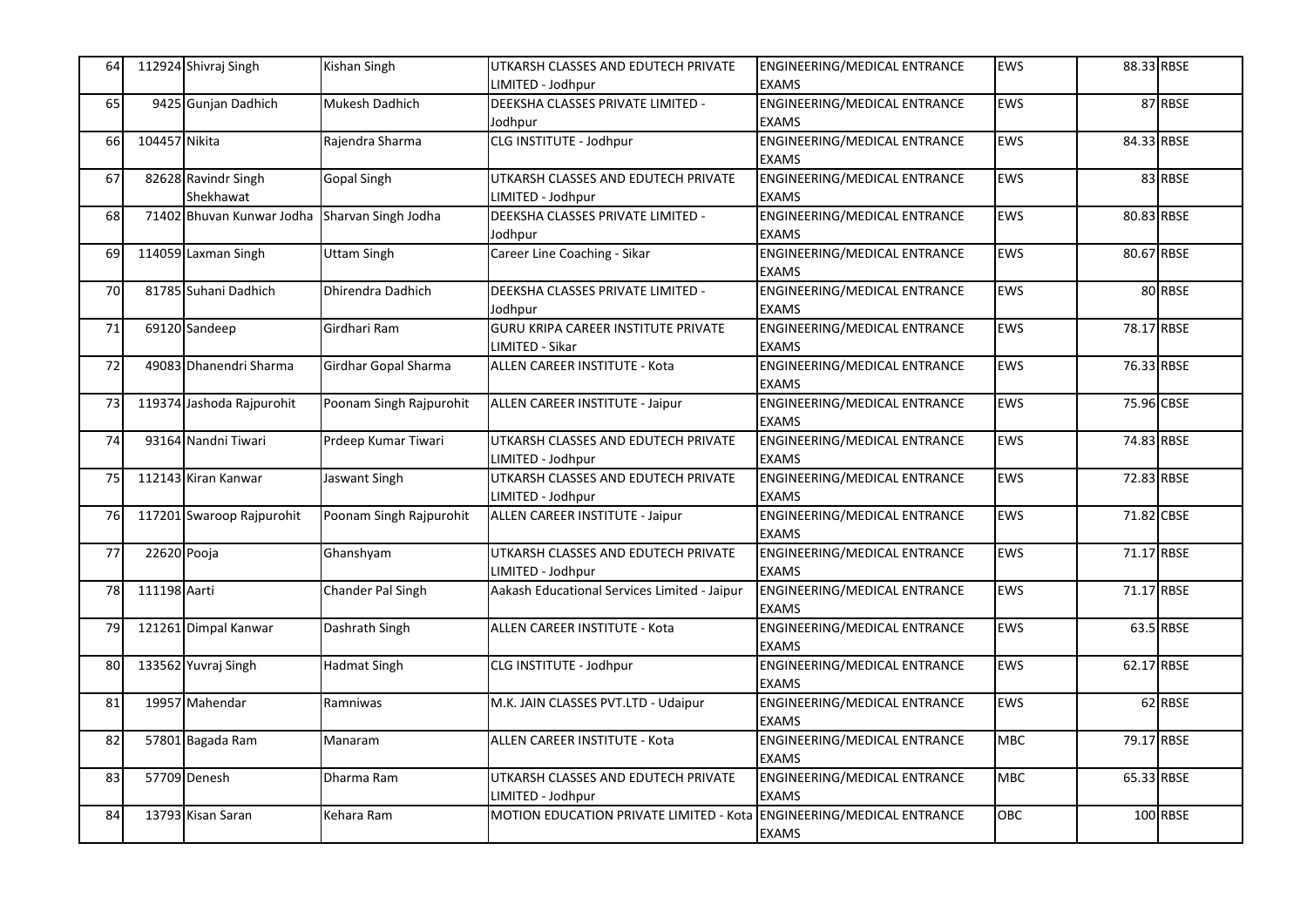| 85  |               | 83155 Rajesh           | Hanumana Ram      | UTKARSH CLASSES AND EDUTECH PRIVATE     | ENGINEERING/MEDICAL ENTRANCE                 | <b>OBC</b> |            | 99 RBSE    |
|-----|---------------|------------------------|-------------------|-----------------------------------------|----------------------------------------------|------------|------------|------------|
|     |               |                        |                   | IMITED - Jodhpur                        | <b>EXAMS</b>                                 |            |            |            |
| 86  | 104236 Yuvraj |                        | <b>Bal Kishan</b> | CLG INSTITUTE - Jodhpur                 | ENGINEERING/MEDICAL ENTRANCE<br><b>EXAMS</b> | OBC        | 97.17 RBSE |            |
| 87  |               | 53872 Ruchi Suthar     | Pukhraj Suthar    | UTKARSH CLASSES AND EDUTECH PRIVATE     | ENGINEERING/MEDICAL ENTRANCE                 | <b>OBC</b> |            | 97 RBSE    |
|     |               |                        |                   | LIMITED - Jodhpur                       | <b>EXAMS</b>                                 |            |            |            |
| 88  |               | 22381 Harshil Gehlot   | Rahul Gehlot      | <b>CLG INSTITUTE - Pali</b>             | ENGINEERING/MEDICAL ENTRANCE                 | OBC        |            | 96 RBSE    |
|     |               |                        |                   |                                         | <b>EXAMS</b>                                 |            |            |            |
| 89  |               | 57496 Anita Choudhary  | Mohan Ram         | UTKARSH CLASSES AND EDUTECH PRIVATE     | ENGINEERING/MEDICAL ENTRANCE                 | OBC        | 95.33 RBSE |            |
|     |               |                        |                   | LIMITED - Jodhpur                       | <b>EXAMS</b>                                 |            |            |            |
| 90  |               | 28375 Kistura Ram      | Teja Ram          | UTKARSH CLASSES AND EDUTECH PRIVATE     | ENGINEERING/MEDICAL ENTRANCE                 | <b>OBC</b> |            | 95 RBSE    |
|     |               |                        |                   | LIMITED - Jodhpur                       | <b>EXAMS</b>                                 |            |            |            |
| 91  |               | 83278 Ritesh Gupta     | Ajit Kumar Gupta  | UTKARSH CLASSES AND EDUTECH PRIVATE     | ENGINEERING/MEDICAL ENTRANCE                 | <b>OBC</b> |            | 95 RBSE    |
|     |               |                        |                   | LIMITED - Jodhpur                       | <b>EXAMS</b>                                 |            |            |            |
| 92  |               | 83755 Mahipal          | Khiyaram          | CLG INSTITUTE - Jodhpur                 | ENGINEERING/MEDICAL ENTRANCE                 | OBC        |            | 95 RBSE    |
|     |               |                        |                   |                                         | <b>EXAMS</b>                                 |            |            |            |
| 93  | 83929 Sunil   |                        | Modaram           | CLG INSTITUTE - Jodhpur                 | ENGINEERING/MEDICAL ENTRANCE                 | <b>OBC</b> | 94.67 RBSE |            |
|     |               |                        |                   |                                         | <b>EXAMS</b>                                 |            |            |            |
| 94  |               | 17678 Nazmeen          | Sanwar Hussain    | <b>CLG INSTITUTE - Pali</b>             | ENGINEERING/MEDICAL ENTRANCE                 | OBC        |            | 94.4 OTHER |
|     |               |                        |                   |                                         | <b>EXAMS</b>                                 |            |            |            |
| 95  |               | 23439 Kumkum Kumawat   | Rajendra Kumawat  | <b>CLG INSTITUTE - Pali</b>             | ENGINEERING/MEDICAL ENTRANCE                 | <b>OBC</b> |            | 94 RBSE    |
|     |               |                        |                   |                                         | <b>EXAMS</b>                                 |            |            |            |
| 96  |               | 58410 tushar acharya   | meeta lal         | UTKARSH CLASSES AND EDUTECH PRIVATE     | ENGINEERING/MEDICAL ENTRANCE                 | <b>OBC</b> |            | 94 RBSE    |
|     |               |                        |                   | LIMITED - Jodhpur                       | <b>EXAMS</b>                                 |            |            |            |
| 97  |               | 26616 Tanveer Charan   | Navratan Dan      | <b>CLG INSTITUTE - Pali</b>             | ENGINEERING/MEDICAL ENTRANCE                 | <b>OBC</b> | 93.83 RBSE |            |
|     |               |                        |                   |                                         | <b>EXAMS</b>                                 |            |            |            |
| 98  | 92548 Dilip   |                        | Daya Ram          | UTKARSH CLASSES AND EDUTECH PRIVATE     | ENGINEERING/MEDICAL ENTRANCE                 | OBC        | 93.83 RBSE |            |
|     |               |                        |                   | LIMITED - Jodhpur                       | <b>EXAMS</b>                                 |            |            |            |
| 99  |               | 14890 Ayasha           | Mohmmad Anis      | <b>CLG INSTITUTE - Pali</b>             | ENGINEERING/MEDICAL ENTRANCE                 | <b>OBC</b> | 93.67 RBSE |            |
|     |               |                        |                   |                                         | <b>EXAMS</b>                                 |            |            |            |
| 100 |               | 90634 Mukund Parihar   | Dhala Ram Parihar | ALLEN CAREER INSTITUTE - Jaipur         | ENGINEERING/MEDICAL ENTRANCE                 | OBC        | 93.67 RBSE |            |
|     |               |                        |                   |                                         | <b>EXAMS</b>                                 |            |            |            |
| 101 |               | 90809 Tamnna           | <b>Bal Kishan</b> | UTKARSH CLASSES AND EDUTECH PRIVATE     | ENGINEERING/MEDICAL ENTRANCE                 | OBC        |            | 93.5 RBSE  |
|     |               |                        |                   | LIMITED - Jodhpur                       | <b>EXAMS</b>                                 |            |            |            |
| 102 | 64666 Ajit    |                        | Gepar Ram         | RESONANCE EDUVENTURES LIMITED - Kota    | ENGINEERING/MEDICAL ENTRANCE                 | OBC        | 93.33 RBSE |            |
|     |               |                        |                   |                                         | <b>EXAMS</b>                                 |            |            |            |
| 103 |               | 111268 Khushbu         | Laxmi Narayan     | GURU KRIPA CAREER INSTITUTE PRIVATE     | ENGINEERING/MEDICAL ENTRANCE                 | OBC        | 93.17 RBSE |            |
|     |               |                        |                   | LIMITED - Sikar                         | <b>EXAMS</b>                                 |            |            |            |
| 104 | 21152 Vikas   |                        | Mohanram          | MOTION EDUCATION PRIVATE LIMITED - Kota | <b>ENGINEERING/MEDICAL ENTRANCE</b>          | <b>OBC</b> |            | 93 RBSE    |
|     |               |                        |                   |                                         | <b>EXAMS</b>                                 |            |            |            |
| 105 |               | 76573 Jitendra Sankhla | Nema Ram          | ALLEN CAREER INSTITUTE - Kota           | ENGINEERING/MEDICAL ENTRANCE                 | OBC        |            | 93 RBSE    |
|     |               |                        |                   |                                         | <b>EXAMS</b>                                 |            |            |            |
|     |               |                        |                   |                                         |                                              |            |            |            |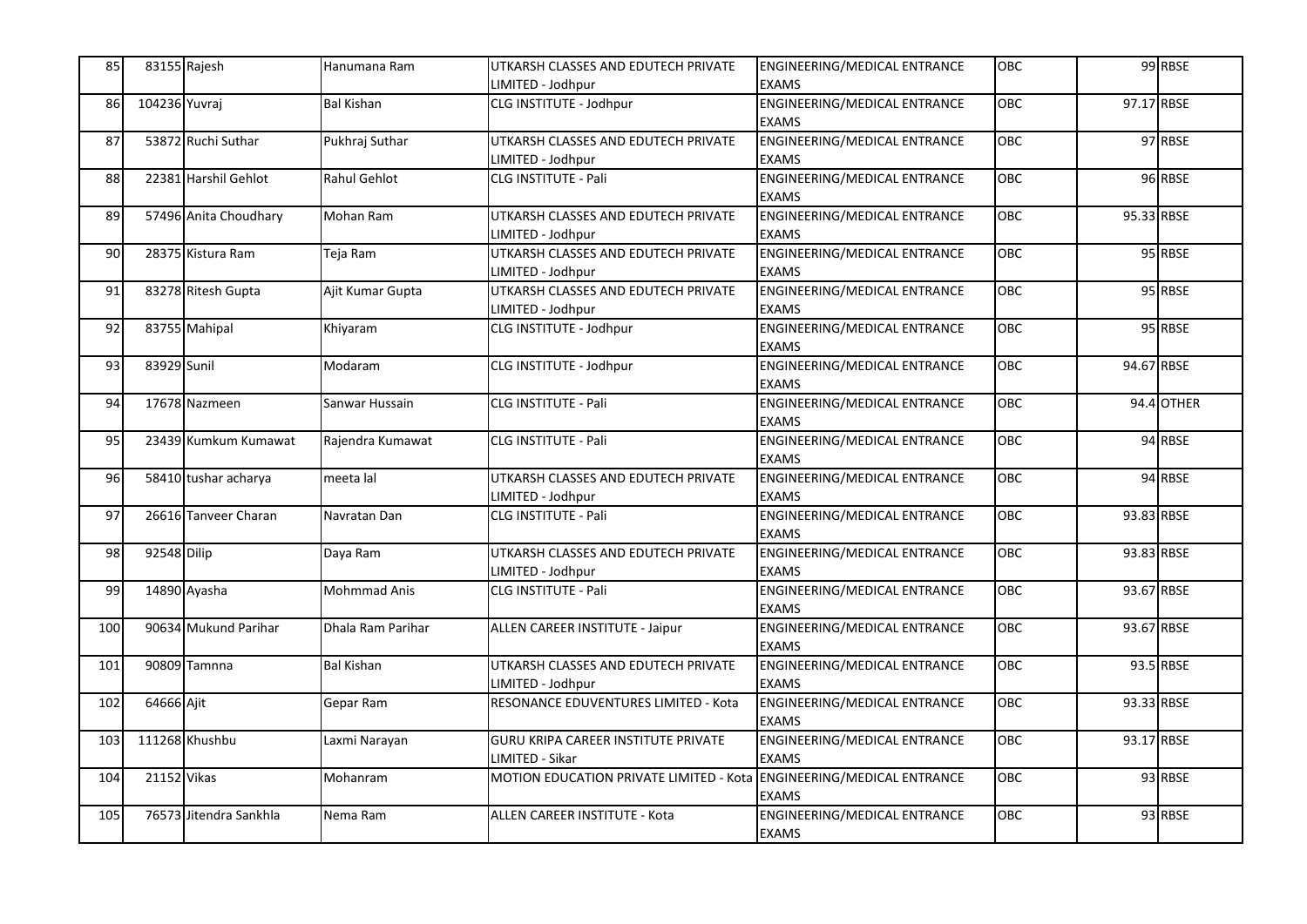| 106 |               | 46722 Mo Aasif            | Mo Asalam             | CLG INSTITUTE - Jodhpur                                  | ENGINEERING/MEDICAL ENTRANCE<br><b>EXAMS</b> | <b>OBC</b> | 92.67 RBSE |           |
|-----|---------------|---------------------------|-----------------------|----------------------------------------------------------|----------------------------------------------|------------|------------|-----------|
| 107 |               | 27570 Bharat Ram          | Prabhu Ram            | UTKARSH CLASSES AND EDUTECH PRIVATE<br>LIMITED - Jodhpur | ENGINEERING/MEDICAL ENTRANCE<br><b>EXAMS</b> | OBC        |            | 92.5 RBSE |
| 108 |               | 103409 Ravi Raj Choudhary | Bhoopendra Singh      | RESONANCE EDUVENTURES LIMITED - Kota                     | ENGINEERING/MEDICAL ENTRANCE<br><b>EXAMS</b> | OBC        |            | 92.5 RBSE |
| 109 |               | 76420 Dilip Kumar         | Teja Ram              | ALLEN CAREER INSTITUTE - Sikar                           | ENGINEERING/MEDICAL ENTRANCE<br><b>EXAMS</b> | OBC        | 92.33 RBSE |           |
| 110 |               | 77282 Jagdish Jakhar      | Adu Ram               | <b>ALLEN CAREER INSTITUTE - Sikar</b>                    | ENGINEERING/MEDICAL ENTRANCE<br><b>EXAMS</b> | <b>OBC</b> | 92.33 RBSE |           |
| 111 |               | 30464 Khushi Suthar       | Rajiv Suthar          | UTKARSH CLASSES AND EDUTECH PRIVATE<br>LIMITED - Jodhpur | ENGINEERING/MEDICAL ENTRANCE<br><b>EXAMS</b> | OBC        |            | 92 RBSE   |
| 112 |               | 111978 Ghamandi           | Birma Ram             | MOTION EDUCATION PRIVATE LIMITED - Kota                  | ENGINEERING/MEDICAL ENTRANCE<br><b>EXAMS</b> | OBC        |            | 92 RBSE   |
| 113 |               | 134810 Prem Godara        | Balaram               | ALLEN CAREER INSTITUTE - Kota                            | ENGINEERING/MEDICAL ENTRANCE<br><b>EXAMS</b> | OBC        |            | 92 RBSE   |
| 114 |               | 119913 Shrawan Kumar      | Hanuta Ram            | ALLEN CAREER INSTITUTE - Kota                            | ENGINEERING/MEDICAL ENTRANCE<br><b>EXAMS</b> | OBC        | 91.83 RBSE |           |
| 115 |               | 30657 Jyoti Kanwar        | Dungar Singh          | UTKARSH CLASSES AND EDUTECH PRIVATE<br>LIMITED - Jodhpur | ENGINEERING/MEDICAL ENTRANCE<br><b>EXAMS</b> | OBC        | 91.82 RBSE |           |
| 116 |               | 13644 Anika Bano          | Mohammed Ayyub        | <b>CLG INSTITUTE - Pali</b>                              | ENGINEERING/MEDICAL ENTRANCE<br><b>EXAMS</b> | OBC        | 91.67 RBSE |           |
| 117 |               | 104871 Ambika Bhati       | Dinesh Bhati          | UTKARSH CLASSES AND EDUTECH PRIVATE<br>LIMITED - Jodhpur | ENGINEERING/MEDICAL ENTRANCE<br><b>EXAMS</b> | <b>OBC</b> |            | 91.5 RBSE |
| 118 |               | 50466 Garima Choudhary    | Jagdish               | ALLEN CAREER INSTITUTE - Kota                            | ENGINEERING/MEDICAL ENTRANCE<br><b>EXAMS</b> | OBC        | 91.33 RBSE |           |
| 119 |               | 2890 Sneha Borana         | Ganpat Borana         | UTKARSH CLASSES AND EDUTECH PRIVATE<br>LIMITED - Jodhpur | ENGINEERING/MEDICAL ENTRANCE<br><b>EXAMS</b> | OBC        | 91.17 RBSE |           |
| 120 |               | 24412 Rakesh              | <b>Bhunda Ram</b>     | UTKARSH CLASSES AND EDUTECH PRIVATE<br>LIMITED - Jodhpur | ENGINEERING/MEDICAL ENTRANCE<br><b>EXAMS</b> | OBC        | 91.17 RBSE |           |
| 121 |               | 71861 Bharat Aachrya      | Sushil Kumar Aacharya | Aakash Educational Services Limited - Jaipur             | ENGINEERING/MEDICAL ENTRANCE<br><b>EXAMS</b> | OBC        |            | 91 RBSE   |
| 122 |               | 83889 Kishana Ram         | Deva Ram              | CLG INSTITUTE - Jodhpur                                  | ENGINEERING/MEDICAL ENTRANCE<br><b>EXAMS</b> | OBC        |            | 91 RBSE   |
| 123 |               | 96680 Manisha             | Vishal Ram            | UTKARSH CLASSES AND EDUTECH PRIVATE<br>LIMITED - Jodhpur | ENGINEERING/MEDICAL ENTRANCE<br><b>EXAMS</b> | OBC        |            | 91 RBSE   |
| 124 | 104189 Naveen |                           | Rugha Ram             | ALLEN CAREER INSTITUTE - Kota                            | ENGINEERING/MEDICAL ENTRANCE<br><b>EXAMS</b> | OBC        | 90.83 RBSE |           |
| 125 |               | 34222 Sohel Khan          | Naushad Khan          | CLG INSTITUTE - Jodhpur                                  | ENGINEERING/MEDICAL ENTRANCE<br><b>EXAMS</b> | <b>OBC</b> | 90.67 RBSE |           |
| 126 |               | 79151 MAHESH              | RAMDAYAL              | ALLEN CAREER INSTITUTE - Kota                            | ENGINEERING/MEDICAL ENTRANCE<br><b>EXAMS</b> | OBC        |            | 90.5 RBSE |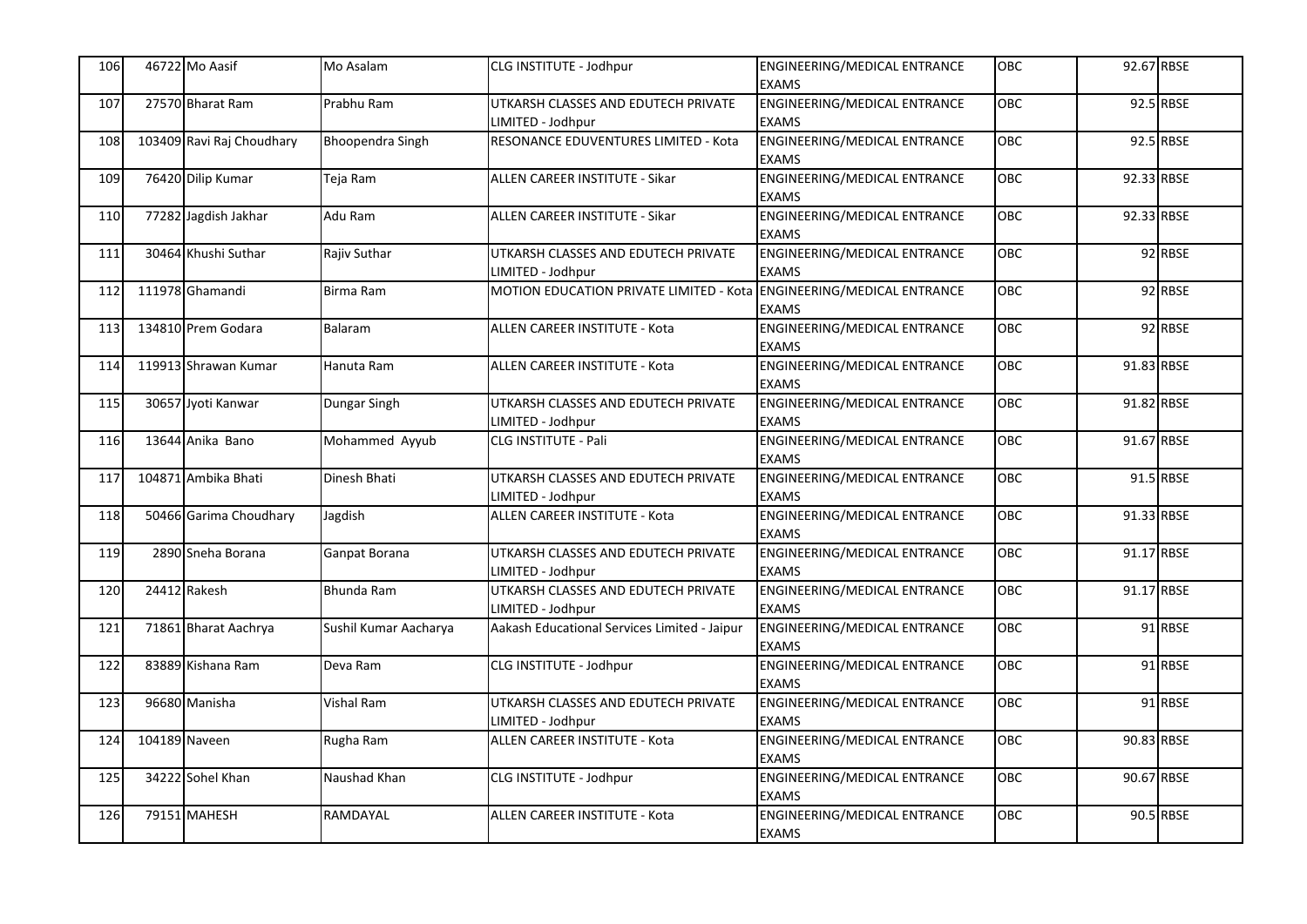| 127 | 28272 Anju    |                         | Suresh Deora             | RESONANCE EDUVENTURES LIMITED - Kota                     | ENGINEERING/MEDICAL ENTRANCE<br><b>EXAMS</b>        | OBC        | 90.33 RBSE |           |
|-----|---------------|-------------------------|--------------------------|----------------------------------------------------------|-----------------------------------------------------|------------|------------|-----------|
| 128 |               | 28508 Ekta Verma        | <b>Babulal Verma</b>     | <b>CLG INSTITUTE - Pali</b>                              | ENGINEERING/MEDICAL ENTRANCE<br><b>EXAMS</b>        | OBC        | 90.33 RBSE |           |
| 129 |               | 123962 Vikram Khoth     | Swaroop Ram              | MOTION EDUCATION PRIVATE LIMITED - Kota                  | <b>ENGINEERING/MEDICAL ENTRANCE</b><br><b>EXAMS</b> | OBC        | 90.33 RBSE |           |
| 130 |               | 40064 Santosh           | Baburam                  | UTKARSH CLASSES AND EDUTECH PRIVATE<br>LIMITED - Jodhpur | ENGINEERING/MEDICAL ENTRANCE<br><b>EXAMS</b>        | OBC        | 90.17 RBSE |           |
| 131 |               | 57972 Sonakshi Ramavat  | Purushottam Ramavat      | RESONANCE EDUVENTURES LIMITED - Kota                     | ENGINEERING/MEDICAL ENTRANCE<br><b>EXAMS</b>        | OBC        | 90.17 RBSE |           |
| 132 |               | 96635 Vimla Vishnoi     | Dinesh Kumar             | ALLEN CAREER INSTITUTE - Kota                            | ENGINEERING/MEDICAL ENTRANCE<br><b>EXAMS</b>        | <b>OBC</b> | 90.17 RBSE |           |
| 133 |               | 100743 Ramesh Kumar     | Pemaram                  | UTKARSH CLASSES AND EDUTECH PRIVATE<br>LIMITED - Jodhpur | ENGINEERING/MEDICAL ENTRANCE<br><b>EXAMS</b>        | OBC        | 90.17 RBSE |           |
| 134 | 119191 Rakesh |                         | <b>Dhokal Ram</b>        | UTKARSH CLASSES AND EDUTECH PRIVATE<br>LIMITED - Jodhpur | ENGINEERING/MEDICAL ENTRANCE<br><b>EXAMS</b>        | OBC        |            | 90 RBSE   |
| 135 |               | 133515 Praveen          | Kavararam                | UTKARSH CLASSES AND EDUTECH PRIVATE<br>LIMITED - Jodhpur | ENGINEERING/MEDICAL ENTRANCE<br><b>EXAMS</b>        | <b>OBC</b> |            | 90 RBSE   |
| 136 |               | 67868 Devang Mewara     | Dinesh Mewara            | CLG INSTITUTE - Jodhpur                                  | ENGINEERING/MEDICAL ENTRANCE<br><b>EXAMS</b>        | OBC        | 89.83 RBSE |           |
| 137 |               | 111387 Rajendra Vishnoi | Sukhdev Bholaram Vishnoi | ALLEN CAREER INSTITUTE - Jaipur                          | <b>ENGINEERING/MEDICAL ENTRANCE</b><br><b>EXAMS</b> | OBC        | 89.67 RBSE |           |
| 138 |               | 74877 Virendra Singh    | Daulat Singh             | CLG INSTITUTE - Jodhpur                                  | ENGINEERING/MEDICAL ENTRANCE<br><b>EXAMS</b>        | OBC        | 89.67 RBSE |           |
| 139 |               | 14950 Suhana            | Mehtaab Ali              | CLG INSTITUTE - Pali                                     | ENGINEERING/MEDICAL ENTRANCE<br><b>EXAMS</b>        | OBC        |            | 89.5 RBSE |
| 140 |               | 121514 Pema Ram         | Pempa Ram                | ALLEN CAREER INSTITUTE - Kota                            | ENGINEERING/MEDICAL ENTRANCE<br><b>EXAMS</b>        | OBC        |            | 89.5 RBSE |
| 141 |               | 39059 Gourav            | <b>Bhanwar Lal</b>       | <b>ALLEN CAREER INSTITUTE - Kota</b>                     | ENGINEERING/MEDICAL ENTRANCE<br><b>EXAMS</b>        | OBC        | 89.33 RBSE |           |
| 142 |               | 39684 Kishor Kumar      | Moti Ram                 | UTKARSH CLASSES AND EDUTECH PRIVATE<br>LIMITED - Jodhpur | ENGINEERING/MEDICAL ENTRANCE<br><b>EXAMS</b>        | OBC        | 89.33 RBSE |           |
| 143 | 23394 Jaishri |                         | Jagdish                  | CLG INSTITUTE - Pali                                     | ENGINEERING/MEDICAL ENTRANCE<br><b>EXAMS</b>        | OBC        | 89.17 RBSE |           |
| 144 |               | 69121 Manisha           | Choutha Ram              | ALLEN CAREER INSTITUTE - Kota                            | ENGINEERING/MEDICAL ENTRANCE<br><b>EXAMS</b>        | OBC        | 89.17 RBSE |           |
| 145 |               | 19868 Manisha Choudhary | Prema Ram                | DEEKSHA CLASSES PRIVATE LIMITED -<br>Jodhpur             | ENGINEERING/MEDICAL ENTRANCE<br><b>EXAMS</b>        | OBC        |            | 89 RBSE   |
| 146 | 25294 Aslam   |                         | Nvab Kha                 | UTKARSH CLASSES AND EDUTECH PRIVATE<br>LIMITED - Jodhpur | ENGINEERING/MEDICAL ENTRANCE<br><b>EXAMS</b>        | <b>OBC</b> |            | 89 RBSE   |
| 147 |               | 27768 Jaikishan Sain    | Hairam                   | CLG INSTITUTE - Pali                                     | ENGINEERING/MEDICAL ENTRANCE<br><b>EXAMS</b>        | OBC        |            | 89 RBSE   |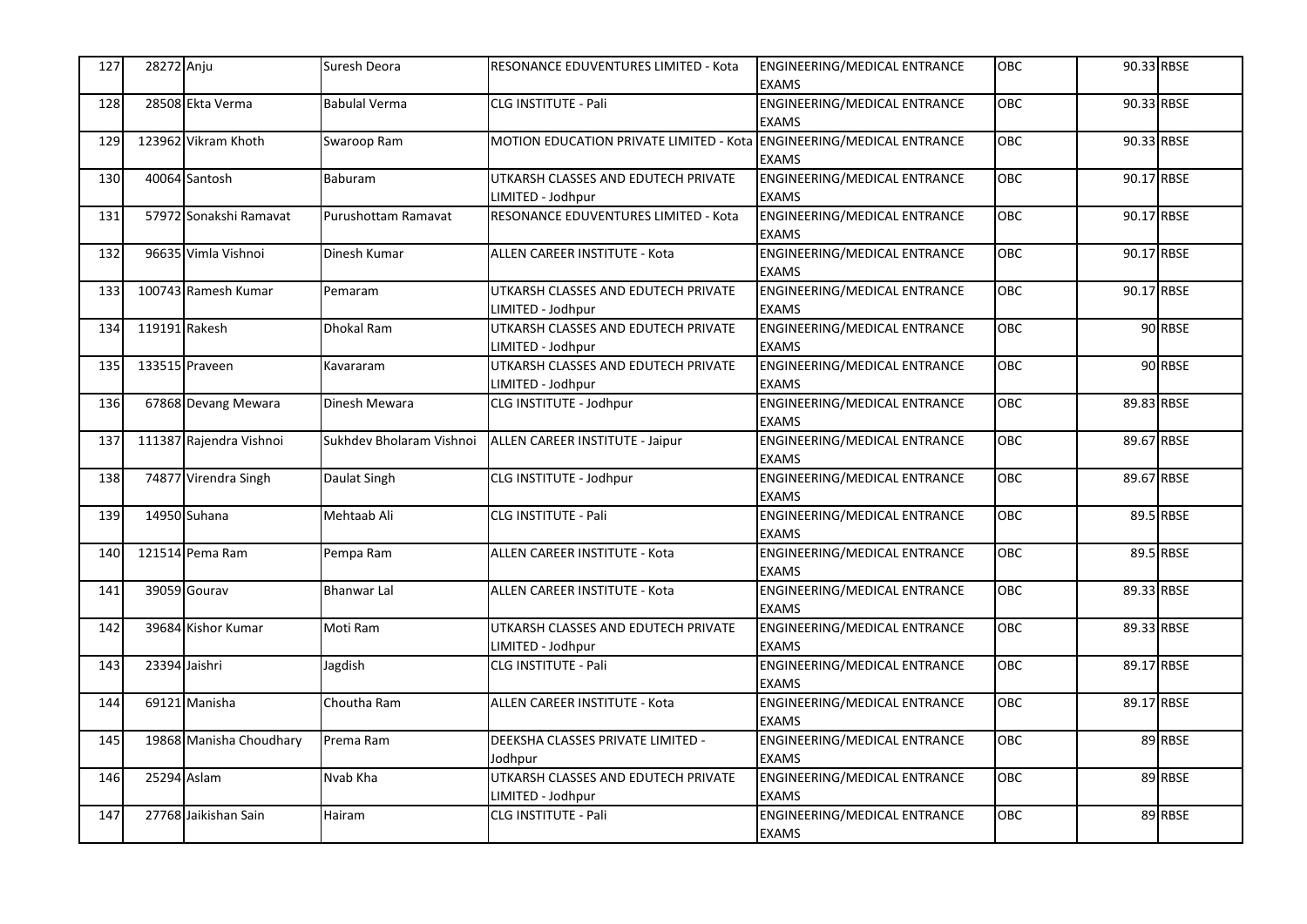| 148 |              | 33237 Diksha Kachhawaha | Hari Singh Kachhawaha | UTKARSH CLASSES AND EDUTECH PRIVATE<br>IMITED - Jodhpur       | ENGINEERING/MEDICAL ENTRANCE<br><b>EXAMS</b>        | <b>OBC</b>      |            | 89 RBSE |
|-----|--------------|-------------------------|-----------------------|---------------------------------------------------------------|-----------------------------------------------------|-----------------|------------|---------|
| 149 |              | 2254 Priyanka Goliya    | Ramkishor             | Career Line Coaching - Sikar                                  | ENGINEERING/MEDICAL ENTRANCE<br><b>EXAMS</b>        | <b>OBC</b>      | 88.83 RBSE |         |
| 150 |              | 91717 Bhuvnesh          | Nema Ram              | UTKARSH CLASSES AND EDUTECH PRIVATE<br>LIMITED - Jodhpur      | <b>ENGINEERING/MEDICAL ENTRANCE</b><br><b>EXAMS</b> | <b>SC</b>       |            | 99 RBSE |
| 151 |              | 32670 Priya Chitara     | Anil Chitara          | CLG INSTITUTE - Jodhpur                                       | ENGINEERING/MEDICAL ENTRANCE<br><b>EXAMS</b>        | SC              |            | 98 RBSE |
| 152 | 112443 Bhanu |                         | Kaluram               | ALLEN CAREER INSTITUTE - Jaipur                               | ENGINEERING/MEDICAL ENTRANCE<br><b>EXAMS</b>        | <b>SC</b>       |            | 98 RBSE |
| 153 |              | 78865 Jitendra          | Ananda Ram            | UTKARSH CLASSES AND EDUTECH PRIVATE<br>LIMITED - Jodhpur      | ENGINEERING/MEDICAL ENTRANCE<br><b>EXAMS</b>        | SC              |            | 97 RBSE |
| 154 |              | 25239 Charu Kuldeep     | Suresh Kumar Kuldeep  | <b>CAREER POINT LIMITED - Kota</b>                            | <b>ENGINEERING/MEDICAL ENTRANCE</b><br><b>EXAMS</b> | <b>SC</b>       |            | 96 RBSE |
| 155 |              | 46625 Mukesh            | Bhoma Ram             | <b>GURU KRIPA CAREER INSTITUTE PRIVATE</b><br>LIMITED - Sikar | ENGINEERING/MEDICAL ENTRANCE<br><b>EXAMS</b>        | $\overline{SC}$ | 94.83 RBSE |         |
| 156 |              | 7388 Dinesh             | Ravi Kumar            | DEEKSHA CLASSES PRIVATE LIMITED -<br>Iodhpur                  | <b>ENGINEERING/MEDICAL ENTRANCE</b><br><b>EXAMS</b> | <b>SC</b>       | 94.67 RBSE |         |
| 157 |              | 100214 Rahul Karela     | Mohan Lal             | Career Line Coaching - Sikar                                  | ENGINEERING/MEDICAL ENTRANCE<br><b>EXAMS</b>        | SC              | 94.67 RBSE |         |
| 158 |              | 95348 Dinesh            | Revat Ram             | <b>GURU KRIPA CAREER INSTITUTE PRIVATE</b><br>LIMITED - Sikar | <b>ENGINEERING/MEDICAL ENTRANCE</b><br><b>EXAMS</b> | $\overline{SC}$ |            | 94 RBSE |
| 159 | 100797 Kirti |                         | Shanti Lal            | UTKARSH CLASSES AND EDUTECH PRIVATE<br>LIMITED - Jodhpur      | ENGINEERING/MEDICAL ENTRANCE<br><b>EXAMS</b>        | SC              |            | 94 RBSE |
| 160 |              | 14981 Rekha             | Amlakh Ram            | CLG INSTITUTE - Pali                                          | <b>ENGINEERING/MEDICAL ENTRANCE</b><br><b>EXAMS</b> | <b>SC</b>       |            | 93 RBSE |
| 161 | 107635 Kiran |                         | Prema Ram             | Career Line Coaching - Sikar                                  | ENGINEERING/MEDICAL ENTRANCE<br><b>EXAMS</b>        | SC              | 92.67 RBSE |         |
| 162 |              | 70530 Kana Ram          | Oma Ram               | UTKARSH CLASSES AND EDUTECH PRIVATE<br>LIMITED - Jodhpur      | ENGINEERING/MEDICAL ENTRANCE<br><b>EXAMS</b>        | $\overline{SC}$ |            | 92 RBSE |
| 163 |              | 15759 Leeladhar         | Amuram                | <b>CAREER POINT LIMITED - Kota</b>                            | ENGINEERING/MEDICAL ENTRANCE<br><b>EXAMS</b>        | SC              | 91.67 RBSE |         |
| 164 |              | 88898 Shrwan Barupal    | Hukama Ram Barupal    | UTKARSH CLASSES AND EDUTECH PRIVATE<br>LIMITED - Jodhpur      | ENGINEERING/MEDICAL ENTRANCE<br><b>EXAMS</b>        | <b>SC</b>       | 91.67 RBSE |         |
| 165 |              | 18451 Anjali Sagar      | Ramesh Chandra        | <b>CAREER POINT LIMITED - Kota</b>                            | ENGINEERING/MEDICAL ENTRANCE<br><b>EXAMS</b>        | SC              | 91.33 RBSE |         |
| 166 |              | 86963 Pukhraj           | Hansa Ram             | CLG INSTITUTE - Jodhpur                                       | ENGINEERING/MEDICAL ENTRANCE<br><b>EXAMS</b>        | SC              | 91.17 RBSE |         |
| 167 |              | 110986 Soniya Panwar    | Leeladhar             | UTKARSH CLASSES AND EDUTECH PRIVATE<br>LIMITED - Jodhpur      | ENGINEERING/MEDICAL ENTRANCE<br><b>EXAMS</b>        | <b>SC</b>       | 91.17 RBSE |         |
| 168 |              | 26982 Lalit Chandel     | Nemi Chand            | CLG INSTITUTE - Pali                                          | ENGINEERING/MEDICAL ENTRANCE<br><b>EXAMS</b>        | <b>SC</b>       |            | 91 RBSE |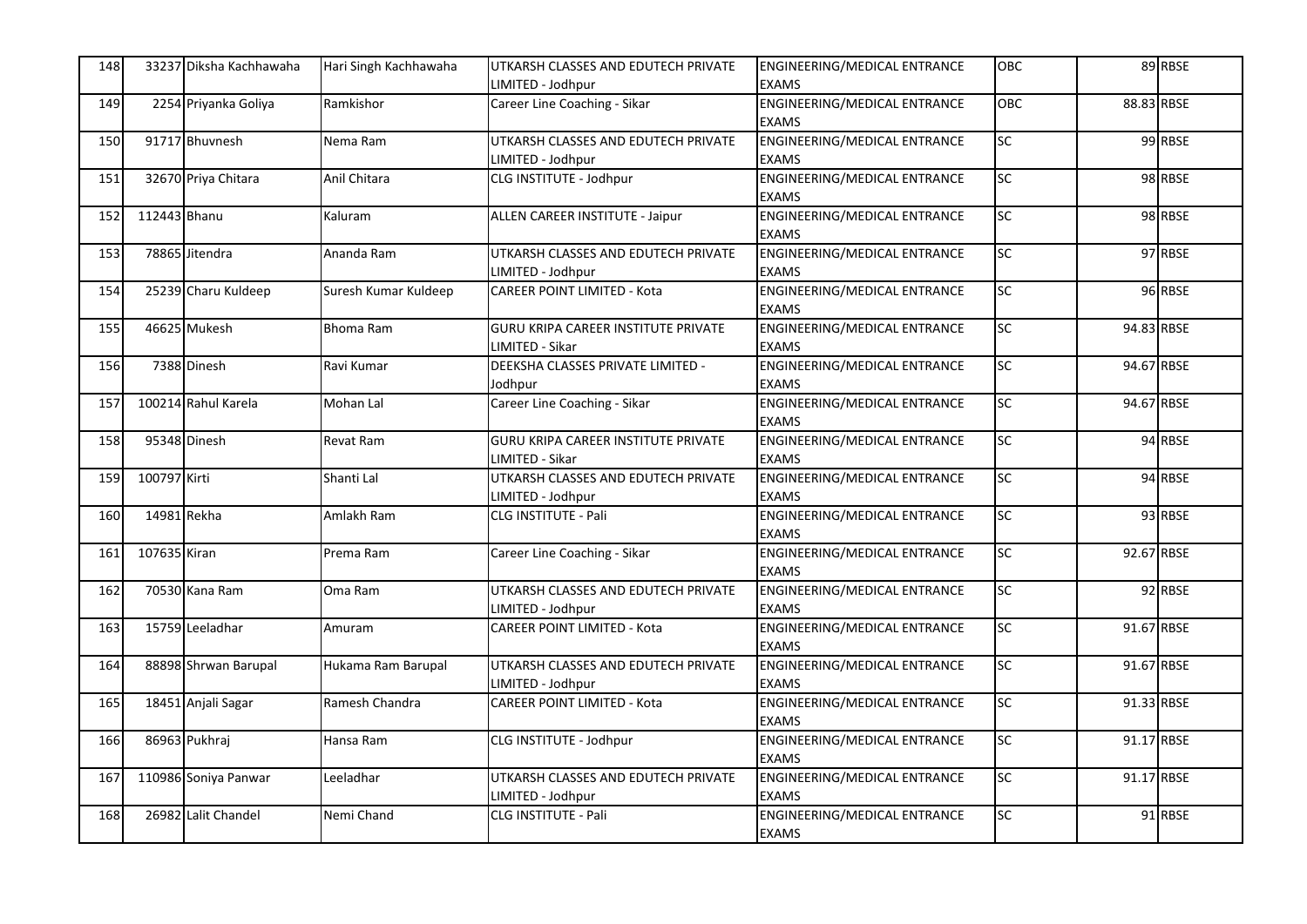| 169 | 74206 Rohit   |                       | Kishan Lal          | CLG INSTITUTE - Jodhpur                                  | ENGINEERING/MEDICAL ENTRANCE<br><b>EXAMS</b>        | <b>SC</b>       |            | 91 RBSE   |
|-----|---------------|-----------------------|---------------------|----------------------------------------------------------|-----------------------------------------------------|-----------------|------------|-----------|
| 170 |               | 84216 Kiran Das       | <b>Prahlad Das</b>  | CLG INSTITUTE - Jodhpur                                  | ENGINEERING/MEDICAL ENTRANCE<br><b>EXAMS</b>        | $\overline{SC}$ | 90.83 RBSE |           |
| 171 |               | 78437 Shakti Ram      | Shera Ram           | RESONANCE EDUVENTURES LIMITED - Kota                     | ENGINEERING/MEDICAL ENTRANCE<br><b>EXAMS</b>        | <b>SC</b>       | 90.67 RBSE |           |
| 172 | 117675 Suresh |                       | Budharam            | ALLEN CAREER INSTITUTE - Kota                            | ENGINEERING/MEDICAL ENTRANCE<br><b>EXAMS</b>        | <b>SC</b>       |            | 90.5 RBSE |
| 173 | 12890 Divya   |                       | Lal Chand           | CAREER POINT LIMITED - Kota                              | ENGINEERING/MEDICAL ENTRANCE<br><b>EXAMS</b>        | <b>SC</b>       |            | 90 RBSE   |
| 174 |               | 18602 Pooja Banshiwal | Suresh Kumar        | <b>CLG INSTITUTE - Pali</b>                              | ENGINEERING/MEDICAL ENTRANCE<br><b>EXAMS</b>        | SC              |            | 90 RBSE   |
| 175 |               | 20195 Urja Ram        | <b>Prahalad Ram</b> | <b>CLG INSTITUTE - Pali</b>                              | <b>ENGINEERING/MEDICAL ENTRANCE</b><br><b>EXAMS</b> | <b>SC</b>       |            | 90 RBSE   |
| 176 |               | 34347 Kanheya Lal     | Kuldeep Chouhan     | CLG INSTITUTE - Jodhpur                                  | ENGINEERING/MEDICAL ENTRANCE<br><b>EXAMS</b>        | $\overline{SC}$ |            | 90 RBSE   |
| 177 |               | 89642 Kewal Ram       | Pira Ram            | CLG INSTITUTE - Jodhpur                                  | <b>ENGINEERING/MEDICAL ENTRANCE</b><br><b>EXAMS</b> | <b>SC</b>       |            | 90 RBSE   |
| 178 |               | 26518 Prakash         | Poona Ram           | CLG INSTITUTE - Pali                                     | ENGINEERING/MEDICAL ENTRANCE<br><b>EXAMS</b>        | SC              | 89.83 RBSE |           |
| 179 |               | 17997 Raju Ram        | Chutara Ram         | <b>CLG INSTITUTE - Pali</b>                              | <b>ENGINEERING/MEDICAL ENTRANCE</b><br><b>EXAMS</b> | $\overline{SC}$ | 89.67 RBSE |           |
| 180 |               | 26642 Vimla Garg      | Utama Ram           | UTKARSH CLASSES AND EDUTECH PRIVATE<br>LIMITED - Jodhpur | ENGINEERING/MEDICAL ENTRANCE<br><b>EXAMS</b>        | SC              | 89.67 RBSE |           |
| 181 |               | 27026 Kundan Chitara  | Satyanarayan        | UTKARSH CLASSES AND EDUTECH PRIVATE<br>LIMITED - Jodhpur | ENGINEERING/MEDICAL ENTRANCE<br><b>EXAMS</b>        | <b>SC</b>       | 89.67 RBSE |           |
| 182 |               | 11231 Dipesh Balotiya | Ganpat Lal Balotiya | CLG INSTITUTE - Pali                                     | ENGINEERING/MEDICAL ENTRANCE<br><b>EXAMS</b>        | SC              |            | 89.5 RBSE |
| 183 |               | 48965 Raj Garg        | Shyam Lal Garg      | RESONANCE EDUVENTURES LIMITED - Kota                     | ENGINEERING/MEDICAL ENTRANCE<br><b>EXAMS</b>        | $\overline{SC}$ |            | 89.5 RBSE |
| 184 |               | 96088 Bhupendra       | Mana Ram            | Aakash Educational Services Limited - Jaipur             | ENGINEERING/MEDICAL ENTRANCE<br><b>EXAMS</b>        | SC              |            | 89.5 RBSE |
| 185 |               | 120404 Dimpal Meghwal | Joraram             | ALLEN CAREER INSTITUTE - Jaipur                          | ENGINEERING/MEDICAL ENTRANCE<br><b>EXAMS</b>        | <b>SC</b>       | 89.33 RBSE |           |
| 186 |               | 28522 Dhanna Ram      | Bharuram            | CLG INSTITUTE - Pali                                     | ENGINEERING/MEDICAL ENTRANCE<br><b>EXAMS</b>        | SC              |            | 89 RBSE   |
| 187 | 67791 Divya   |                       | Ashok Kumar         | CLG INSTITUTE - Jodhpur                                  | ENGINEERING/MEDICAL ENTRANCE<br><b>EXAMS</b>        | SC              |            | 89 RBSE   |
| 188 |               | 89835 Dinesh Kumar    | Aamba Ram           | CLG INSTITUTE - Jodhpur                                  | <b>ENGINEERING/MEDICAL ENTRANCE</b><br><b>EXAMS</b> | <b>SC</b>       |            | 89 RBSE   |
| 189 |               | 92128 Jitendra        | Kailash             | CLG INSTITUTE - Jodhpur                                  | ENGINEERING/MEDICAL ENTRANCE<br><b>EXAMS</b>        | <b>SC</b>       |            | 89 RBSE   |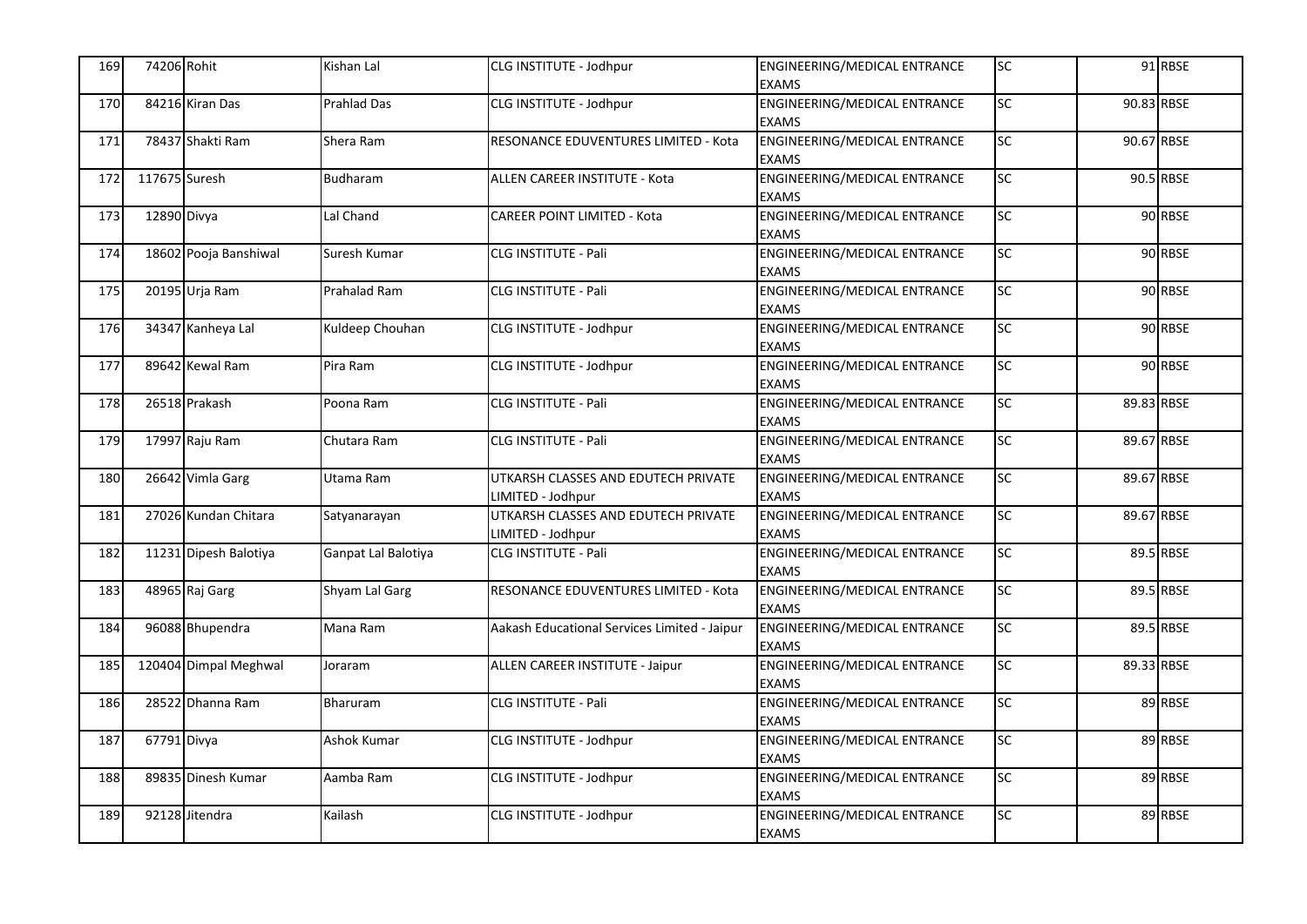| 190 |             | 134296 Gajendra Naval   | Jetha Ram           | CLG INSTITUTE - Jodhpur                                  | ENGINEERING/MEDICAL ENTRANCE<br><b>EXAMS</b>        | <b>SC</b>       | 88.83 RBSE |           |
|-----|-------------|-------------------------|---------------------|----------------------------------------------------------|-----------------------------------------------------|-----------------|------------|-----------|
| 191 |             | 11150 Chetna            | Jagdish Malviya     | <b>CLG INSTITUTE - Pali</b>                              | ENGINEERING/MEDICAL ENTRANCE<br><b>EXAMS</b>        | $\overline{SC}$ | 88.67 RBSE |           |
| 192 |             | 30822 Pukhraj           | Kishna Ram          | CLG INSTITUTE - Jodhpur                                  | <b>ENGINEERING/MEDICAL ENTRANCE</b><br><b>EXAMS</b> | <b>SC</b>       | 88.67 RBSE |           |
| 193 |             | 75190 Natha Ram         | Rana Ram            | CLG INSTITUTE - Jodhpur                                  | ENGINEERING/MEDICAL ENTRANCE<br><b>EXAMS</b>        | <b>SC</b>       | 88.67 RBSE |           |
| 194 |             | 10967 Suraj Khorwal     | Vijendra            | CLG INSTITUTE - Pali                                     | ENGINEERING/MEDICAL ENTRANCE<br><b>EXAMS</b>        | <b>SC</b>       | 88.33 RBSE |           |
| 195 |             | 73085 Surendra Bamniya  | Laxmi Chand Bamniya | ALLEN CAREER INSTITUTE - Kota                            | ENGINEERING/MEDICAL ENTRANCE<br><b>EXAMS</b>        | SC              | 88.33 RBSE |           |
| 196 |             | 14178 Moola Ram         | Deva Ram            | UTKARSH CLASSES AND EDUTECH PRIVATE<br>LIMITED - Jodhpur | <b>ENGINEERING/MEDICAL ENTRANCE</b><br><b>EXAMS</b> | <b>SC</b>       | 88.17 RBSE |           |
| 197 |             | 47152 Pravin Chouhan    | Subhash Chandra     | UTKARSH CLASSES AND EDUTECH PRIVATE<br>LIMITED - Jodhpur | ENGINEERING/MEDICAL ENTRANCE<br><b>EXAMS</b>        | $\overline{SC}$ | 88.17 RBSE |           |
| 198 |             | 11852 Jasa Ram          | Harkha Ram          | <b>CLG INSTITUTE - Pali</b>                              | <b>ENGINEERING/MEDICAL ENTRANCE</b><br><b>EXAMS</b> | <b>SC</b>       |            | 88 RBSE   |
| 199 |             | 26668 Nema Ram          | Hira Ram            | CLG INSTITUTE - Pali                                     | ENGINEERING/MEDICAL ENTRANCE<br><b>EXAMS</b>        | SC              |            | 88 RBSE   |
| 200 |             | 83976 Aakansha Khudiwal | Prem Chand          | CLG INSTITUTE - Jodhpur                                  | ENGINEERING/MEDICAL ENTRANCE<br><b>EXAMS</b>        | $\overline{SC}$ |            | 88 RBSE   |
| 201 |             | 17895 Dhirendra Gander  | Gordhan Ram         | UTKARSH CLASSES AND EDUTECH PRIVATE<br>LIMITED - Jodhpur | ENGINEERING/MEDICAL ENTRANCE<br><b>EXAMS</b>        | SC              | 87.83 RBSE |           |
| 202 |             | 82377 Balkishan         | <b>Bhaga Ram</b>    | UTKARSH CLASSES AND EDUTECH PRIVATE<br>LIMITED - Jodhpur | ENGINEERING/MEDICAL ENTRANCE<br><b>EXAMS</b>        | <b>SC</b>       | 87.83 RBSE |           |
| 203 | 89975 Nitin |                         | Pukh Raj            | CLG INSTITUTE - Jodhpur                                  | ENGINEERING/MEDICAL ENTRANCE<br><b>EXAMS</b>        | SC              |            | 87.5 RBSE |
| 204 |             | 25130 Namrata Sodha     | Jogender Kumar      | UTKARSH CLASSES AND EDUTECH PRIVATE<br>LIMITED - Jodhpur | ENGINEERING/MEDICAL ENTRANCE<br><b>EXAMS</b>        | $\overline{SC}$ | 87.17 RBSE |           |
| 205 |             | 26788 Mukesh            | Gumana Ram          | <b>CLG INSTITUTE - Pali</b>                              | ENGINEERING/MEDICAL ENTRANCE<br><b>EXAMS</b>        | SC              | 87.17 RBSE |           |
| 206 | 34836 Divya |                         | Urja Ram            | UTKARSH CLASSES AND EDUTECH PRIVATE<br>LIMITED - Jodhpur | ENGINEERING/MEDICAL ENTRANCE<br><b>EXAMS</b>        | <b>SC</b>       | 87.17 RBSE |           |
| 207 |             | 35712 Dimpal            | Ganga Ram           | UTKARSH CLASSES AND EDUTECH PRIVATE<br>LIMITED - Jodhpur | ENGINEERING/MEDICAL ENTRANCE<br><b>EXAMS</b>        | $\overline{SC}$ | 87.17 RBSE |           |
| 208 |             | 23435 Koshlya           | Amlakh Ram          | RESONANCE EDUVENTURES LIMITED - Kota                     | ENGINEERING/MEDICAL ENTRANCE<br><b>EXAMS</b>        | SC              |            | 87 RBSE   |
| 209 |             | 30747 Ganpat Ram        | Gaja Ram            | CLG INSTITUTE - Pali                                     | <b>ENGINEERING/MEDICAL ENTRANCE</b><br><b>EXAMS</b> | <b>SC</b>       |            | 87 RBSE   |
| 210 |             | 84099 Harchand Ram      | Shambhu Ram         | CLG INSTITUTE - Jodhpur                                  | ENGINEERING/MEDICAL ENTRANCE<br><b>EXAMS</b>        | <b>SC</b>       |            | 87 RBSE   |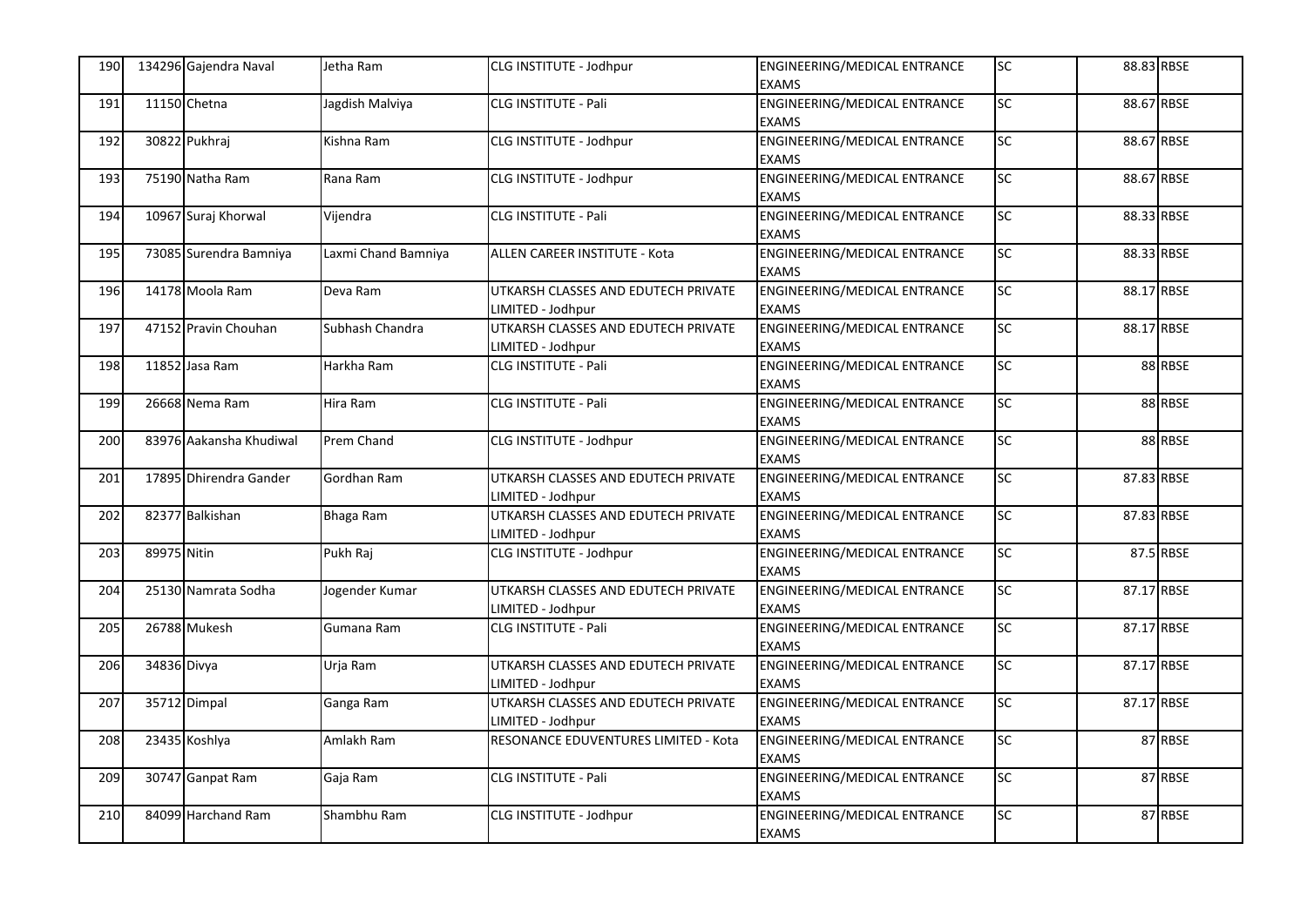| 211 |             | 22130 Himanshu Kuldeep   | Choutha Ram          | <b>CLG INSTITUTE - Pali</b>                                   | ENGINEERING/MEDICAL ENTRANCE<br><b>EXAMS</b> | <b>SC</b>       | 86.83 RBSE |           |
|-----|-------------|--------------------------|----------------------|---------------------------------------------------------------|----------------------------------------------|-----------------|------------|-----------|
| 212 |             | 91138 Rewatram           | Bhiya Ram            | CLG INSTITUTE - Jodhpur                                       | ENGINEERING/MEDICAL ENTRANCE<br><b>EXAMS</b> | $\overline{SC}$ | 86.33 RBSE |           |
| 213 |             | 40230 Dimple             | Santosh Kumar        | MOTION EDUCATION PRIVATE LIMITED - Kota                       | ENGINEERING/MEDICAL ENTRANCE<br><b>EXAMS</b> | <b>SC</b>       | 86.33 RBSE |           |
| 214 |             | 32661 Harshita Gehlot    | Tikamchand           | UTKARSH CLASSES AND EDUTECH PRIVATE<br>LIMITED - Jodhpur      | ENGINEERING/MEDICAL ENTRANCE<br><b>EXAMS</b> | <b>SC</b>       | 86.17 RBSE |           |
| 215 |             | 93706 Bharat Kumar Mehra | Shyam Lal Mehra      | ALLEN CAREER INSTITUTE - Jaipur                               | ENGINEERING/MEDICAL ENTRANCE<br><b>EXAMS</b> | <b>SC</b>       | 86.04 CBSE |           |
| 216 | 15294 Anil  |                          | Hukama Ram           | <b>CLG INSTITUTE - Pali</b>                                   | ENGINEERING/MEDICAL ENTRANCE<br><b>EXAMS</b> | SC              | 85.67 RBSE |           |
| 217 |             | 17464 Kheraj Ram         | Shravan Ram          | UTKARSH CLASSES AND EDUTECH PRIVATE<br>LIMITED - Jodhpur      | ENGINEERING/MEDICAL ENTRANCE<br><b>EXAMS</b> | <b>SC</b>       | 85.67 RBSE |           |
| 218 |             | 51315 Ganpat Ram         | Prahlad Ram          | UTKARSH CLASSES AND EDUTECH PRIVATE<br>LIMITED - Jodhpur      | ENGINEERING/MEDICAL ENTRANCE<br><b>EXAMS</b> | $\overline{SC}$ | 85.67 RBSE |           |
| 219 |             | 45989 Jitendra           | Luna Ram             | UTKARSH CLASSES AND EDUTECH PRIVATE<br>LIMITED - Jodhpur      | ENGINEERING/MEDICAL ENTRANCE<br><b>EXAMS</b> | <b>SC</b>       |            | 85.5 RBSE |
| 220 |             | 53355 Khemraj            | Gajjaram             | UTKARSH CLASSES AND EDUTECH PRIVATE<br>IMITED - Jodhpur       | ENGINEERING/MEDICAL ENTRANCE<br><b>EXAMS</b> | SC              | 85.33 RBSE |           |
| 221 |             | 56338 Dinesh             | Longa Ram            | UTKARSH CLASSES AND EDUTECH PRIVATE<br>LIMITED - Jodhpur      | ENGINEERING/MEDICAL ENTRANCE<br><b>EXAMS</b> | $\overline{SC}$ | 85.33 RBSE |           |
| 222 |             | 69525 Janvi Samriya      | Kailash Kumar        | UTKARSH CLASSES AND EDUTECH PRIVATE<br>LIMITED - Jodhpur      | ENGINEERING/MEDICAL ENTRANCE<br><b>EXAMS</b> | $\overline{SC}$ | 85.17 RBSE |           |
| 223 |             | 22883 Viram Ram          | Bhanwara Ram         | <b>CLG INSTITUTE - Pali</b>                                   | ENGINEERING/MEDICAL ENTRANCE<br><b>EXAMS</b> | $\overline{SC}$ |            | 85 RBSE   |
| 224 | 86225 prena |                          | mahendra             | UTKARSH CLASSES AND EDUTECH PRIVATE<br>LIMITED - Jodhpur      | ENGINEERING/MEDICAL ENTRANCE<br><b>EXAMS</b> | SC              |            | 85 RBSE   |
| 225 |             | 127127 Sourbh Kumar      | Jagdish              | <b>ALLEN CAREER INSTITUTE - Kota</b>                          | ENGINEERING/MEDICAL ENTRANCE<br><b>EXAMS</b> | $\overline{SC}$ | 84.83 RBSE |           |
| 226 | 45171 Sanju |                          | Bhagirath Ram        | <b>GURU KRIPA CAREER INSTITUTE PRIVATE</b><br>LIMITED - Sikar | ENGINEERING/MEDICAL ENTRANCE<br><b>EXAMS</b> | SC              | 84.67 RBSE |           |
| 227 |             | 79743 Vikram Kumar       | Shiv Lal             | UTKARSH CLASSES AND EDUTECH PRIVATE<br>LIMITED - Jodhpur      | ENGINEERING/MEDICAL ENTRANCE<br><b>EXAMS</b> | <b>SC</b>       | 84.67 RBSE |           |
| 228 |             | 93660 Monika Hansalia    | Shrawan Ram Hansalia | <b>GURU KRIPA CAREER INSTITUTE PRIVATE</b><br>LIMITED - Sikar | ENGINEERING/MEDICAL ENTRANCE<br><b>EXAMS</b> | $\overline{SC}$ | 84.67 RBSE |           |
| 229 |             | 130485 Muskan Panwar     | Raj Kumar            | UTKARSH CLASSES AND EDUTECH PRIVATE<br>IMITED - Jodhpur       | ENGINEERING/MEDICAL ENTRANCE<br><b>EXAMS</b> | SC              | 84.67 RBSE |           |
| 230 | 22280 Neha  |                          | Rakesh Panwar        | CLG INSTITUTE - Pali                                          | ENGINEERING/MEDICAL ENTRANCE<br><b>EXAMS</b> | <b>SC</b>       |            | 84.6 CBSE |
| 231 |             | 96906 Kusum Dhaniya      | Kistur Ram           | UTKARSH CLASSES AND EDUTECH PRIVATE<br>LIMITED - Jodhpur      | ENGINEERING/MEDICAL ENTRANCE<br><b>EXAMS</b> | <b>SC</b>       | 84.17 RBSE |           |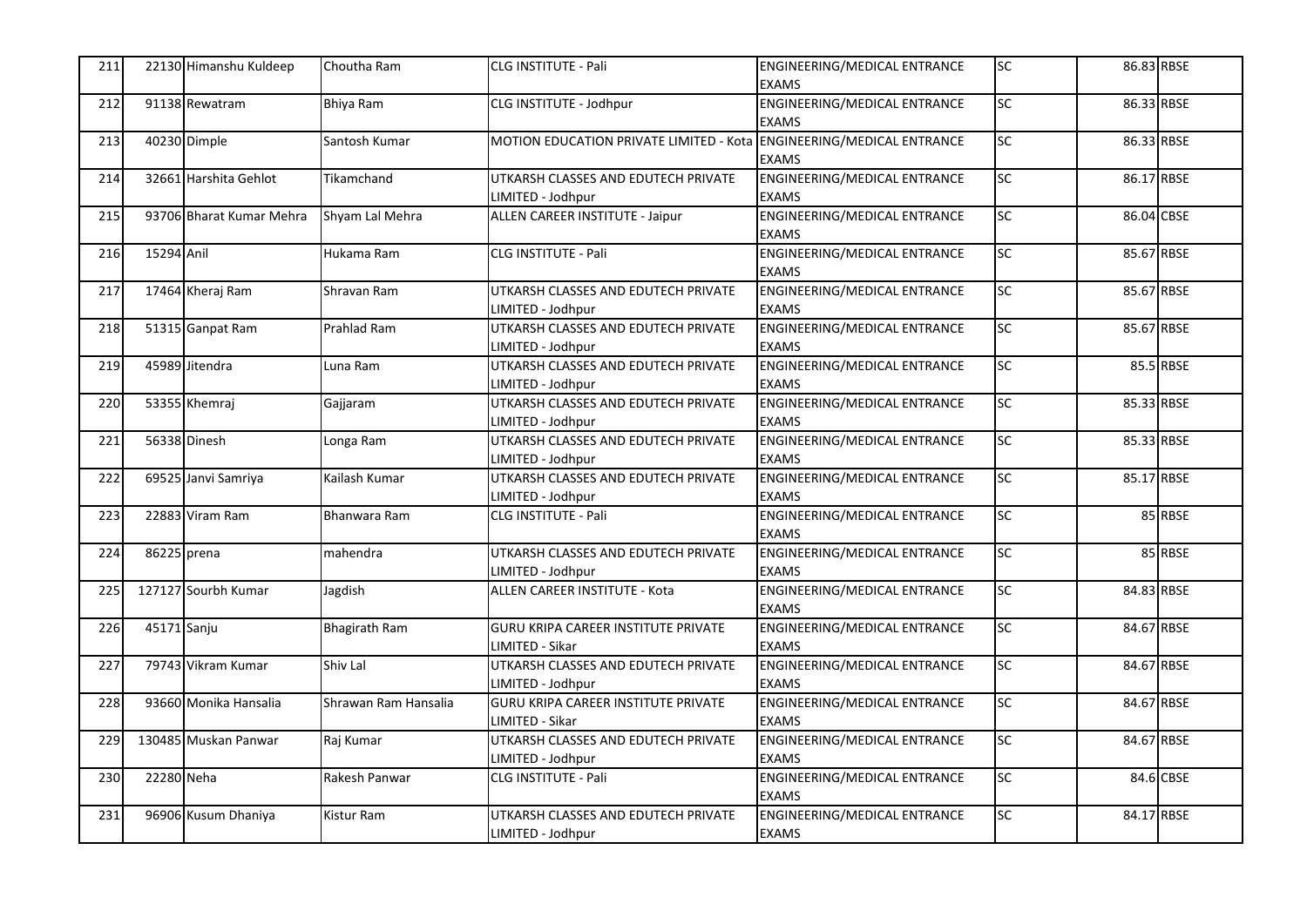| 232 | 133746 Karan |                             | Raja Ram            | ALLEN CAREER INSTITUTE - Kota                            | ENGINEERING/MEDICAL ENTRANCE<br><b>EXAMS</b> | <b>SC</b>       | 84.17 RBSE |           |
|-----|--------------|-----------------------------|---------------------|----------------------------------------------------------|----------------------------------------------|-----------------|------------|-----------|
| 233 | 30813 Prince |                             | Shanker Lal         | <b>RESONANCE EDUVENTURES LIMITED - Kota</b>              | ENGINEERING/MEDICAL ENTRANCE<br><b>EXAMS</b> | $\overline{SC}$ | 84.06 CBSE |           |
| 234 |              | 23346 Vikas Sagar           | Kaluram             | <b>CAREER POINT LIMITED - Kota</b>                       | ENGINEERING/MEDICAL ENTRANCE<br><b>EXAMS</b> | <b>SC</b>       | 83.67 RBSE |           |
| 235 |              | 65454 Abhishek              | Sanjay Charniya     | ALLEN CAREER INSTITUTE - Kota                            | ENGINEERING/MEDICAL ENTRANCE<br><b>EXAMS</b> | <b>SC</b>       | 83.67 RBSE |           |
| 236 |              | 95342 Bhrat Lakhani         | Raja Ram            | UTKARSH CLASSES AND EDUTECH PRIVATE<br>LIMITED - Jodhpur | ENGINEERING/MEDICAL ENTRANCE<br><b>EXAMS</b> | <b>SC</b>       |            | 83.5 RBSE |
| 237 |              | 131399 Himanshu Parmar      | Ashok Kumar         | UTKARSH CLASSES AND EDUTECH PRIVATE<br>LIMITED - Jodhpur | ENGINEERING/MEDICAL ENTRANCE<br><b>EXAMS</b> | SC              | 83.17 RBSE |           |
| 238 |              | 90176 Viren Pratap Katariya | Mool Chand Katariya | UTKARSH CLASSES AND EDUTECH PRIVATE<br>LIMITED - Jodhpur | ENGINEERING/MEDICAL ENTRANCE<br><b>EXAMS</b> | <b>SC</b>       | 82.67 RBSE |           |
| 239 |              | 69939 Deva Ram              | Oma Ram             | CLG INSTITUTE - Jodhpur                                  | ENGINEERING/MEDICAL ENTRANCE<br><b>EXAMS</b> | $\overline{SC}$ | 82.33 RBSE |           |
| 240 |              | 87026 Damodar               | Malaram             | CLG INSTITUTE - Jodhpur                                  | ENGINEERING/MEDICAL ENTRANCE<br><b>EXAMS</b> | <b>SC</b>       | 82.33 RBSE |           |
| 241 |              | 95351 Ranjeet Ram           | Mohan Ram           | UTKARSH CLASSES AND EDUTECH PRIVATE<br>LIMITED - Jodhpur | ENGINEERING/MEDICAL ENTRANCE<br><b>EXAMS</b> | $\overline{SC}$ | 82.33 RBSE |           |
| 242 |              | 51221 Himanshu Panwar       | Dadu Ram Panwar     | DEEKSHA CLASSES PRIVATE LIMITED -<br>Jodhpur             | ENGINEERING/MEDICAL ENTRANCE<br><b>EXAMS</b> | $\overline{SC}$ | 82.33 RBSE |           |
| 243 |              | 33617 Karishma Panwar       | Mukna Ram Panwar    | UTKARSH CLASSES AND EDUTECH PRIVATE<br>LIMITED - Jodhpur | ENGINEERING/MEDICAL ENTRANCE<br><b>EXAMS</b> | $\overline{SC}$ | 82.17 RBSE |           |
| 244 |              | 11829 Heera Ram             | Mangi Lal           | <b>CLG INSTITUTE - Pali</b>                              | ENGINEERING/MEDICAL ENTRANCE<br><b>EXAMS</b> | $\overline{SC}$ |            | 82 RBSE   |
| 245 |              | 15328 Prakash Pannu         | Vishna Ram          | CLG INSTITUTE - Pali                                     | ENGINEERING/MEDICAL ENTRANCE<br><b>EXAMS</b> | SC              |            | 82 RBSE   |
| 246 |              | 23866 Swaroop               | Kishan Lal          | <b>CLG INSTITUTE - Pali</b>                              | ENGINEERING/MEDICAL ENTRANCE<br><b>EXAMS</b> | $\overline{SC}$ |            | 82 RBSE   |
| 247 | 116813 Bebi  |                             | Lumba Ram           | UTKARSH CLASSES AND EDUTECH PRIVATE<br>LIMITED - Jodhpur | ENGINEERING/MEDICAL ENTRANCE<br><b>EXAMS</b> | SC              |            | 82 RBSE   |
| 248 | 130147 Arjun |                             | Luna Ram            | CLG INSTITUTE - Jodhpur                                  | ENGINEERING/MEDICAL ENTRANCE<br><b>EXAMS</b> | <b>SC</b>       |            | 82 RBSE   |
| 249 | 130732 Karan |                             | Luna Ram            | CLG INSTITUTE - Jodhpur                                  | ENGINEERING/MEDICAL ENTRANCE<br><b>EXAMS</b> | $\overline{SC}$ |            | 82 RBSE   |
| 250 | 27477 Harsh  |                             | Arvind              | CLG INSTITUTE - Pali                                     | ENGINEERING/MEDICAL ENTRANCE<br><b>EXAMS</b> | SC              | 81.83 RBSE |           |
| 251 |              | 30554 Himanshu Naval        | Shankar Lal Naval   | UTKARSH CLASSES AND EDUTECH PRIVATE<br>LIMITED - Jodhpur | ENGINEERING/MEDICAL ENTRANCE<br><b>EXAMS</b> | <b>SC</b>       | 81.83 RBSE |           |
| 252 |              | 93942 Chandani Panwar       | Kundan Panwar       | CLG INSTITUTE - Jodhpur                                  | ENGINEERING/MEDICAL ENTRANCE<br><b>EXAMS</b> | <b>SC</b>       | 81.83 RBSE |           |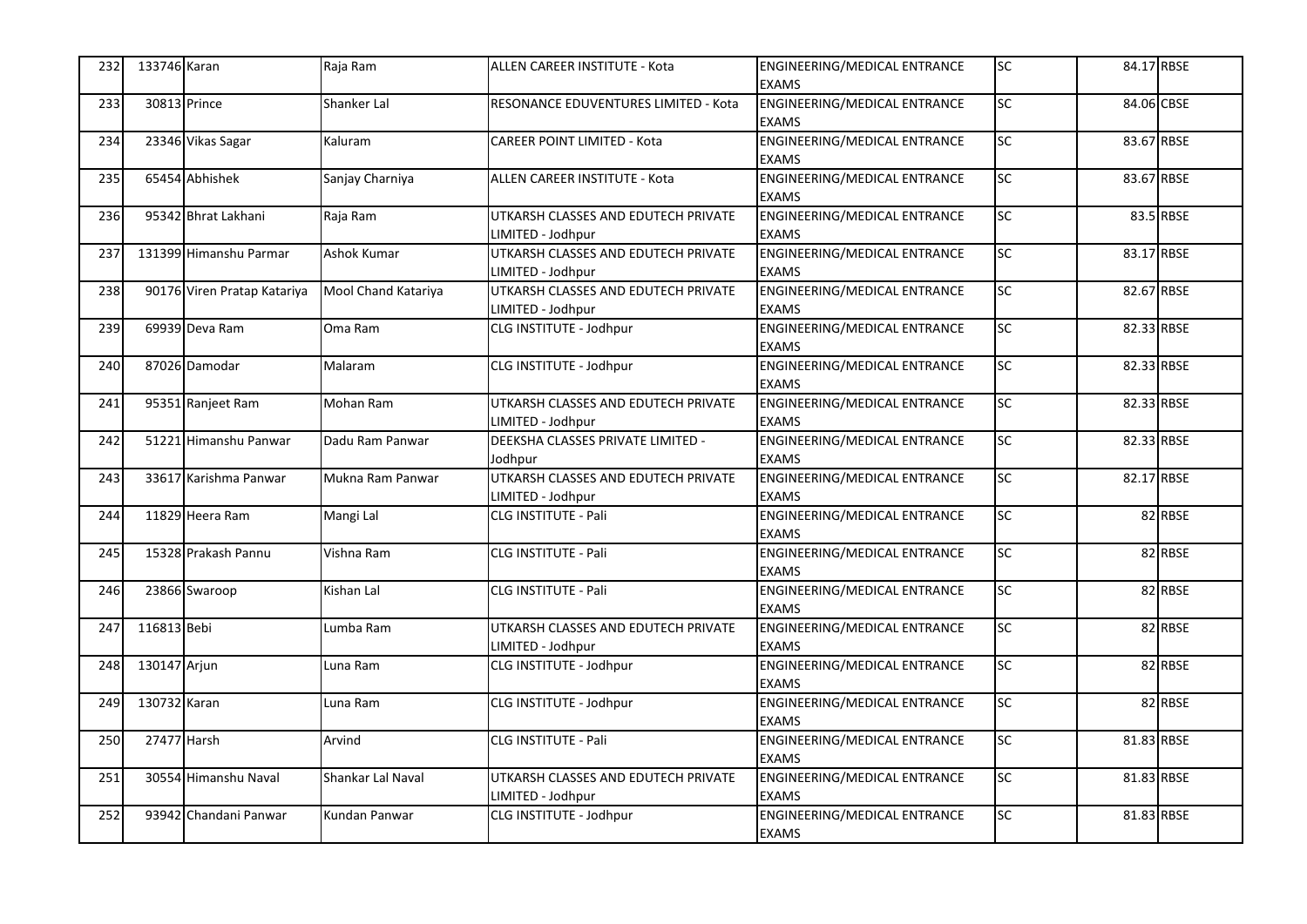| 253 |               | 31256 Bhawani Sagar                             | Ramesh Chandra       | CLG INSTITUTE - Jodhpur                                       | ENGINEERING/MEDICAL ENTRANCE<br><b>EXAMS</b>        | <b>SC</b>        | 81.67 RBSE |           |
|-----|---------------|-------------------------------------------------|----------------------|---------------------------------------------------------------|-----------------------------------------------------|------------------|------------|-----------|
| 254 |               | 101943 Vijay Kumar                              | Nimburam             | UTKARSH CLASSES AND EDUTECH PRIVATE<br>LIMITED - Jodhpur      | ENGINEERING/MEDICAL ENTRANCE<br><b>EXAMS</b>        | $\overline{SC}$  |            | 81.6 RBSE |
| 255 |               | 89928 Durynt Singh Singadiya Amra Ram Urph Amar | Chand                | GURU KRIPA CAREER INSTITUTE PRIVATE<br>LIMITED - Sikar        | <b>ENGINEERING/MEDICAL ENTRANCE</b><br><b>EXAMS</b> | <b>SC</b>        |            | 81.5 RBSE |
| 256 |               | 134403 Bharat Chouhan                           | Raja Ram             | ALLEN CAREER INSTITUTE - Kota                                 | ENGINEERING/MEDICAL ENTRANCE<br><b>EXAMS</b>        | <b>SC</b>        | 81.33 RBSE |           |
| 257 |               | 34871 Shambhu Dayal                             | Rekha Ram            | UTKARSH CLASSES AND EDUTECH PRIVATE<br>LIMITED - Jodhpur      | ENGINEERING/MEDICAL ENTRANCE<br><b>EXAMS</b>        | <b>SC</b>        | 81.17 RBSE |           |
| 258 |               | 23801 Simon Kuldeep                             | Suresh Kumar Kuldeep | <b>CAREER POINT LIMITED - Kota</b>                            | ENGINEERING/MEDICAL ENTRANCE<br><b>EXAMS</b>        | SC               |            | 81 RBSE   |
| 259 |               | 52487 Gungun                                    | Paras Mal Hanshaliya | ALLEN CAREER INSTITUTE - Kota                                 | <b>ENGINEERING/MEDICAL ENTRANCE</b><br><b>EXAMS</b> | <b>SC</b>        |            | 81 RBSE   |
| 260 |               | 17432 Archana                                   | Shrawan Kumar        | ALLEN CAREER INSTITUTE - Kota                                 | ENGINEERING/MEDICAL ENTRANCE<br><b>EXAMS</b>        | SPECIAL<br>ABLED |            | 74.5 RBSE |
| 261 | 93185 Pinki   |                                                 | Bhoma Ram            | UTKARSH CLASSES AND EDUTECH PRIVATE<br>LIMITED - Jodhpur      | ENGINEERING/MEDICAL ENTRANCE<br><b>EXAMS</b>        | <b>ST</b>        |            | 95 RBSE   |
| 262 | 116252 Moti   |                                                 | Bhikha Ram           | ALLEN CAREER INSTITUTE - Jaipur                               | ENGINEERING/MEDICAL ENTRANCE<br><b>EXAMS</b>        | <b>ST</b>        |            | 95 RBSE   |
| 263 |               | 89436 Rakesh Jinagar                            | Khangaar Ram         | CLG INSTITUTE - Jodhpur                                       | <b>ENGINEERING/MEDICAL ENTRANCE</b><br><b>EXAMS</b> | <b>ST</b>        |            | 92 RBSE   |
| 264 |               | 12148 Devan Kumar Bheel                         | Tamachi              | <b>GURU KRIPA CAREER INSTITUTE PRIVATE</b><br>LIMITED - Sikar | ENGINEERING/MEDICAL ENTRANCE<br><b>EXAMS</b>        | <b>ST</b>        |            | 85 RBSE   |
| 265 | 11008 Kamal   |                                                 | Shri Ram             | DEEKSHA CLASSES PRIVATE LIMITED -<br>Jodhpur                  | <b>ENGINEERING/MEDICAL ENTRANCE</b><br><b>EXAMS</b> | <b>ST</b>        | 84.17 RBSE |           |
| 266 |               | 84840 Hitesh Kumar                              | Thana Ram            | UTKARSH CLASSES AND EDUTECH PRIVATE<br>LIMITED - Jodhpur      | ENGINEERING/MEDICAL ENTRANCE<br><b>EXAMS</b>        | <b>ST</b>        | 80.67 RBSE |           |
| 267 |               | 32234 Kailash                                   | Gordhan              | UTKARSH CLASSES AND EDUTECH PRIVATE<br>LIMITED - Jodhpur      | ENGINEERING/MEDICAL ENTRANCE<br><b>EXAMS</b>        | <b>ST</b>        | 78.17 RBSE |           |
| 268 | 114899 Arvind |                                                 | Bhikha Ram           | UTKARSH CLASSES AND EDUTECH PRIVATE<br>LIMITED - Jodhpur      | ENGINEERING/MEDICAL ENTRANCE<br><b>EXAMS</b>        | <b>ST</b>        |            | 78 RBSE   |
| 269 | 132118 Aarti  |                                                 | Dala Ram             | RESONANCE EDUVENTURES LIMITED - Kota                          | ENGINEERING/MEDICAL ENTRANCE<br><b>EXAMS</b>        | ST               | 77.67 RBSE |           |
| 270 |               | 24266 Bhavesh Bheel                             | Ram Kumar Bheel      | GURU KRIPA CAREER INSTITUTE PRIVATE<br>LIMITED - Sikar        | ENGINEERING/MEDICAL ENTRANCE<br><b>EXAMS</b>        | <b>ST</b>        | 73.83 RBSE |           |
| 271 |               | 26117 Mahtesh Kumar Bheel Raj Kumar Bheel       |                      | GURU KRIPA CAREER INSTITUTE PRIVATE<br><b>IMITED - Sikar</b>  | ENGINEERING/MEDICAL ENTRANCE<br><b>EXAMS</b>        | ST               | 70.83 RBSE |           |
| 272 |               | 40345 Deepak Bheel                              | Kishana Raam         | UTKARSH CLASSES AND EDUTECH PRIVATE<br>LIMITED - Jodhpur      | ENGINEERING/MEDICAL ENTRANCE<br><b>EXAMS</b>        | <b>ST</b>        |            | 69.5 RBSE |
| 273 |               | 68526 Gori Solanki                              | Suresh Solanki       | JTKARSH CLASSES AND EDUTECH PRIVATE<br>LIMITED - Jodhpur      | ENGINEERING/MEDICAL ENTRANCE<br><b>EXAMS</b>        | <b>ST</b>        |            | 60 RBSE   |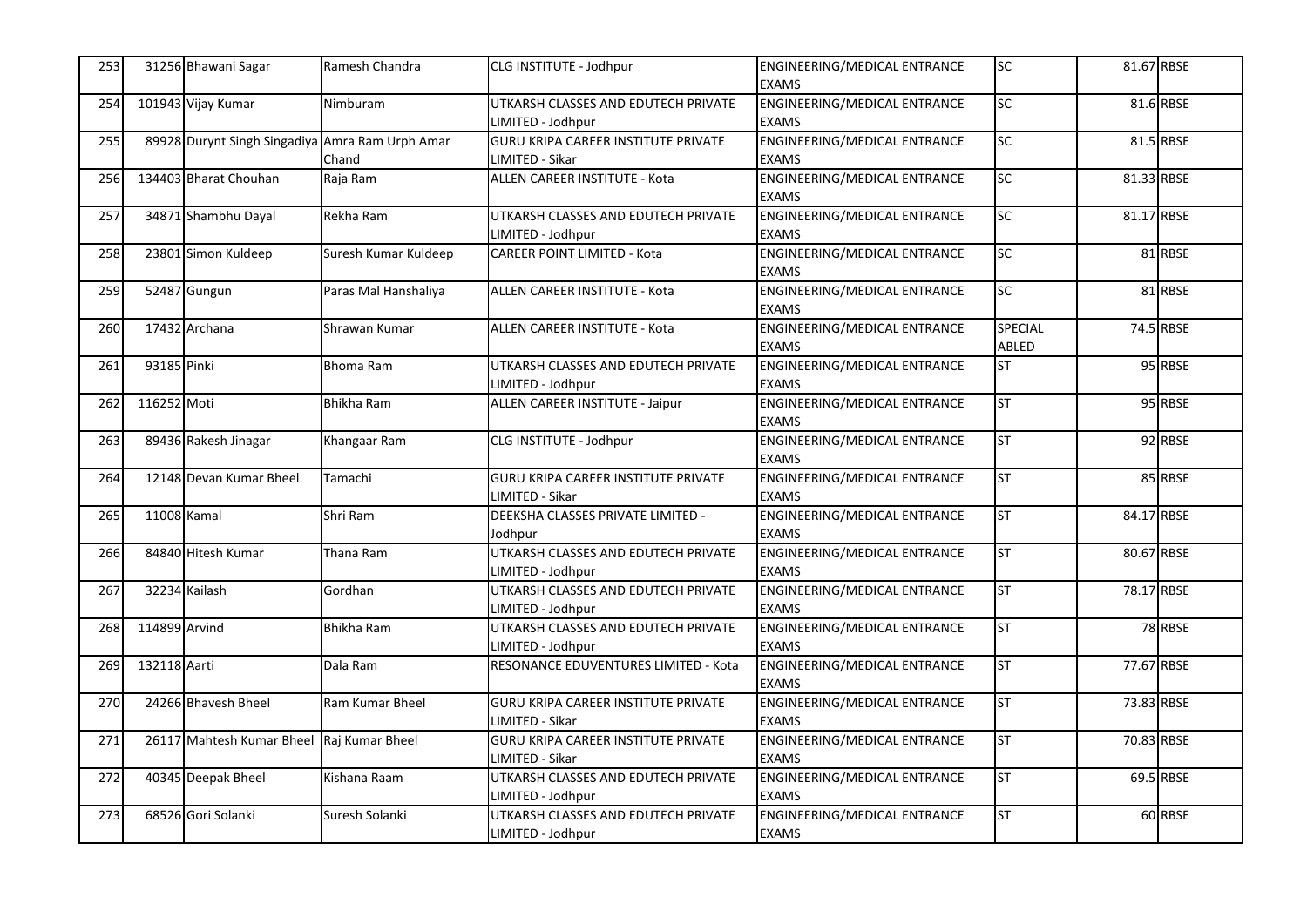| 274 |               | 27769 Rawal Singh      | <b>Bag Singh</b>      | UTKARSH CLASSES AND EDUTECH PRIVATE                      | <b>REET EXAM</b> | EWS        | 86 RBSE                |
|-----|---------------|------------------------|-----------------------|----------------------------------------------------------|------------------|------------|------------------------|
|     |               |                        |                       | LIMITED - Jodhpur                                        |                  |            |                        |
| 275 |               | 35768 Krishna Purohit  | <b>Asulal Purohit</b> | UTKARSH CLASSES AND EDUTECH PRIVATE                      | <b>REET EXAM</b> | <b>EWS</b> | 82.8 RBSE              |
|     |               |                        |                       | LIMITED - Jodhpur                                        |                  |            |                        |
| 276 |               | 13238 Bhawani Shankar  | Shrawan Kumar         | SWAMI VIVEKANAND COMPETITION CENTER                      | <b>REET EXAM</b> | <b>EWS</b> | 78.2 RBSE              |
|     |               |                        |                       | SAMITI - Jhunjhunu                                       |                  |            |                        |
| 277 |               | 85542 Trilok Ram       | Sukharam              | UTKARSH CLASSES AND EDUTECH PRIVATE                      | <b>REET EXAM</b> | <b>MBC</b> | 71.4 RBSE              |
|     |               |                        |                       | LIMITED - Jodhpur                                        |                  |            |                        |
| 278 | 105454 Somi   |                        | Jetha Ram             | UTKARSH CLASSES AND EDUTECH PRIVATE                      | <b>REET EXAM</b> | OBC        | 93.6 RBSE              |
|     |               |                        |                       | LIMITED - Jodhpur                                        |                  |            |                        |
| 279 |               | 50678 Payal Rakhecha   | Abhay Rakhecha        | UTKARSH CLASSES AND EDUTECH PRIVATE                      | <b>REET EXAM</b> | OBC        | 93.4 RBSE              |
|     |               |                        |                       | LIMITED - Jodhpur                                        |                  |            |                        |
| 280 | 47507 Sonal   |                        | Anoparam              | UTKARSH CLASSES AND EDUTECH PRIVATE                      | <b>REET EXAM</b> | <b>OBC</b> | 89.4 RBSE              |
|     |               |                        |                       | LIMITED - Jodhpur                                        |                  |            |                        |
| 281 |               | 34876 Nirma Sain       | Shrwan Kumar          | UTKARSH CLASSES AND EDUTECH PRIVATE                      | <b>REET EXAM</b> | <b>OBC</b> | 89 RBSE                |
|     |               |                        |                       | LIMITED - Jodhpur                                        |                  |            |                        |
| 282 |               | 121801 Sunil Kumar     | Sahiram               | UTKARSH CLASSES AND EDUTECH PRIVATE                      | <b>REET EXAM</b> | OBC        | 87.4 RBSE              |
|     |               |                        |                       | LIMITED - Jodhpur                                        |                  |            |                        |
| 283 |               | 111863 Rajendra Godara | Bhagwan Ram           | UTKARSH CLASSES AND EDUTECH PRIVATE                      | REET EXAM        | OBC        | 86 RBSE                |
|     |               |                        |                       | LIMITED - Jodhpur                                        |                  |            |                        |
| 284 |               | 83323 Dhan Laxmi       | Sadula Ram Choudhary  | UTKARSH CLASSES AND EDUTECH PRIVATE                      | <b>REET EXAM</b> | <b>OBC</b> | 84.2 RBSE              |
|     |               | Choudhary              |                       | LIMITED - Jodhpur                                        |                  |            |                        |
| 285 |               | 83636 Seema Choudhary  | Chaina Ram Choudhary  | UTKARSH CLASSES AND EDUTECH PRIVATE                      | REET EXAM        | <b>OBC</b> | 83.8 RBSE              |
|     |               |                        |                       | LIMITED - Jodhpur                                        |                  |            |                        |
| 286 |               | 102698 Shanti Soni     | Vijay Kumar Soni      | UTKARSH CLASSES AND EDUTECH PRIVATE                      | <b>REET EXAM</b> | <b>OBC</b> | 82.6 RBSE              |
|     |               |                        |                       | LIMITED - Jodhpur                                        |                  |            |                        |
| 287 |               | 67290 Urmila Kanwar    | Gajendra Singh        | UTKARSH CLASSES AND EDUTECH PRIVATE                      | <b>REET EXAM</b> | OBC        | 82.4 RBSE              |
|     |               |                        |                       | LIMITED - Jodhpur                                        |                  |            |                        |
| 288 | 125517 Monika |                        | <b>Uttam Singh</b>    | UTKARSH CLASSES AND EDUTECH PRIVATE                      | <b>REET EXAM</b> | OBC        | 82.4 RBSE              |
|     |               |                        |                       | LIMITED - Jodhpur                                        |                  | OBC        |                        |
| 289 |               | 69608 Godawari         | Parasa Ram            | UTKARSH CLASSES AND EDUTECH PRIVATE                      | <b>REET EXAM</b> |            | 82 RBSE                |
|     |               |                        |                       | LIMITED - Jodhpur                                        |                  |            |                        |
| 290 |               | 24517 Bhawar Lal       | Puna Ram              | Aalokan Academy - Jaipur                                 | <b>REET EXAM</b> | OBC        | 81.6 RBSE<br>81.6 RBSE |
| 291 |               | 94065 Mahendra Jakhar  | Jagdish Chandra       | UTKARSH CLASSES AND EDUTECH PRIVATE                      | <b>REET EXAM</b> | OBC        |                        |
| 292 |               | 127517 Sharawan Ram    | Mota Ram              | LIMITED - Jodhpur<br>UTKARSH CLASSES AND EDUTECH PRIVATE | <b>REET EXAM</b> | <b>OBC</b> | 80.6 RBSE              |
|     |               |                        |                       | LIMITED - Jodhpur                                        |                  |            |                        |
|     |               |                        |                       |                                                          |                  | OBC        | 80.4 RBSE              |
| 293 |               | 39455 Bhvaya           | Devendra              | UTKARSH CLASSES AND EDUTECH PRIVATE<br>LIMITED - Jodhpur | REET EXAM        |            |                        |
| 294 |               | 42968 Basanti          | Jagadish Ram          | UTKARSH CLASSES AND EDUTECH PRIVATE                      | <b>REET EXAM</b> | OBC        | 79.8 RBSE              |
|     |               |                        |                       | LIMITED - Jodhpur                                        |                  |            |                        |
| 295 |               | 123274 Abhishek        | Dewaram               | UTKARSH CLASSES AND EDUTECH PRIVATE                      | <b>REET EXAM</b> | <b>OBC</b> | 79.4 RBSE              |
|     |               |                        |                       | LIMITED - Jaipur                                         |                  |            |                        |
|     |               |                        |                       |                                                          |                  |            |                        |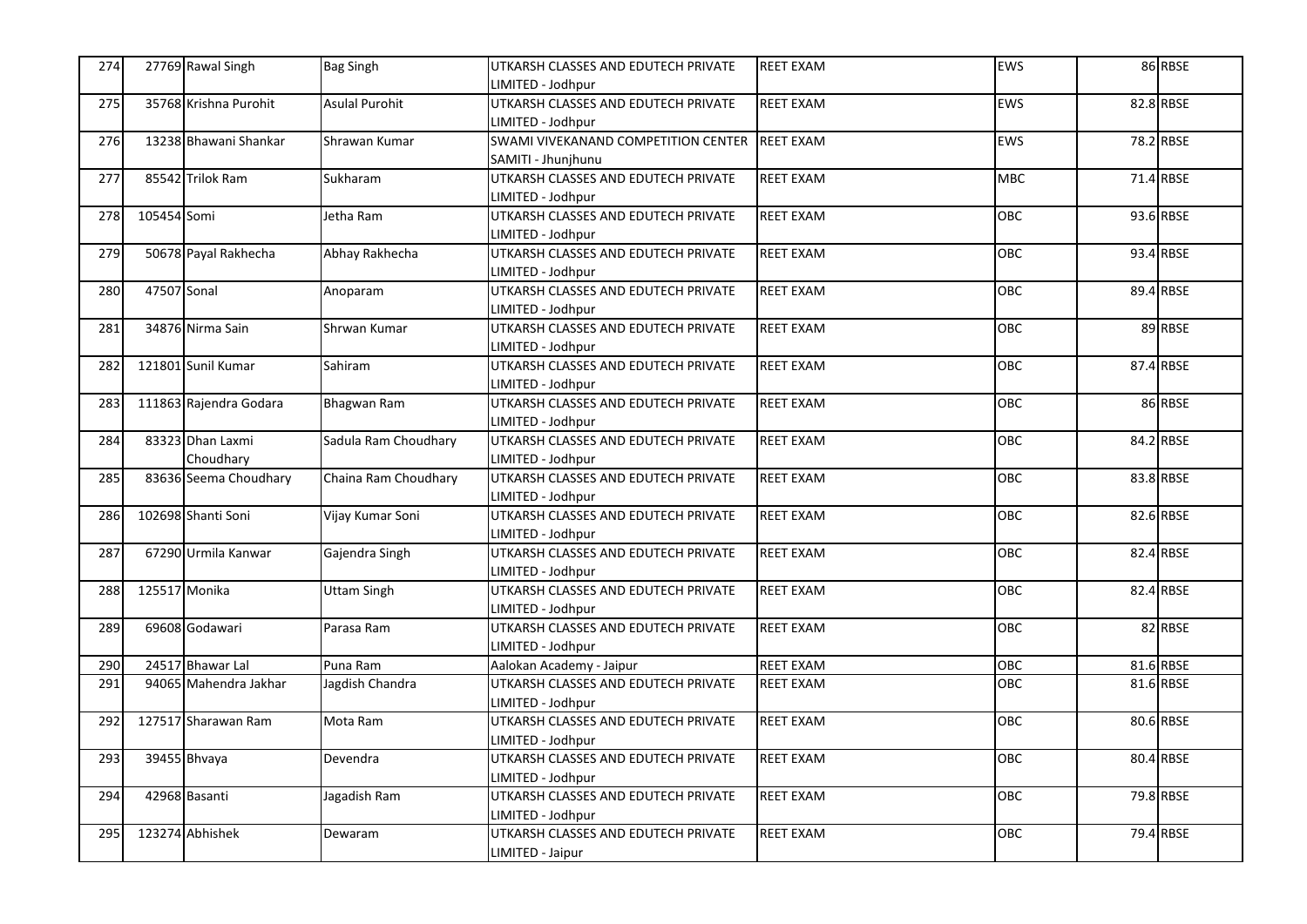| 296 |               | 94880 Rachana        | Om Prakash        | UTKARSH CLASSES AND EDUTECH PRIVATE                      | <b>REET EXAM</b> | OBC             |            | 79.2 RBSE |
|-----|---------------|----------------------|-------------------|----------------------------------------------------------|------------------|-----------------|------------|-----------|
|     |               |                      |                   | LIMITED - Jodhpur                                        |                  |                 |            |           |
| 297 |               | 1810 Manohar Lal     | Arjun Ram         | UTKARSH CLASSES AND EDUTECH PRIVATE                      | <b>REET EXAM</b> | OBC             |            | 78 RBSE   |
|     |               |                      |                   | LIMITED - Jodhpur                                        |                  |                 |            |           |
| 298 |               | 131368 Raghuvir      | Ghewar Ram        | UTKARSH CLASSES AND EDUTECH PRIVATE                      | <b>REET EXAM</b> | OBC             |            | 78 RBSE   |
|     |               |                      |                   | LIMITED - Jodhpur                                        |                  |                 |            |           |
| 299 |               | 136917 Kiran Bishnoi | Shri Ram          | UTKARSH CLASSES AND EDUTECH PRIVATE                      | <b>REET EXAM</b> | <b>OBC</b>      |            | 77.4 RBSE |
|     |               |                      |                   | LIMITED - Jodhpur                                        |                  |                 |            |           |
| 300 |               | 129001 Kailash Siyol | Narsigha Ram      | UTKARSH CLASSES AND EDUTECH PRIVATE                      | <b>REET EXAM</b> | OBC             |            | 77 RBSE   |
|     |               |                      |                   | LIMITED - Jodhpur                                        |                  |                 |            |           |
| 301 |               | 18778 Vivek Charan   | Nakhat Dan        | UTKARSH CLASSES AND EDUTECH PRIVATE                      | <b>REET EXAM</b> | OBC             |            | 76.8 RBSE |
|     |               |                      |                   | LIMITED - Jodhpur                                        |                  |                 |            |           |
| 302 |               | 45830 Guddi Devi     | Prabhu Ram        | UTKARSH CLASSES AND EDUTECH PRIVATE                      | <b>REET EXAM</b> | <b>OBC</b>      |            | 76.8 RBSE |
|     |               |                      |                   | LIMITED - Jodhpur                                        |                  |                 |            |           |
| 303 |               | 58226 Seema          | Rampal            | UTKARSH CLASSES AND EDUTECH PRIVATE                      | <b>REET EXAM</b> | <b>OBC</b>      |            | 76.8 RBSE |
|     |               |                      |                   | LIMITED - Jodhpur                                        |                  |                 |            |           |
| 304 | 114449 Pushpa |                      | Karana Ram        | UTKARSH CLASSES AND EDUTECH PRIVATE                      | <b>REET EXAM</b> | OBC             |            | 76.4 RBSE |
|     |               |                      |                   | LIMITED - Jodhpur                                        |                  |                 |            |           |
| 305 |               | 3172 Sanjay          | Mohanram          | JAGGUKA Educational Institute - Jaipur                   | <b>REET EXAM</b> | OBC             |            | 76.2 RBSE |
| 306 |               | 30403 Monisha        | Ramniwas          | UTKARSH CLASSES AND EDUTECH PRIVATE                      | <b>REET EXAM</b> | OBC             |            | 76.2 RBSE |
|     |               |                      |                   | LIMITED - Jodhpur                                        |                  |                 |            |           |
| 307 |               | 47651 Gidha Ram      | Babu Ram          | UTKARSH CLASSES AND EDUTECH PRIVATE                      | <b>REET EXAM</b> | SC              |            | 86.4 RBSE |
|     |               |                      |                   | LIMITED - Jodhpur                                        |                  |                 |            |           |
| 308 |               | 31587 Rakesh Garg    | Keval Ram Garg    | UTKARSH CLASSES AND EDUTECH PRIVATE                      | <b>REET EXAM</b> | $\overline{SC}$ |            | 86 RBSE   |
|     |               |                      |                   | LIMITED - Jodhpur                                        |                  |                 |            |           |
| 309 |               | 61142 Vinod Banvada  | <b>Babulal</b>    | UTKARSH CLASSES AND EDUTECH PRIVATE                      | REET EXAM        | SC              | 85.67 RBSE |           |
|     |               |                      |                   | LIMITED - Jodhpur                                        |                  |                 |            |           |
| 310 |               | 60485 Chandrakala    | Nandakihor        | UTKARSH CLASSES AND EDUTECH PRIVATE                      | <b>REET EXAM</b> | SC              |            | 85.6 RBSE |
|     |               |                      |                   | LIMITED - Jodhpur                                        |                  |                 |            |           |
| 311 |               | 48382 Shrawan Kumar  | Rawal Ram Meghwal | UTKARSH CLASSES AND EDUTECH PRIVATE                      | <b>REET EXAM</b> | SC              |            | 81.8 RBSE |
|     |               |                      |                   | LIMITED - Jaipur                                         |                  |                 |            |           |
| 312 |               | 23746 Mukesh         | Umesha Ram        | UTKARSH CLASSES AND EDUTECH PRIVATE                      | <b>REET EXAM</b> | <b>SC</b>       |            | 81.2 RBSE |
|     |               |                      |                   | LIMITED - Jodhpur                                        |                  |                 |            |           |
| 313 |               | 93372 Kana Ram       | Jagmala Ram       | UTKARSH CLASSES AND EDUTECH PRIVATE                      | REET EXAM        | SC              |            | 77 RBSE   |
|     |               |                      |                   | LIMITED - Jodhpur                                        |                  | SC              |            | 76.6 RBSE |
| 314 |               | 21838 Vikram Bhatiya | Ananda Ram        | UTKARSH CLASSES AND EDUTECH PRIVATE                      | <b>REET EXAM</b> |                 |            |           |
|     |               |                      |                   | LIMITED - Jodhpur                                        |                  | SC              |            | 76.2 RBSE |
| 315 |               | 96382 Gayatri        | Anada Ram         | PARISHKAR COACHING INSTITUTE - Jaipur                    | REET EXAM        |                 |            |           |
| 316 |               | 69154 Kali Devi      |                   | UTKARSH CLASSES AND EDUTECH PRIVATE                      | <b>REET EXAM</b> | SC              |            | 73.6 RBSE |
|     |               |                      | Maga Ram          | LIMITED - Jodhpur                                        |                  |                 |            |           |
|     |               | 38858 Hansraj        |                   |                                                          | <b>REET EXAM</b> | SC              |            | 72.2 RBSE |
| 317 |               |                      | Puna Ram          | UTKARSH CLASSES AND EDUTECH PRIVATE<br>LIMITED - Jodhpur |                  |                 |            |           |
|     |               |                      |                   |                                                          |                  |                 |            |           |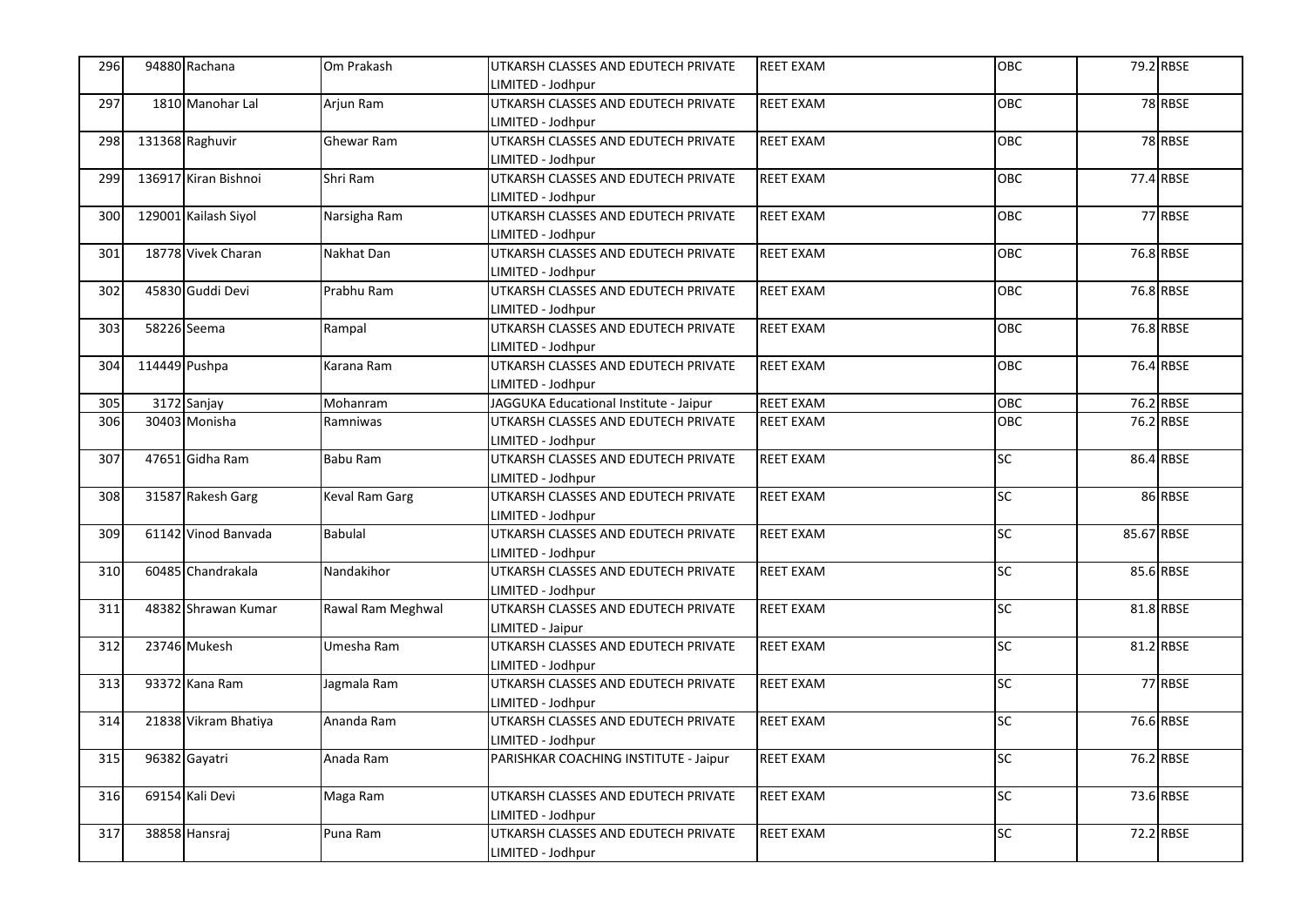| 318        |              | 106220 Anil Sargara     | <b>Keval Ram</b>  | UTKARSH CLASSES AND EDUTECH PRIVATE  | <b>REET EXAM</b> | <b>SC</b>          | 71.85 RBSE |           |
|------------|--------------|-------------------------|-------------------|--------------------------------------|------------------|--------------------|------------|-----------|
|            |              |                         |                   | LIMITED - Jodhpur                    |                  |                    |            |           |
| 319        | 97476 Sarita |                         | Mehra Ram         | UTKARSH CLASSES AND EDUTECH PRIVATE  | <b>REET EXAM</b> | SC                 |            | 71 RBSE   |
|            |              |                         |                   | LIMITED - Jodhpur                    |                  |                    |            |           |
| 320        |              | 49913 Leeladhar         | Chutara Ram       | UTKARSH CLASSES AND EDUTECH PRIVATE  | <b>REET EXAM</b> | SC                 |            | 70 RBSE   |
|            |              |                         |                   | LIMITED - Jodhpur                    |                  |                    |            |           |
| 321        |              | 103082 Virendra Bajar   | Dharma Ram        | UTKARSH CLASSES AND EDUTECH PRIVATE  | <b>REET EXAM</b> | SC                 |            | 69.6 RBSE |
|            |              |                         |                   | LIMITED - Jodhpur                    |                  |                    |            |           |
| 322        |              | 120417 Bhanwar Lal      | Maga Ram          | UTKARSH CLASSES AND EDUTECH PRIVATE  | <b>REET EXAM</b> | $\overline{SC}$    |            | 69.4 RBSE |
|            |              |                         |                   | LIMITED - Jodhpur                    |                  |                    |            |           |
| 323        |              | 56219 Kesar Ram         | Deva Ram          | UTKARSH CLASSES AND EDUTECH PRIVATE  | <b>REET EXAM</b> | $\overline{SC}$    |            | 68.8 RBSE |
|            |              |                         |                   | LIMITED - Jodhpur                    |                  |                    |            |           |
| 324        |              | 75642 Om Prakash        | Raju Ram          | UTKARSH CLASSES AND EDUTECH PRIVATE  | <b>REET EXAM</b> | SC                 |            | 68 RBSE   |
|            |              |                         |                   | LIMITED - Jodhpur                    |                  |                    |            |           |
| 325        |              | 2325 Balu Ram           | Deva Ram          | Siddharth Academy - Banswara         | <b>REET EXAM</b> | <b>SC</b>          |            | 67.8 RBSE |
| 326        |              | 47191 Prakash           | Arjun Ram         | UTKARSH CLASSES AND EDUTECH PRIVATE  | <b>REET EXAM</b> | SC                 |            | 67.8 RBSE |
|            |              |                         |                   | LIMITED - Jodhpur                    |                  |                    |            |           |
| 327        |              | 46581 Peera Ram         | Champa Ram        | UTKARSH CLASSES AND EDUTECH PRIVATE  | REET EXAM        | SC                 |            | 67.4 RBSE |
|            |              |                         |                   | LIMITED - Jodhpur                    |                  |                    |            |           |
| 328        |              | 131151 Ramesh Gujral    | Dugar Ram         | UTKARSH CLASSES AND EDUTECH PRIVATE  | <b>REET EXAM</b> | $\overline{SC}$    |            | 65.8 RBSE |
|            |              |                         |                   | LIMITED - Jodhpur                    |                  |                    |            |           |
| 329        |              | 84572 Chuna Ram Solanki | Kalu Ram          | UTKARSH CLASSES AND EDUTECH PRIVATE  | <b>REET EXAM</b> | SC                 | 65.54 RBSE |           |
|            |              |                         |                   | LIMITED - Jodhpur                    |                  |                    |            |           |
| 330        |              | 104771 Bhawani Parkash  | Dhaana Ram        | SOFTTECH EDUCATION SOCIETY - Jodhpur | <b>REET EXAM</b> | $\overline{SC}$    |            | 65.2 RBSE |
|            |              |                         |                   |                                      |                  |                    |            |           |
| 331        | 120889 Pooja |                         | Virendra          | UTKARSH CLASSES AND EDUTECH PRIVATE  | <b>REET EXAM</b> | <b>SC</b>          |            | 65 RBSE   |
|            |              |                         |                   | LIMITED - Jodhpur                    |                  |                    |            |           |
| 332        | 56727 Pavan  |                         | Mohan Lal         | UTKARSH CLASSES AND EDUTECH PRIVATE  | <b>REET EXAM</b> | SC                 |            | 64 RBSE   |
|            |              |                         |                   | LIMITED - Jodhpur                    |                  |                    |            |           |
| 333        |              | 90182 Mahendra Vishnoi  | <b>Bhawar Lal</b> | UTKARSH CLASSES AND EDUTECH PRIVATE  | <b>REET EXAM</b> | SPECIAL            |            | 87.2 RBSE |
|            |              |                         |                   | LIMITED - Jodhpur                    |                  | ABLED              |            |           |
| 334        |              | 53679 Jabra Ram         | Soyanta Ram       | UTKARSH CLASSES AND EDUTECH PRIVATE  | <b>REET EXAM</b> | SPECIAL            |            | 72.6 RBSE |
|            |              |                         |                   | LIMITED - Jodhpur                    |                  | ABLED              |            |           |
| 335        |              | 46169 Santosh Kumar     | Manohar Ram       | UTKARSH CLASSES AND EDUTECH PRIVATE  | REET EXAM        | SPECIAL            |            | 68.4 RBSE |
|            |              |                         |                   | LIMITED - Jodhpur                    |                  | ABLED              |            | 63 RBSE   |
| <b>336</b> |              | 115579 Moti Singh       | Jethu Singh       | UTKARSH CLASSES AND EDUTECH PRIVATE  | REET EXAM        | SPECIAL            |            |           |
|            |              |                         |                   | LIMITED - Jodhpur                    |                  | ABLED              |            | 62.2 RBSE |
| 337        |              | 77117 Hukma Ram         | Mula Ram          | UTKARSH CLASSES AND EDUTECH PRIVATE  | REET EXAM        | SPECIAL            |            |           |
|            |              |                         |                   | LIMITED - Jodhpur                    |                  | ABLED<br><b>ST</b> |            | 61.8 RBSE |
| 338        |              | 121032 Prakash Bheel    | Kishna Ram        | UTKARSH CLASSES AND EDUTECH PRIVATE  | <b>REET EXAM</b> |                    |            |           |
|            |              |                         |                   | LIMITED - Jodhpur                    |                  | ГS                 |            | 59.4 RBSE |
| 339        |              | 58463 Puna Ram          | Mohan Ram         | UTKARSH CLASSES AND EDUTECH PRIVATE  | <b>REET EXAM</b> |                    |            |           |
|            |              |                         |                   | LIMITED - Jodhpur                    |                  |                    |            |           |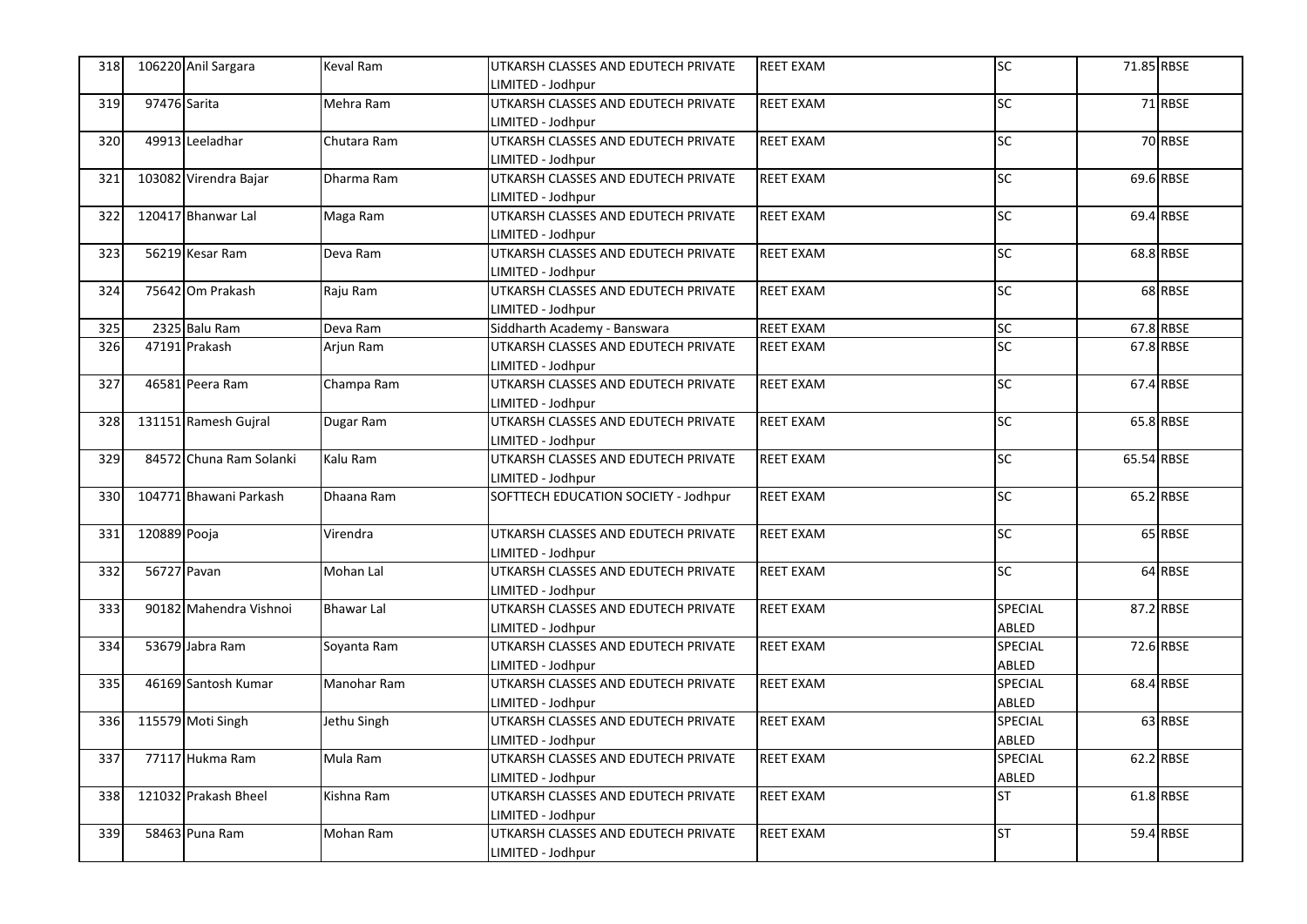| 340 | 32462 Anita |                          | Harchandra Ram    | UTKARSH CLASSES AND EDUTECH PRIVATE | <b>REET EXAM</b>                        | <b>ST</b>       |            | 58.8 RBSE |
|-----|-------------|--------------------------|-------------------|-------------------------------------|-----------------------------------------|-----------------|------------|-----------|
|     |             |                          |                   | IMITED - Jodhpur                    |                                         |                 |            |           |
| 341 |             | 64491 Rashi Agrawal      | Sunil Agrawal     | SPRING BOARD ACADEMY - Jaipur       | RPSC (RAS/SUBORDINATE SERVICES<br>EXAM) | <b>EWS</b>      |            | 93.6 RBSE |
| 342 |             | 104150 Deepika Sharma    | Om Prakash Sharma | UTKARSH CLASSES AND EDUTECH PRIVATE | RPSC (RAS/SUBORDINATE SERVICES          | <b>EWS</b>      |            | 93 RBSE   |
|     |             |                          |                   | LIMITED - Jaipur                    | EXAM)                                   |                 |            |           |
| 343 |             | 68368 Dilip Sharma       | Sharwan Sharma    | SPRING BOARD ACADEMY - Jaipur       | RPSC (RAS/SUBORDINATE SERVICES          | EWS             |            | 92.8 RBSE |
|     |             |                          |                   |                                     | EXAM)                                   |                 |            |           |
| 344 |             | 20562 Mona Vishnoi       | Hanuman Ram       | UTKARSH CLASSES AND EDUTECH PRIVATE | RPSC (RAS/SUBORDINATE SERVICES          | OBC             |            | 99.4 RBSE |
|     |             |                          |                   | LIMITED - Jodhpur                   | EXAM)                                   |                 |            |           |
| 345 |             | 63238 Saroj Sankhala     | Madanlal Sankhala | UTKARSH CLASSES AND EDUTECH PRIVATE | RPSC (RAS/SUBORDINATE SERVICES          | OBC             |            | 99.4 RBSE |
|     |             |                          |                   | LIMITED - Jodhpur                   | EXAM)                                   |                 |            |           |
| 346 |             | 66055 Santosh Kumar      | Veni Prashad      | UTKARSH CLASSES AND EDUTECH PRIVATE | RPSC (RAS/SUBORDINATE SERVICES          | OBC             |            | 96.4 RBSE |
|     |             |                          |                   | IMITED - Jodhpur                    | EXAM)                                   |                 |            |           |
| 347 |             | 13939 Sonu Suthar        | Mangilal          | UTKARSH CLASSES AND EDUTECH PRIVATE | RPSC (RAS/SUBORDINATE SERVICES          | OBC             |            | 95.6 RBSE |
|     |             |                          |                   | IMITED - Jodhpur                    | EXAM)                                   |                 |            |           |
| 348 | 95097 Anita |                          | Rajendra Patel    | UTKARSH CLASSES AND EDUTECH PRIVATE | RPSC (RAS/SUBORDINATE SERVICES          | OBC             |            | 95.2 RBSE |
|     |             |                          |                   | IMITED - Jodhpur                    | EXAM)                                   |                 |            |           |
| 349 |             | 37544 Vishal Sharma      | Rajendra Sharma   | UTKARSH CLASSES AND EDUTECH PRIVATE | RPSC (RAS/SUBORDINATE SERVICES          | OBC             |            | 94 RBSE   |
|     |             |                          |                   | IMITED - Jodhpur                    | EXAM)                                   |                 |            |           |
| 350 |             | 14433 Bhawana Charan     | Jaskaran Dan      | UTKARSH CLASSES AND EDUTECH PRIVATE | RPSC (RAS/SUBORDINATE SERVICES          | OBC             | 92.83 RBSE |           |
|     |             |                          |                   | LIMITED - Jodhpur                   | EXAM)                                   |                 |            |           |
| 351 |             | 106224 Pooja Gurjar      | Pancha Ram        | UTKARSH CLASSES AND EDUTECH PRIVATE | RPSC (RAS/SUBORDINATE SERVICES          | <b>SBC</b>      |            | 90.2 RBSE |
|     |             |                          |                   | LIMITED - Jodhpur                   | EXAM)                                   |                 |            |           |
| 352 |             | 91974 Surendra           | Babu Ram          | SPRING BOARD ACADEMY - Jaipur       | RPSC (RAS/SUBORDINATE SERVICES          | $\overline{SC}$ |            | 93.4 RBSE |
|     |             |                          |                   |                                     | EXAM)                                   |                 |            |           |
| 353 |             | 67891 Bhunda Ram         | Dhagala Ram       | UTKARSH CLASSES AND EDUTECH PRIVATE | RPSC (RAS/SUBORDINATE SERVICES          | <b>SC</b>       |            | 91.4 RBSE |
|     |             |                          |                   | LIMITED - Jodhpur                   | EXAM)                                   |                 |            |           |
| 354 |             | 14267 Jitendra Panwar    | Fusa Ram          | SPRING BOARD ACADEMY - Jaipur       | RPSC (RAS/SUBORDINATE SERVICES          | <b>SC</b>       |            | 90.6 RBSE |
|     |             |                          |                   |                                     | EXAM)                                   |                 |            |           |
| 355 |             | 49209 Rekh Chand Meghwal | Baburam           | SPRING BOARD ACADEMY - Jaipur       | RPSC (RAS/SUBORDINATE SERVICES          | SC              |            | 90.4 RBSE |
|     |             |                          |                   |                                     | EXAM)                                   |                 |            |           |
| 356 |             | 13186 Gopal Ram          | Alsa Ram          | UTKARSH CLASSES AND EDUTECH PRIVATE | RPSC (RAS/SUBORDINATE SERVICES          | <b>SC</b>       |            | 90.2 RBSE |
|     |             |                          |                   | LIMITED - Jodhpur                   | EXAM)                                   |                 |            |           |
| 357 | 52273 Sunil |                          | Kailashchand      | SPRING BOARD ACADEMY - Jaipur       | RPSC (RAS/SUBORDINATE SERVICES          | SC              |            | 90.2 RBSE |
|     |             |                          |                   |                                     | EXAM)                                   |                 |            |           |
| 358 |             | 85575 Kiran Singhariya   | Gumana Ram        | UTKARSH CLASSES AND EDUTECH PRIVATE | RPSC (RAS/SUBORDINATE SERVICES          | <b>SC</b>       |            | 88.6 RBSE |
|     |             |                          |                   | IMITED - Jodhpur                    | EXAM)                                   |                 |            |           |
| 359 |             | 106636 Prema Ram         | Bhabuta Ram       | UTKARSH CLASSES AND EDUTECH PRIVATE | RPSC (RAS/SUBORDINATE SERVICES          | SPECIAL         |            | 76.4 RBSE |
|     |             |                          |                   | LIMITED - Jodhpur                   | EXAM)                                   | ABLED           |            |           |
| 360 |             | 26871 Nisha Bheel        | Sugna Ram         | UTKARSH CLASSES AND EDUTECH PRIVATE | RPSC (RAS/SUBORDINATE SERVICES          | <b>ST</b>       |            | 82.4 RBSE |
|     |             |                          |                   | LIMITED - Jodhpur                   | EXAM)                                   |                 |            |           |
|     |             |                          |                   |                                     |                                         |                 |            |           |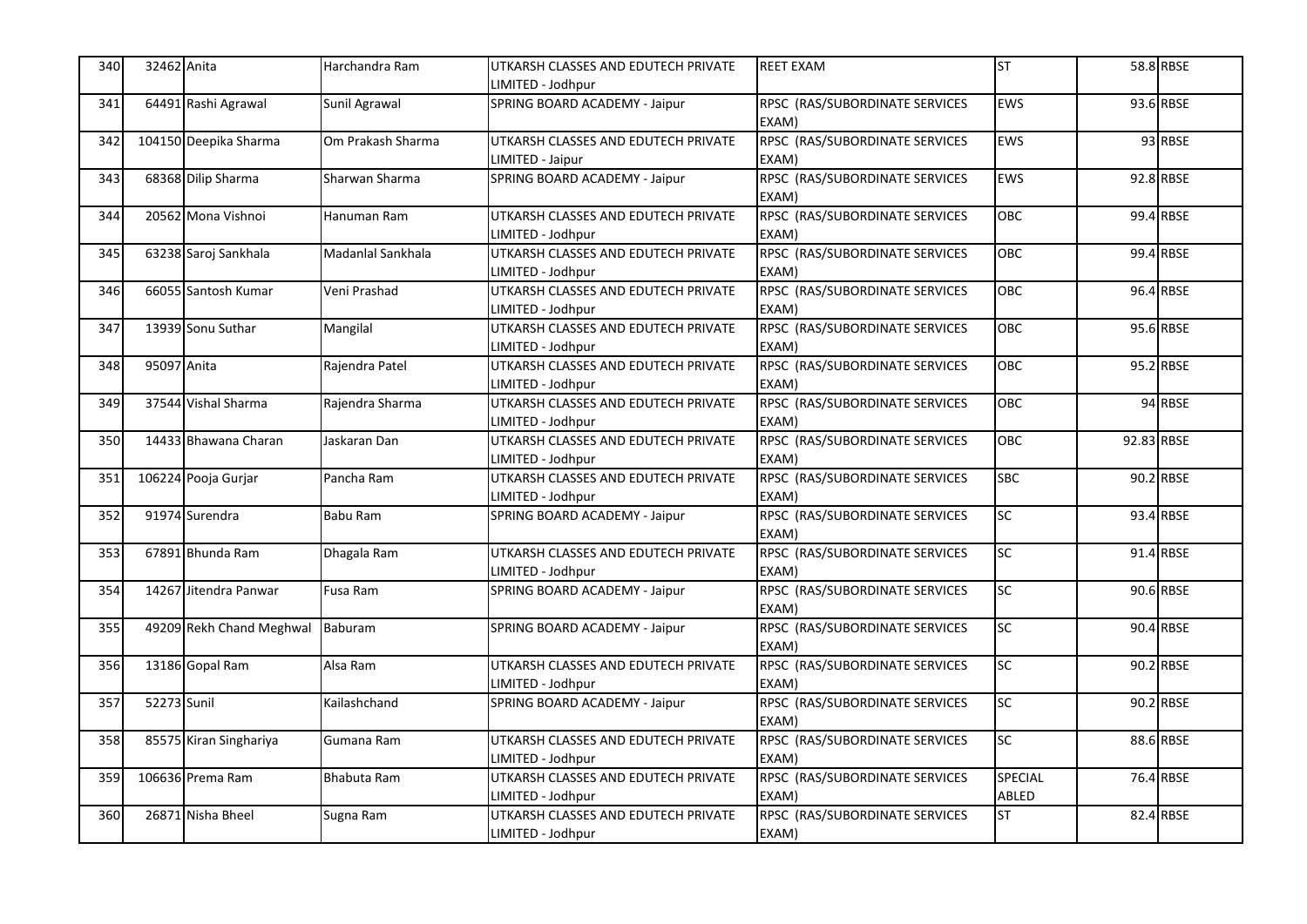| 361 |              | 96143 Manjulata          | Pusa Ram Dadhich | UTKARSH CLASSES AND EDUTECH PRIVATE    | RPSC (SUB-INSPECTOR/PAY LEVEL 10 & EWS |            | 83 RBSE   |
|-----|--------------|--------------------------|------------------|----------------------------------------|----------------------------------------|------------|-----------|
|     |              |                          |                  | IMITED - Jodhpur                       | <b>ABOVE EXAMS)</b>                    |            |           |
| 362 |              | 31565 Mrityunjay Ray     | Om Narayan Ray   | UTKARSH CLASSES AND EDUTECH PRIVATE    | RPSC (SUB-INSPECTOR/PAY LEVEL 10 &     | EWS        | 78.8 RBSE |
|     |              |                          |                  | LIMITED - Jodhpur                      | <b>ABOVE EXAMS)</b>                    |            |           |
| 363 |              | 94598 Rajpal Singh       | Asu Singh        | UTKARSH CLASSES AND EDUTECH PRIVATE    | RPSC (SUB-INSPECTOR/PAY LEVEL 10 &     | <b>EWS</b> | 77.6 RBSE |
|     |              |                          |                  | LIMITED - Jaipur                       | <b>ABOVE EXAMS)</b>                    |            |           |
| 364 |              | 111476 Dhirendra Singh   | Ganga Singh      | UTKARSH CLASSES AND EDUTECH PRIVATE    | RPSC (SUB-INSPECTOR/PAY LEVEL 10 &     | EWS        | 72.8 RBSE |
|     |              | Khinchi                  |                  | LIMITED - Jodhpur                      | <b>ABOVE EXAMS)</b>                    |            |           |
| 365 |              | 69717 Urvashi            | Deepak Dave      | UTKARSH CLASSES AND EDUTECH PRIVATE    | RPSC (SUB-INSPECTOR/PAY LEVEL 10 &     | <b>EWS</b> | 69.4 RBSE |
|     |              |                          |                  | LIMITED - Jodhpur                      | <b>ABOVE EXAMS)</b>                    |            |           |
| 366 |              | 41978 Gopa Ram           | Megha Ram        | UTKARSH CLASSES AND EDUTECH PRIVATE    | RPSC (SUB-INSPECTOR/PAY LEVEL 10 & MBC |            | 71.8 RBSE |
|     |              |                          |                  | LIMITED - Jodhpur                      | <b>ABOVE EXAMS)</b>                    |            |           |
| 367 |              | 63152 Deva Ram           | Ramu Ram         | UTKARSH CLASSES AND EDUTECH PRIVATE    | RPSC (SUB-INSPECTOR/PAY LEVEL 10 &     | OBC        | 92.8 RBSE |
|     |              |                          |                  | LIMITED - Jodhpur                      | <b>ABOVE EXAMS)</b>                    |            |           |
| 368 |              | 39530 Ravina             | Sohan Lal        | UTKARSH CLASSES AND EDUTECH PRIVATE    | RPSC (SUB-INSPECTOR/PAY LEVEL 10 &     | <b>OBC</b> | 90 OTHER  |
|     |              |                          |                  | IMITED - Jodhpur                       | <b>ABOVE EXAMS)</b>                    |            |           |
| 369 |              | 108282 Madhy Raj Daiya   | Chian Sukh Daiya | UTKARSH CLASSES AND EDUTECH PRIVATE    | RPSC (SUB-INSPECTOR/PAY LEVEL 10 &     | OBC        | 89.8 RBSE |
|     |              |                          |                  | LIMITED - Jodhpur                      | <b>ABOVE EXAMS)</b>                    |            |           |
| 370 |              | 82418 Jagadish           | Shiva Ram        | UTKARSH CLASSES AND EDUTECH PRIVATE    | RPSC (SUB-INSPECTOR/PAY LEVEL 10 &     | OBC        | 88.8 RBSE |
|     |              |                          |                  | LIMITED - Jodhpur                      | ABOVE EXAMS)                           |            |           |
| 371 |              | 45050 Mahendra Bhati     | Oma Ram          | UTKARSH CLASSES AND EDUTECH PRIVATE    | RPSC (SUB-INSPECTOR/PAY LEVEL 10 &     | OBC        | 87.4 RBSE |
|     |              |                          |                  | LIMITED - Jodhpur                      | <b>ABOVE EXAMS)</b>                    |            |           |
| 372 |              | 9727 Anjali Vishnoi      | Mohan Ram        | UTKARSH CLASSES AND EDUTECH PRIVATE    | RPSC (SUB-INSPECTOR/PAY LEVEL 10 &     | OBC        | 87 RBSE   |
|     |              |                          |                  | LIMITED - Jodhpur                      | ABOVE EXAMS)                           |            |           |
| 373 |              | 106681 Surendra Vaishnav | Pukhdas Vaishnav | UTKARSH CLASSES AND EDUTECH PRIVATE    | RPSC (SUB-INSPECTOR/PAY LEVEL 10 &     | OBC        | 86.2 RBSE |
|     |              |                          |                  | LIMITED - Jodhpur                      | <b>ABOVE EXAMS)</b>                    |            |           |
| 374 |              | 103098 Ganki Devi        | Dhara Ram        | UTKARSH CLASSES AND EDUTECH PRIVATE    | RPSC (SUB-INSPECTOR/PAY LEVEL 10 &     | OBC        | 86 RBSE   |
|     |              |                          |                  | LIMITED - Jaipur                       | <b>ABOVE EXAMS)</b>                    |            |           |
| 375 | 120166 Pooja |                          | Mahendra Singh   | JAGGUKA Educational Institute - Jaipur | RPSC (SUB-INSPECTOR/PAY LEVEL 10 &     | OBC        | 85.6 RBSE |
|     |              |                          |                  |                                        | <b>ABOVE EXAMS)</b>                    |            |           |
| 376 |              | 120379 Rohitash          | Omprakash        | UTKARSH CLASSES AND EDUTECH PRIVATE    | RPSC (SUB-INSPECTOR/PAY LEVEL 10 &     | OBC        | 85.2 RBSE |
|     |              |                          |                  | LIMITED - Jodhpur                      | <b>ABOVE EXAMS)</b>                    |            |           |
| 377 |              | 84414 Manish Bishnoi     | Hapu Ram Bishnoi | UTKARSH CLASSES AND EDUTECH PRIVATE    | RPSC (SUB-INSPECTOR/PAY LEVEL 10 &     | OBC        | 84.8 RBSE |
|     |              |                          |                  | IMITED - Jodhpur                       | <b>ABOVE EXAMS)</b>                    |            |           |
| 378 |              | 121789 Ram Jiwan Gurjar  | Mohan Ram Gurjar | UTKARSH CLASSES AND EDUTECH PRIVATE    | RPSC (SUB-INSPECTOR/PAY LEVEL 10 & SBC |            | 71.8 RBSE |
|     |              |                          |                  | LIMITED - Jodhpur                      | <b>ABOVE EXAMS)</b>                    |            |           |
| 379 |              | 42885 Bhura Ram          | Om Prakash       | UTKARSH CLASSES AND EDUTECH PRIVATE    | RPSC (SUB-INSPECTOR/PAY LEVEL 10 & SC  |            | 85.8 RBSE |
|     |              |                          |                  | IMITED - Jodhpur                       | ABOVE EXAMS)                           |            |           |
| 380 |              | 92311 Priyanka Jingar    | Subhash Chand    | UTKARSH CLASSES AND EDUTECH PRIVATE    | RPSC (SUB-INSPECTOR/PAY LEVEL 10 & SC  |            | 84.8 RBSE |
|     |              |                          |                  | LIMITED - Jodhpur                      | ABOVE EXAMS)                           |            |           |
| 381 |              | 62175 Laxman Jaypal      | Jala Ram         | UTKARSH CLASSES AND EDUTECH PRIVATE    | RPSC (SUB-INSPECTOR/PAY LEVEL 10 & SC  |            | 84.6 RBSE |
|     |              |                          |                  | LIMITED - Jodhpur                      | <b>ABOVE EXAMS)</b>                    |            |           |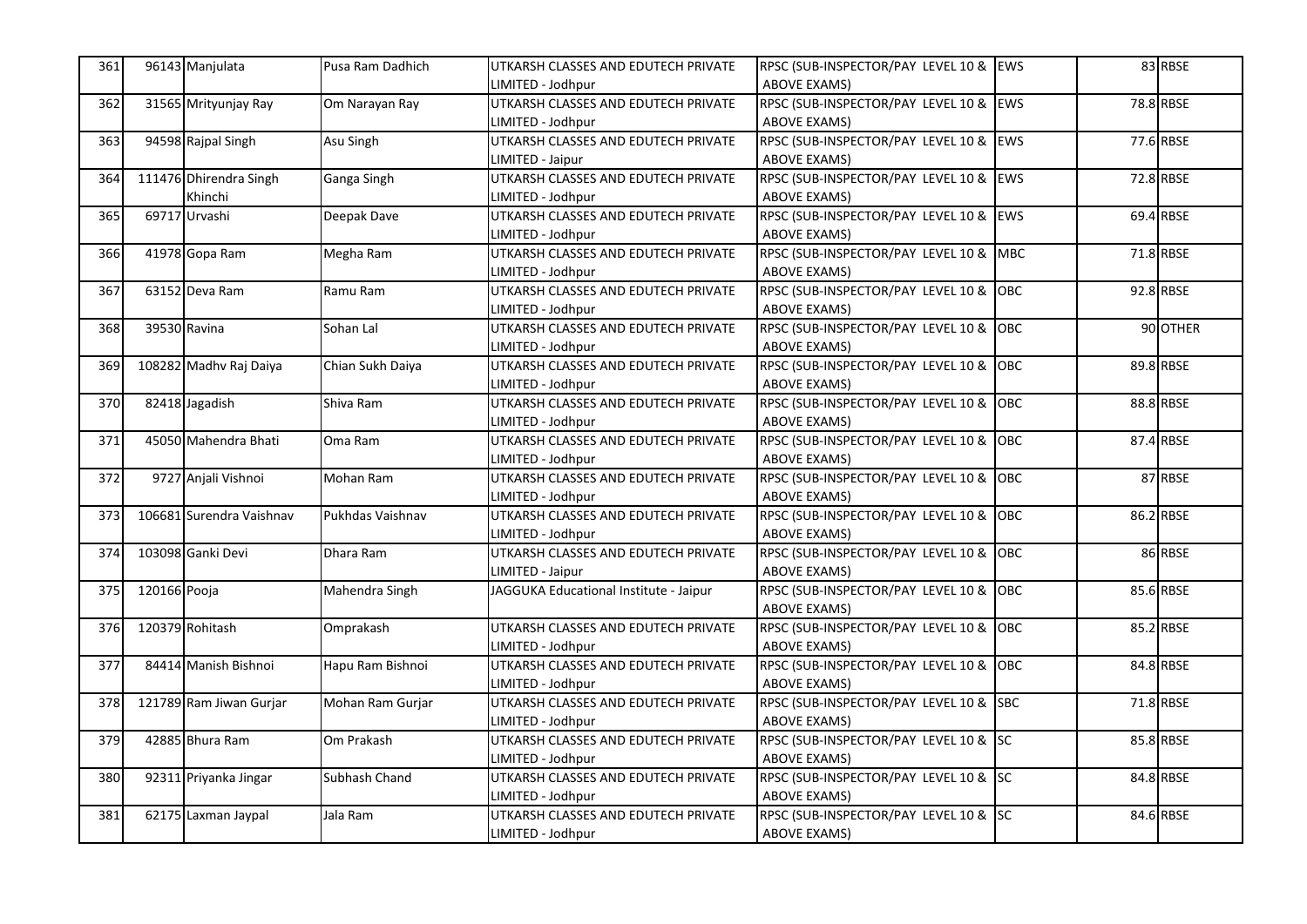| 382 |             | 41968 Kanchan Panwar    | Ramesh                  | UTKARSH CLASSES AND EDUTECH PRIVATE | RPSC (SUB-INSPECTOR/PAY LEVEL 10 & SC |                            | 83.6 RBSE |
|-----|-------------|-------------------------|-------------------------|-------------------------------------|---------------------------------------|----------------------------|-----------|
|     |             |                         |                         | IMITED - Jodhpur                    | <b>ABOVE EXAMS)</b>                   |                            |           |
| 383 |             | 106857 Vijay Raj        | Sohan Lal               | KD CAMPUS PRIVATE LIMITED - Jaipur  | RPSC (SUB-INSPECTOR/PAY LEVEL 10 & SC |                            | 83.6 RBSE |
|     |             |                         |                         |                                     | <b>ABOVE EXAMS)</b>                   |                            |           |
| 384 |             | 109398 Nainaram Dholiya | Madan Lal               | UTKARSH CLASSES AND EDUTECH PRIVATE | RPSC (SUB-INSPECTOR/PAY LEVEL 10 & SC |                            | 83 RBSE   |
|     |             |                         |                         | LIMITED - Jodhpur                   | <b>ABOVE EXAMS)</b>                   |                            |           |
| 385 |             | 128068 Sukha Ram        | Ramesh Ram              | UTKARSH CLASSES AND EDUTECH PRIVATE | RPSC (SUB-INSPECTOR/PAY LEVEL 10 & SC |                            | 82 RBSE   |
|     |             |                         |                         | LIMITED - Jodhpur                   | <b>ABOVE EXAMS)</b>                   |                            |           |
| 386 | 98668 Sunil |                         | Jhumar Lal              | UTKARSH CLASSES AND EDUTECH PRIVATE | RPSC (SUB-INSPECTOR/PAY LEVEL 10 & SC |                            | 81.6 RBSE |
|     |             |                         |                         | LIMITED - Jodhpur                   | <b>ABOVE EXAMS)</b>                   |                            |           |
| 387 |             | 75974 Devendra Begar    | <b>Bhoora Ram</b>       | UTKARSH CLASSES AND EDUTECH PRIVATE | RPSC (SUB-INSPECTOR/PAY LEVEL 10 & SC |                            | 80.2 RBSE |
|     |             |                         |                         | LIMITED - Jodhpur                   | <b>ABOVE EXAMS)</b>                   |                            |           |
| 388 |             | 81502 Kashi Ram         | Jivanram                | UTKARSH CLASSES AND EDUTECH PRIVATE | RPSC (SUB-INSPECTOR/PAY LEVEL 10 & SC |                            | 80.2 RBSE |
|     |             |                         |                         | LIMITED - Jodhpur                   | <b>ABOVE EXAMS)</b>                   |                            |           |
| 389 |             | 55905 Surendra          | Sanga Ram               | KD CAMPUS PRIVATE LIMITED - Jaipur  | RPSC (SUB-INSPECTOR/PAY LEVEL 10 & SC |                            | 80 RBSE   |
|     |             |                         |                         |                                     | ABOVE EXAMS)                          |                            |           |
| 390 |             | 2674 Nakhta Ram         | Padama Ram              | Siddharth Academy - Banswara        | RPSC (SUB-INSPECTOR/PAY LEVEL 10 &    | SPECIAL                    | 60.4 RBSE |
|     |             |                         |                         |                                     | <b>ABOVE EXAMS)</b>                   | ABLED                      |           |
| 391 |             | 78368 Harshita Bhati    | Naresh Bhati            | UTKARSH CLASSES AND EDUTECH PRIVATE | RPSC (SUB-INSPECTOR/PAY LEVEL 10 &    | SPECIAL                    | 53.2 RBSE |
|     |             |                         |                         | LIMITED - Jodhpur                   | ABOVE EXAMS)                          | ABLED                      |           |
| 392 |             | 92023 Raju Ram          | Pappa Ram               | UTKARSH CLASSES AND EDUTECH PRIVATE | RPSC (SUB-INSPECTOR/PAY LEVEL 10 &    | <b>I</b> ST                | 79.4 RBSE |
|     |             |                         |                         | LIMITED - Jodhpur                   | <b>ABOVE EXAMS)</b>                   |                            |           |
| 393 |             | 94569 Durga Kumari      | Pappa Ram               | UTKARSH CLASSES AND EDUTECH PRIVATE | RPSC (SUB-INSPECTOR/PAY LEVEL 10 & ST |                            | 78.8 RBSE |
|     |             |                         |                         | LIMITED - Jodhpur                   | ABOVE EXAMS)                          |                            |           |
| 394 |             | 112739 Sawai Ram        | Prabhu Ram              | UTKARSH CLASSES AND EDUTECH PRIVATE | RPSC (SUB-INSPECTOR/PAY LEVEL 10 & ST |                            | 78.2 RBSE |
|     |             |                         |                         | LIMITED - Jodhpur                   | <b>ABOVE EXAMS)</b>                   |                            |           |
| 395 |             | 43809 Dharma Ram        | Lala Ram                | UTKARSH CLASSES AND EDUTECH PRIVATE | RPSC (SUB-INSPECTOR/PAY LEVEL 10 & ST |                            | 78 RBSE   |
|     |             |                         |                         | LIMITED - Jodhpur                   | <b>ABOVE EXAMS)</b>                   |                            |           |
| 396 |             | 124381 Ruparam Bheel    | Durga Ram               | UTKARSH CLASSES AND EDUTECH PRIVATE | RPSC (SUB-INSPECTOR/PAY LEVEL 10 & ST |                            | 76.4 RBSE |
|     |             |                         |                         | LIMITED - Jodhpur                   | <b>ABOVE EXAMS)</b>                   |                            |           |
| 397 |             | 85142 sumera ram        | rawal ram               | UTKARSH CLASSES AND EDUTECH PRIVATE | RPSC (SUB-INSPECTOR/PAY LEVEL 10 & ST |                            | 66 RBSE   |
|     |             |                         |                         | LIMITED - Jodhpur                   | <b>ABOVE EXAMS)</b>                   |                            |           |
| 398 |             | 53562 Sharwan Kumar     | Ratana Ram              | UTKARSH CLASSES AND EDUTECH PRIVATE | RPSC (SUB-INSPECTOR/PAY LEVEL 10 &    | $\mathsf{I}$ <sub>ST</sub> | 63.6 RBSE |
|     |             |                         |                         | LIMITED - Jodhpur                   | <b>ABOVE EXAMS)</b>                   |                            |           |
| 399 |             | 31141 Khangar Singh     | Guman Singh             | UTKARSH CLASSES AND EDUTECH PRIVATE | RSSB (PATWARI/JUNIOR                  | EWS                        | 87.6 RBSE |
|     |             |                         |                         | LIMITED - Jodhpur                   | ASSISTANT/PAY LEVEL 5 TO PAY LEVEL 9  |                            |           |
|     |             |                         |                         |                                     | EXAMS)                                |                            |           |
| 400 |             | 40505 Bhavika Sharma    | Shailendra Kumar Sharma | UTKARSH CLASSES AND EDUTECH PRIVATE | RSSB (PATWARI/JUNIOR                  | <b>EWS</b>                 | 83 RBSE   |
|     |             |                         |                         | LIMITED - Jodhpur                   | ASSISTANT/PAY LEVEL 5 TO PAY LEVEL 9  |                            |           |
|     |             |                         |                         |                                     | EXAMS)                                |                            |           |
| 401 |             | 35440 Karan Purohit     | Gajendra Kumar          | UTKARSH CLASSES AND EDUTECH PRIVATE | <b>RSSB (PATWARI/JUNIOR</b>           | <b>EWS</b>                 | 77.8 RBSE |
|     |             |                         |                         | LIMITED - Jodhpur                   | ASSISTANT/PAY LEVEL 5 TO PAY LEVEL 9  |                            |           |
|     |             |                         |                         |                                     | EXAMS)                                |                            |           |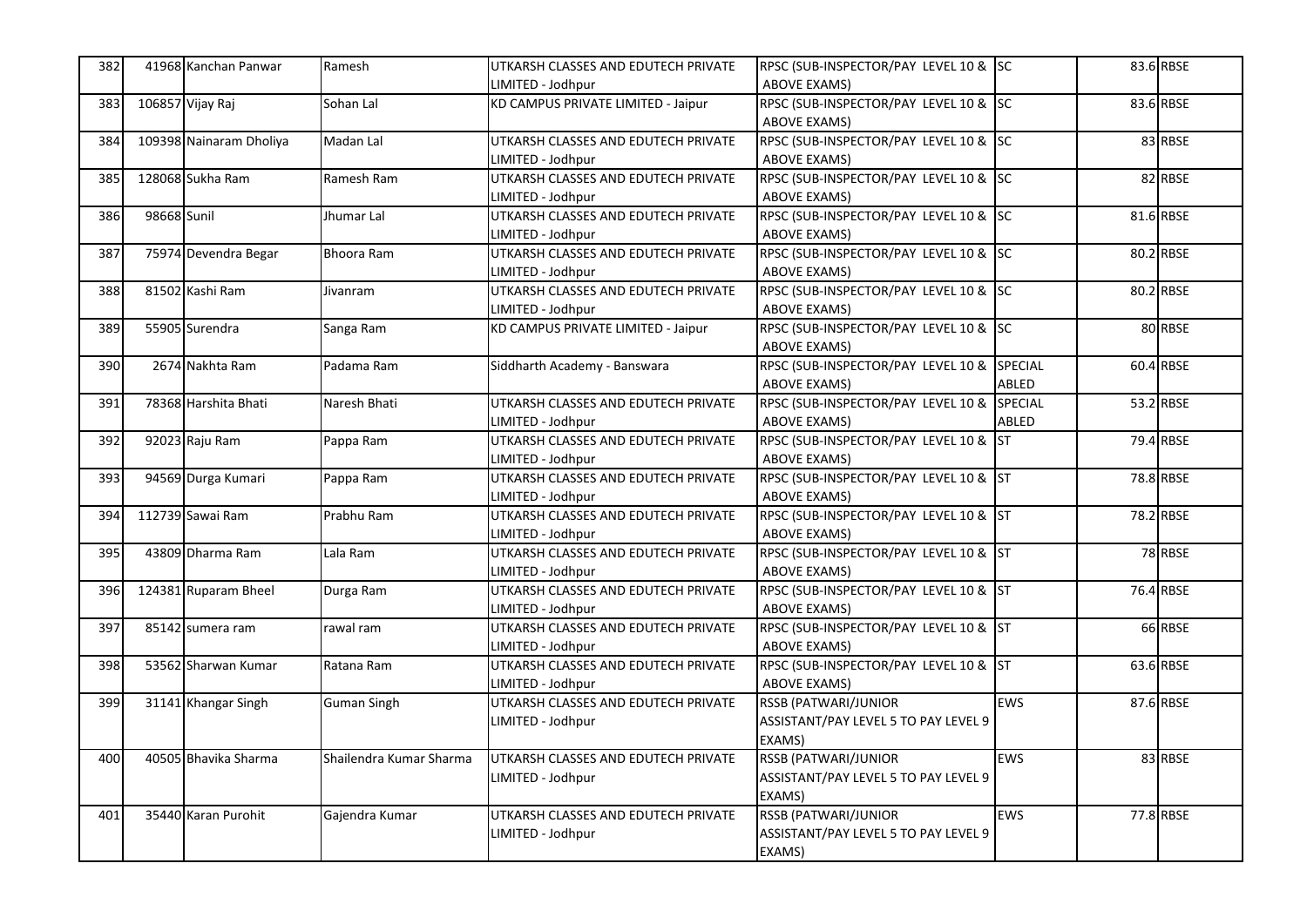| 402 | 18677 Hukam Singh       | Kan Singh            | UTKARSH CLASSES AND EDUTECH PRIVATE | RSSB (PATWARI/JUNIOR                 | <b>EWS</b> | 76.6 RBSE |
|-----|-------------------------|----------------------|-------------------------------------|--------------------------------------|------------|-----------|
|     |                         |                      | LIMITED - Jodhpur                   | ASSISTANT/PAY LEVEL 5 TO PAY LEVEL 9 |            |           |
|     |                         |                      |                                     | EXAMS)                               |            |           |
| 403 | 90144 Gudiya Paliwal    | Poonam Chand Paliwal | UTKARSH CLASSES AND EDUTECH PRIVATE | RSSB (PATWARI/JUNIOR                 | <b>EWS</b> | 73.4 RBSE |
|     |                         |                      | LIMITED - Jodhpur                   | ASSISTANT/PAY LEVEL 5 TO PAY LEVEL 9 |            |           |
|     |                         |                      |                                     | EXAMS)                               |            |           |
| 404 | 31540 Disha Mathur      | Dinesh Mathur        | UTKARSH CLASSES AND EDUTECH PRIVATE | <b>RSSB (PATWARI/JUNIOR</b>          | <b>EWS</b> | 72.4 RBSE |
|     |                         |                      | LIMITED - Jodhpur                   | ASSISTANT/PAY LEVEL 5 TO PAY LEVEL 9 |            |           |
|     |                         |                      |                                     | EXAMS)                               |            |           |
| 405 | 25941 Datar Singh       | Khiv Singh           | UTKARSH CLASSES AND EDUTECH PRIVATE | <b>RSSB (PATWARI/JUNIOR</b>          | <b>EWS</b> | 70.8 RBSE |
|     |                         |                      | LIMITED - Jodhpur                   | ASSISTANT/PAY LEVEL 5 TO PAY LEVEL 9 |            |           |
|     |                         |                      |                                     | EXAMS)                               |            |           |
| 406 | 30639 Ram Singh         | Mool Singh           | UTKARSH CLASSES AND EDUTECH PRIVATE | RSSB (PATWARI/JUNIOR                 | <b>EWS</b> | 69.6 RBSE |
|     |                         |                      | LIMITED - Jodhpur                   | ASSISTANT/PAY LEVEL 5 TO PAY LEVEL 9 |            |           |
|     |                         |                      |                                     | EXAMS)                               |            |           |
| 407 | 32442 Suresh Dewasi     | Ratana Ram           | UTKARSH CLASSES AND EDUTECH PRIVATE | <b>RSSB (PATWARI/JUNIOR</b>          | <b>MBC</b> | 79 RBSE   |
|     |                         |                      | LIMITED - Jodhpur                   | ASSISTANT/PAY LEVEL 5 TO PAY LEVEL 9 |            |           |
|     |                         |                      |                                     | EXAMS)                               |            |           |
| 408 | 48805 Ashok             | Ugma Ram             | UTKARSH CLASSES AND EDUTECH PRIVATE | <b>RSSB (PATWARI/JUNIOR</b>          | <b>MBC</b> | 68 RBSE   |
|     |                         |                      | LIMITED - Jodhpur                   | ASSISTANT/PAY LEVEL 5 TO PAY LEVEL 9 |            |           |
|     |                         |                      |                                     | EXAMS)                               |            |           |
| 409 | 104372 Kishan Choudhary | Tila Ram             | UTKARSH CLASSES AND EDUTECH PRIVATE | RSSB (PATWARI/JUNIOR                 | <b>OBC</b> | 100 RBSE  |
|     |                         |                      | LIMITED - Jodhpur                   | ASSISTANT/PAY LEVEL 5 TO PAY LEVEL 9 |            |           |
|     |                         |                      |                                     | EXAMS)                               |            |           |
| 410 | 60950 bhkha ram         | behana ram           | UTKARSH CLASSES AND EDUTECH PRIVATE | RSSB (PATWARI/JUNIOR                 | <b>OBC</b> | 93.8 RBSE |
|     |                         |                      | LIMITED - Jodhpur                   | ASSISTANT/PAY LEVEL 5 TO PAY LEVEL 9 |            |           |
|     |                         |                      |                                     | EXAMS)                               |            |           |
| 411 | 115531 Divya Soni       | Ramesh Chandra       | UTKARSH CLASSES AND EDUTECH PRIVATE | <b>RSSB (PATWARI/JUNIOR</b>          | OBC        | 92.8 RBSE |
|     |                         |                      | LIMITED - Jodhpur                   | ASSISTANT/PAY LEVEL 5 TO PAY LEVEL 9 |            |           |
|     |                         |                      |                                     | EXAMS)                               |            |           |
| 412 | 128404 Vikram Choudhary | Prabhu Ram           | UTKARSH CLASSES AND EDUTECH PRIVATE | RSSB (PATWARI/JUNIOR                 | <b>OBC</b> | 92.6 RBSE |
|     |                         |                      | LIMITED - Jodhpur                   | ASSISTANT/PAY LEVEL 5 TO PAY LEVEL 9 |            |           |
|     |                         |                      |                                     | EXAMS)                               |            |           |
| 413 | 100826 Bhumika Mehra    | Pramod Mehra         | UTKARSH CLASSES AND EDUTECH PRIVATE | RSSB (PATWARI/JUNIOR                 | <b>OBC</b> | 92.4 RBSE |
|     |                         |                      | LIMITED - Jaipur                    | ASSISTANT/PAY LEVEL 5 TO PAY LEVEL 9 |            |           |
|     |                         |                      |                                     | EXAMS)                               |            |           |
| 414 | 67390 Jugal Kishore     | Mag Das              | UTKARSH CLASSES AND EDUTECH PRIVATE | RSSB (PATWARI/JUNIOR                 | OBC        | 91.2 RBSE |
|     |                         |                      | LIMITED - Jodhpur                   | ASSISTANT/PAY LEVEL 5 TO PAY LEVEL 9 |            |           |
|     |                         |                      |                                     | EXAMS)                               |            |           |
| 415 | 31495 Akash             | Girdhari Singh       | UTKARSH CLASSES AND EDUTECH PRIVATE | RSSB (PATWARI/JUNIOR                 | <b>OBC</b> | 91 RBSE   |
|     |                         |                      | LIMITED - Jodhpur                   | ASSISTANT/PAY LEVEL 5 TO PAY LEVEL 9 |            |           |
|     |                         |                      |                                     | EXAMS)                               |            |           |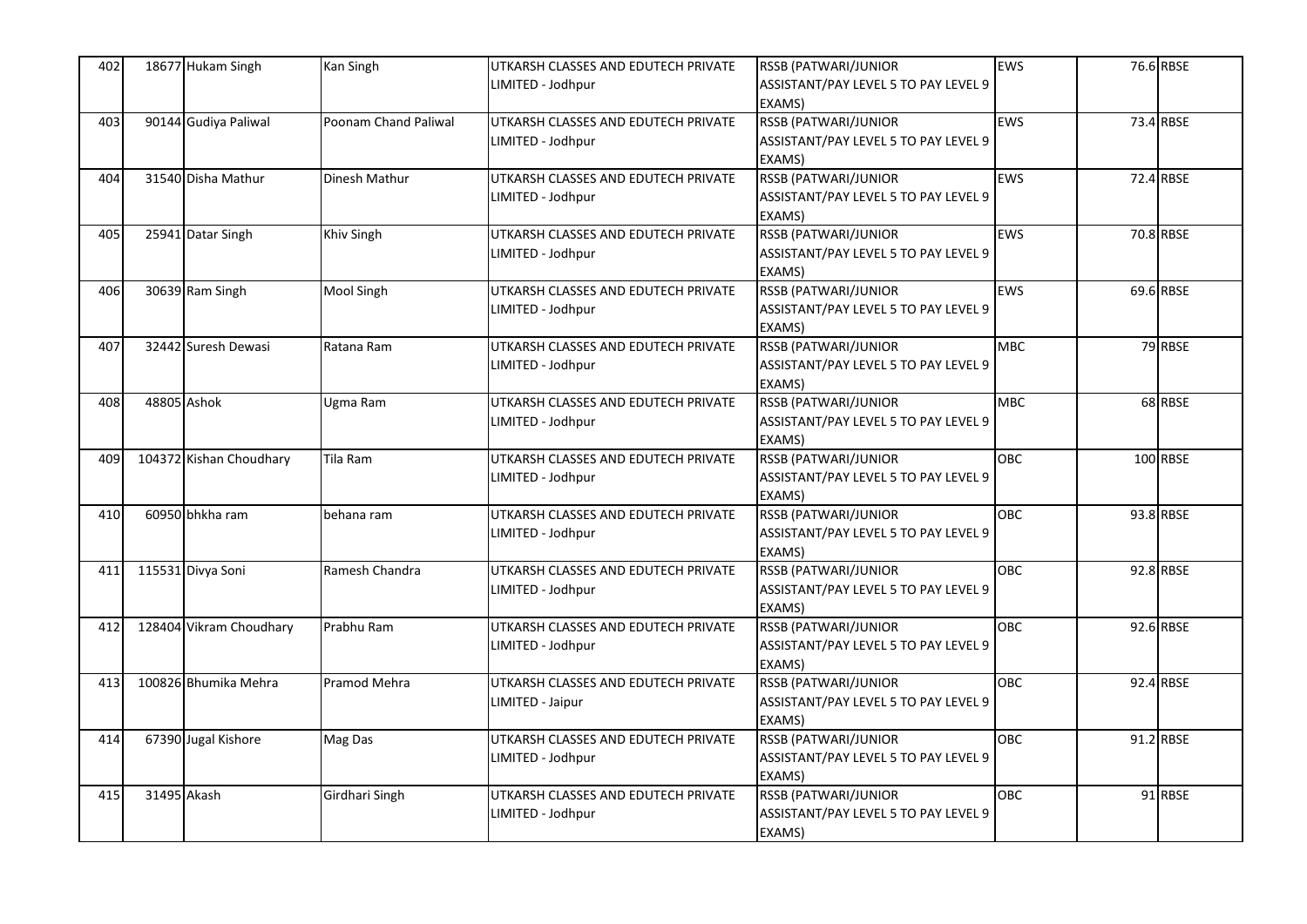| 416 | 121132 Ritu Prajapat  |                      | Jetha Ram Prajapat  | UTKARSH CLASSES AND EDUTECH PRIVATE | RSSB (PATWARI/JUNIOR                 | <b>OBC</b>      | 91 RBSE   |
|-----|-----------------------|----------------------|---------------------|-------------------------------------|--------------------------------------|-----------------|-----------|
|     |                       |                      |                     | LIMITED - Jodhpur                   | ASSISTANT/PAY LEVEL 5 TO PAY LEVEL 9 |                 |           |
|     |                       |                      |                     |                                     | EXAMS)                               |                 |           |
| 417 | 87232 Monika          |                      | Sahi Ram            | UTKARSH CLASSES AND EDUTECH PRIVATE | RSSB (PATWARI/JUNIOR                 | <b>OBC</b>      | 90.6 RBSE |
|     |                       |                      |                     | LIMITED - Jodhpur                   | ASSISTANT/PAY LEVEL 5 TO PAY LEVEL 9 |                 |           |
|     |                       |                      |                     |                                     | EXAMS)                               |                 |           |
| 418 | 33219 Rajesh Suthar   |                      | Prema Ram           | UTKARSH CLASSES AND EDUTECH PRIVATE | <b>RSSB (PATWARI/JUNIOR</b>          | <b>OBC</b>      | 89 RBSE   |
|     |                       |                      |                     | LIMITED - Jodhpur                   | ASSISTANT/PAY LEVEL 5 TO PAY LEVEL 9 |                 |           |
|     |                       |                      |                     |                                     | EXAMS)                               |                 |           |
| 419 | 120995 Aruna          |                      | Khinya Ram          | UTKARSH CLASSES AND EDUTECH PRIVATE | <b>RSSB (PATWARI/JUNIOR</b>          | OBC             | 88.6 RBSE |
|     |                       |                      |                     | LIMITED - Jodhpur                   | ASSISTANT/PAY LEVEL 5 TO PAY LEVEL 9 |                 |           |
|     |                       |                      |                     |                                     | EXAMS)                               |                 |           |
| 420 | 38416 Sharwan         |                      | <b>Harchand Ram</b> | UTKARSH CLASSES AND EDUTECH PRIVATE | RSSB (PATWARI/JUNIOR                 | <b>OBC</b>      | 88 RBSE   |
|     |                       |                      |                     | LIMITED - Jodhpur                   | ASSISTANT/PAY LEVEL 5 TO PAY LEVEL 9 |                 |           |
|     |                       |                      |                     |                                     | EXAMS)                               |                 |           |
| 421 | 137704 Radheshyam     |                      | <b>Bhawar Lal</b>   | UTKARSH CLASSES AND EDUTECH PRIVATE | RSSB (PATWARI/JUNIOR                 | <b>OBC</b>      | 87.6 RBSE |
|     |                       |                      |                     | LIMITED - Jodhpur                   | ASSISTANT/PAY LEVEL 5 TO PAY LEVEL 9 |                 |           |
|     |                       |                      |                     |                                     | EXAMS)                               |                 |           |
| 422 | 31534 Naved           |                      | Mo Raish            | UTKARSH CLASSES AND EDUTECH PRIVATE | <b>RSSB (PATWARI/JUNIOR</b>          | OBC             | 87.2 RBSE |
|     |                       |                      |                     | LIMITED - Jodhpur                   | ASSISTANT/PAY LEVEL 5 TO PAY LEVEL 9 |                 |           |
|     |                       |                      |                     |                                     | EXAMS)                               |                 |           |
| 423 | 94180 Samu            |                      | Pukh Raj            | UTKARSH CLASSES AND EDUTECH PRIVATE | RSSB (PATWARI/JUNIOR                 | <b>OBC</b>      | 87.2 RBSE |
|     |                       |                      |                     | LIMITED - Jodhpur                   | ASSISTANT/PAY LEVEL 5 TO PAY LEVEL 9 |                 |           |
|     |                       |                      |                     |                                     | EXAMS)                               |                 |           |
| 424 |                       | 19027 Govind Kumawat | Channaram           | AJAB'S ACADEMY PVT. LTD. - Jaipur   | <b>RSSB (PATWARI/JUNIOR</b>          | OBC             | 87 RBSE   |
|     |                       |                      |                     |                                     | ASSISTANT/PAY LEVEL 5 TO PAY LEVEL 9 |                 |           |
|     |                       |                      |                     |                                     | EXAMS)                               |                 |           |
| 425 | 98348 Khushali Gurjar |                      | Dinesh Gurjar       | UTKARSH CLASSES AND EDUTECH PRIVATE | <b>RSSB (PATWARI/JUNIOR</b>          | <b>SBC</b>      | 72.4 RBSE |
|     |                       |                      |                     | LIMITED - Jodhpur                   | ASSISTANT/PAY LEVEL 5 TO PAY LEVEL 9 |                 |           |
|     |                       |                      |                     |                                     | EXAMS)                               |                 |           |
| 426 | 64316 Suresh Lohar    |                      | Sukha Ram           | UTKARSH CLASSES AND EDUTECH PRIVATE | RSSB (PATWARI/JUNIOR                 | <b>SBC</b>      | 59.2 RBSE |
|     |                       |                      |                     | LIMITED - Jodhpur                   | ASSISTANT/PAY LEVEL 5 TO PAY LEVEL 9 |                 |           |
|     |                       |                      |                     |                                     | EXAMS)                               |                 |           |
| 427 | 58839 Amrit Lal       |                      | Aaatma Ram          | UTKARSH CLASSES AND EDUTECH PRIVATE | RSSB (PATWARI/JUNIOR                 | <b>SC</b>       | 91 RBSE   |
|     |                       |                      |                     | LIMITED - Jodhpur                   | ASSISTANT/PAY LEVEL 5 TO PAY LEVEL 9 |                 |           |
|     |                       |                      |                     |                                     | EXAMS)                               |                 |           |
| 428 | 48733 Laxman Ram      |                      | Kola Ram            | UTKARSH CLASSES AND EDUTECH PRIVATE | RSSB (PATWARI/JUNIOR                 | SC              | 89 RBSE   |
|     |                       |                      |                     | LIMITED - Jodhpur                   | ASSISTANT/PAY LEVEL 5 TO PAY LEVEL 9 |                 |           |
|     |                       |                      |                     |                                     | EXAMS)                               |                 |           |
| 429 | 50190 Dharma Ram      |                      | Jasa Ram            | UTKARSH CLASSES AND EDUTECH PRIVATE | RSSB (PATWARI/JUNIOR                 | $\overline{SC}$ | 88 RBSE   |
|     |                       |                      |                     | LIMITED - Jodhpur                   | ASSISTANT/PAY LEVEL 5 TO PAY LEVEL 9 |                 |           |
|     |                       |                      |                     |                                     | EXAMS)                               |                 |           |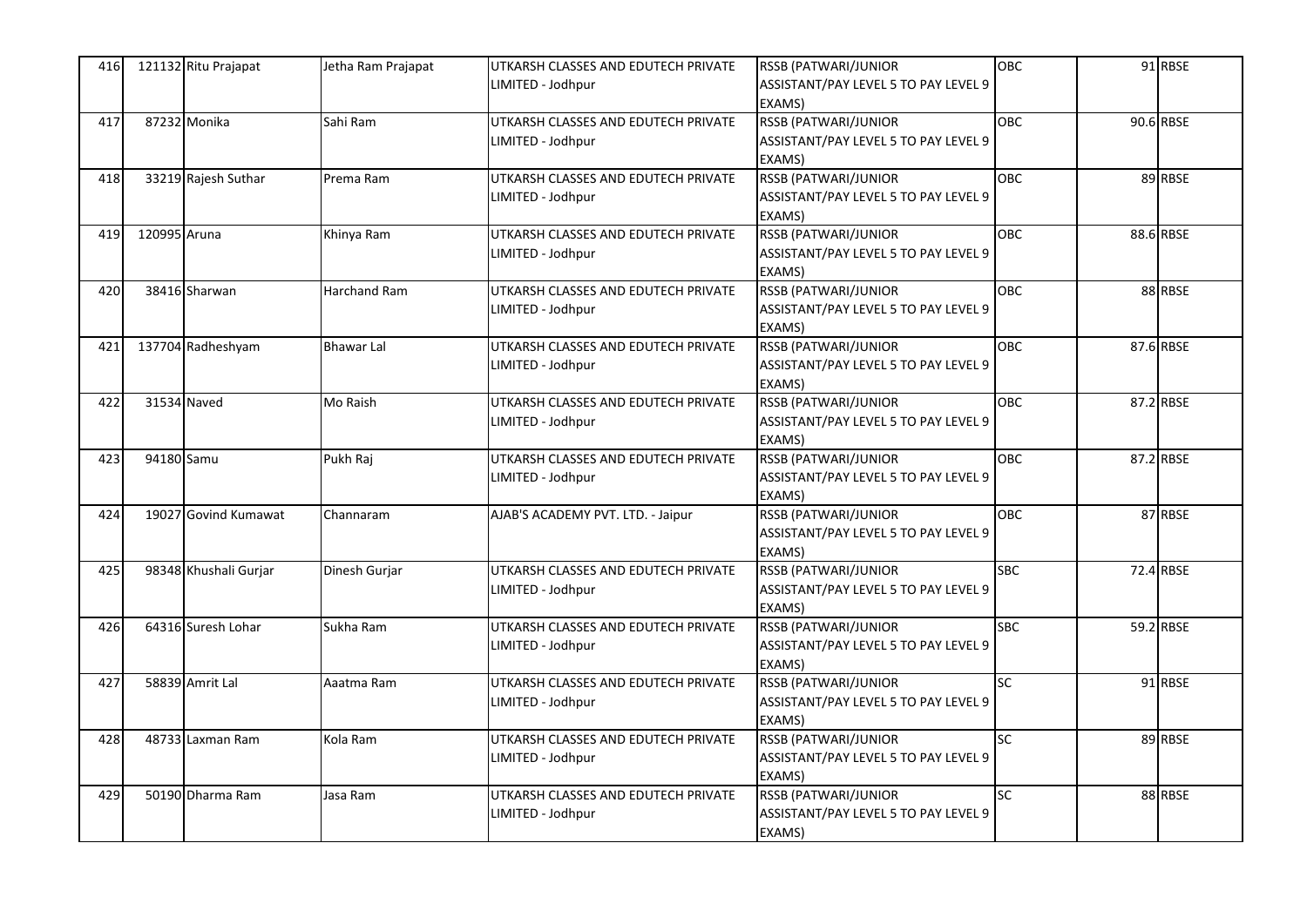| 430 | 73200 Vinay Bhati      | Naresh             | UTKARSH CLASSES AND EDUTECH PRIVATE | RSSB (PATWARI/JUNIOR                 | SC              | 87.6 RBSE |
|-----|------------------------|--------------------|-------------------------------------|--------------------------------------|-----------------|-----------|
|     |                        |                    | LIMITED - Jodhpur                   | ASSISTANT/PAY LEVEL 5 TO PAY LEVEL 9 |                 |           |
|     |                        |                    |                                     | EXAMS)                               |                 |           |
| 431 | 20097 Rawal Ram        | Gayad Ram          | UTKARSH CLASSES AND EDUTECH PRIVATE | RSSB (PATWARI/JUNIOR                 | $\overline{SC}$ | 87.4 RBSE |
|     |                        |                    | LIMITED - Jodhpur                   | ASSISTANT/PAY LEVEL 5 TO PAY LEVEL 9 |                 |           |
|     |                        |                    |                                     | EXAMS)                               |                 |           |
| 432 | 103247 Pukhraj         | Panna Lal          | UTKARSH CLASSES AND EDUTECH PRIVATE | <b>RSSB (PATWARI/JUNIOR</b>          | SC              | 85.4 RBSE |
|     |                        |                    | LIMITED - Jodhpur                   | ASSISTANT/PAY LEVEL 5 TO PAY LEVEL 9 |                 |           |
|     |                        |                    |                                     | EXAMS)                               |                 |           |
| 433 | 39182 Arjun Meghwal    | Suja Ram           | UTKARSH CLASSES AND EDUTECH PRIVATE | <b>RSSB (PATWARI/JUNIOR</b>          | SC              | 83 RBSE   |
|     |                        |                    | LIMITED - Jodhpur                   | ASSISTANT/PAY LEVEL 5 TO PAY LEVEL 9 |                 |           |
|     |                        |                    |                                     | EXAMS)                               |                 |           |
| 434 | 8679 Ashish Chinia     | Shivlal            | UTKARSH CLASSES AND EDUTECH PRIVATE | RSSB (PATWARI/JUNIOR                 | $\overline{SC}$ | 82.6 RBSE |
|     |                        |                    | LIMITED - Jodhpur                   | ASSISTANT/PAY LEVEL 5 TO PAY LEVEL 9 |                 |           |
|     |                        |                    |                                     | EXAMS)                               |                 |           |
| 435 | 83215 Rahul            | Durgalal Moyal     | UTKARSH CLASSES AND EDUTECH PRIVATE | <b>RSSB (PATWARI/JUNIOR</b>          | SC              | 81.8 RBSE |
|     |                        |                    | LIMITED - Jodhpur                   | ASSISTANT/PAY LEVEL 5 TO PAY LEVEL 9 |                 |           |
|     |                        |                    |                                     | EXAMS)                               |                 |           |
| 436 | 133782 Prakash Meghwal | Mohan Ram          | UTKARSH CLASSES AND EDUTECH PRIVATE | <b>RSSB (PATWARI/JUNIOR</b>          | SC              | 81.2 RBSE |
|     |                        |                    | LIMITED - Jodhpur                   | ASSISTANT/PAY LEVEL 5 TO PAY LEVEL 9 |                 |           |
|     |                        |                    |                                     | EXAMS)                               |                 |           |
| 437 | 44913 Rakesh Garg      | Raymal Ram         | UTKARSH CLASSES AND EDUTECH PRIVATE | RSSB (PATWARI/JUNIOR                 | $\overline{SC}$ | 81 RBSE   |
|     |                        |                    | LIMITED - Jodhpur                   | ASSISTANT/PAY LEVEL 5 TO PAY LEVEL 9 |                 |           |
|     |                        |                    |                                     | EXAMS)                               |                 |           |
| 438 | 27499 Sunil Kumar      | Kalu Ram           | UTKARSH CLASSES AND EDUTECH PRIVATE | <b>RSSB (PATWARI/JUNIOR</b>          | $\overline{SC}$ | 80.2 RBSE |
|     |                        |                    | LIMITED - Jodhpur                   | ASSISTANT/PAY LEVEL 5 TO PAY LEVEL 9 |                 |           |
|     |                        |                    |                                     | EXAMS)                               |                 |           |
| 439 | 70283 Bebi Meghawal    | Dhagala Ram        | UTKARSH CLASSES AND EDUTECH PRIVATE | <b>RSSB (PATWARI/JUNIOR</b>          | SC              | 79 RBSE   |
|     |                        |                    | LIMITED - Jodhpur                   | ASSISTANT/PAY LEVEL 5 TO PAY LEVEL 9 |                 |           |
|     |                        |                    |                                     | EXAMS)                               |                 |           |
| 440 | 103856 Rakesh          | <b>Bhagwan Das</b> | UTKARSH CLASSES AND EDUTECH PRIVATE | RSSB (PATWARI/JUNIOR                 | $\overline{SC}$ | 79 RBSE   |
|     |                        |                    | LIMITED - Jodhpur                   | ASSISTANT/PAY LEVEL 5 TO PAY LEVEL 9 |                 |           |
|     |                        |                    |                                     | EXAMS)                               |                 |           |
| 441 | 24124 Mangi Lal        | Ghewar Ram         | UTKARSH CLASSES AND EDUTECH PRIVATE | RSSB (PATWARI/JUNIOR                 | <b>SC</b>       | 78.8 RBSE |
|     |                        |                    | LIMITED - Jodhpur                   | ASSISTANT/PAY LEVEL 5 TO PAY LEVEL 9 |                 |           |
|     |                        |                    |                                     | EXAMS)                               |                 |           |
| 442 | 82035 Kanchan          | Sona Ram           | UTKARSH CLASSES AND EDUTECH PRIVATE | RSSB (PATWARI/JUNIOR                 | SC              | 78.4 RBSE |
|     |                        |                    | LIMITED - Jodhpur                   | ASSISTANT/PAY LEVEL 5 TO PAY LEVEL 9 |                 |           |
|     |                        |                    |                                     | EXAMS)                               |                 |           |
| 443 | 78518 Vinod Kannojiya  | Papu Lal           | UTKARSH CLASSES AND EDUTECH PRIVATE | RSSB (PATWARI/JUNIOR                 | $\overline{SC}$ | 78 RBSE   |
|     |                        |                    | LIMITED - Jodhpur                   | ASSISTANT/PAY LEVEL 5 TO PAY LEVEL 9 |                 |           |
|     |                        |                    |                                     | EXAMS)                               |                 |           |